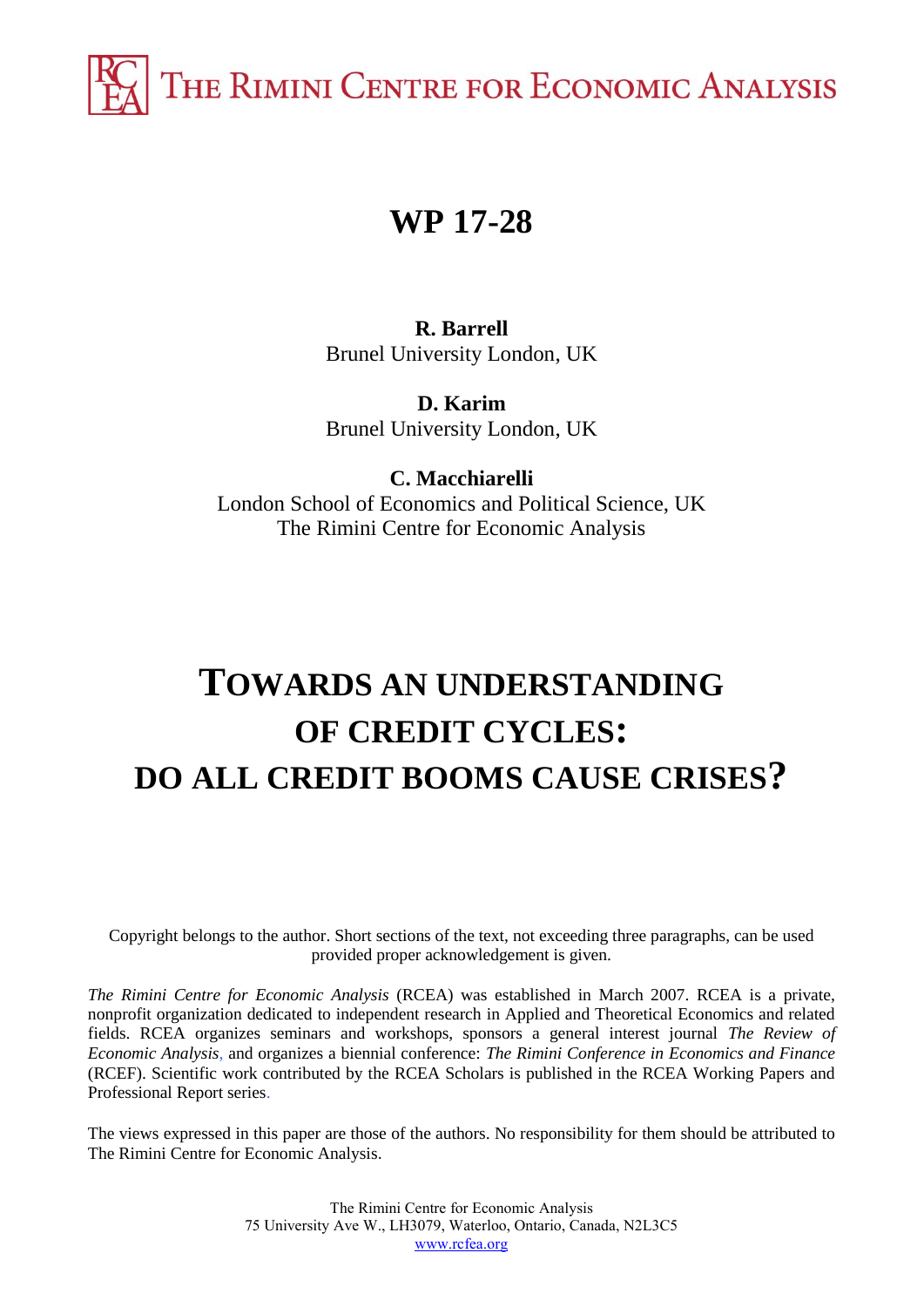## **Towards an understanding of credit cycles: do all credit booms cause crises?<sup>1</sup>**

R. Barrell<sup>a</sup>, D. Karim<sup>a\*</sup> and C. Macchiarelli<sup>b</sup>

*<sup>a</sup>Brunel University London; <sup>b</sup> London School of Economics and Political Science*

Provide full correspondence details here including e-mail for the \*corresponding author

Brunel University London, Kingston Ln, London, Uxbridge UB8 3PH, [\\*dilly.karim@brunel.ac.uk](mailto:corrado.macchiarelli@brunel.ac.uk)

Provide short biographical notes on all contributors here if the journal requires them.

<sup>&</sup>lt;sup>1</sup> This paper has been presented at the FEBS conference, Glasgow, 1<sup>st</sup> June, EFiC Conference on Banking and Finance Essex 7<sup>th</sup> July. We would like to thank participants for their comments.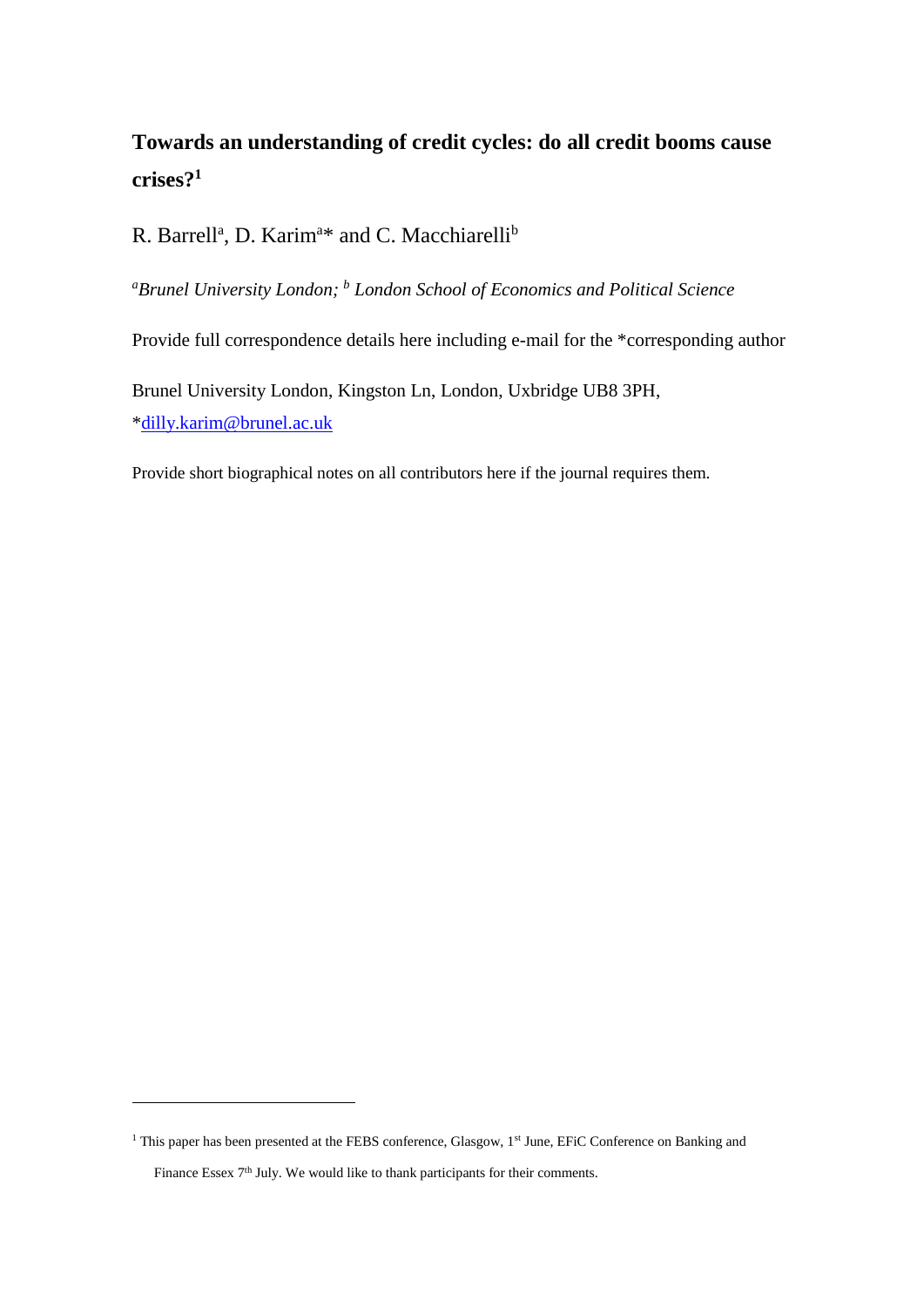## **Towards an understanding of credit cycles: do all credit booms cause crises?**

Macroprudential policy is now based around a countercyclical buffer, relating capital requirements for banks to the degree of excess credit in the economy. We consider the construction of the credit to GDP gap looking at different ways of extracting the cyclical indicator for excess credit. We compare different smoothing mechanisms for the credit gap, and demonstrate that some countries require an AR(2) smoother whilst other do not. We embed these different estimates of the credit gap in Logit models of financial crises, and show that the AR(2) cycle is a much better contributor to their explanation than is the HP filter suggested by the BIS and currently in use in policy making. We show that our results are robust to changes in assumptions, and we make criticisms of current policy settings.

Keywords: credit cycle; financial crisis; banks; macro-prudential policy; filtering

#### **1 Introduction**

This paper investigates the link between credit cycles and banking crises in order to shed light on the policy justification of countercyclical regulatory capital buffers. The contribution of credit to economic growth has been discussed for decades, following the McKinnon (1973) and Shaw (1973) framework of the 1970s where increased saving flows in a financially liberalised regime were shown to improve both the quantity and quality of investment. In the 1990s, endogenous growth theorists<sup>2</sup> provided an alternative view of the growth-enhancing role of credit, whereby financial intermediaries, via risk pooling and diversification, improve innovation and technological progress. By the 2000s however, the benefits of increased credit flows

 $2$  King and Levine, (1993); Levine (1997)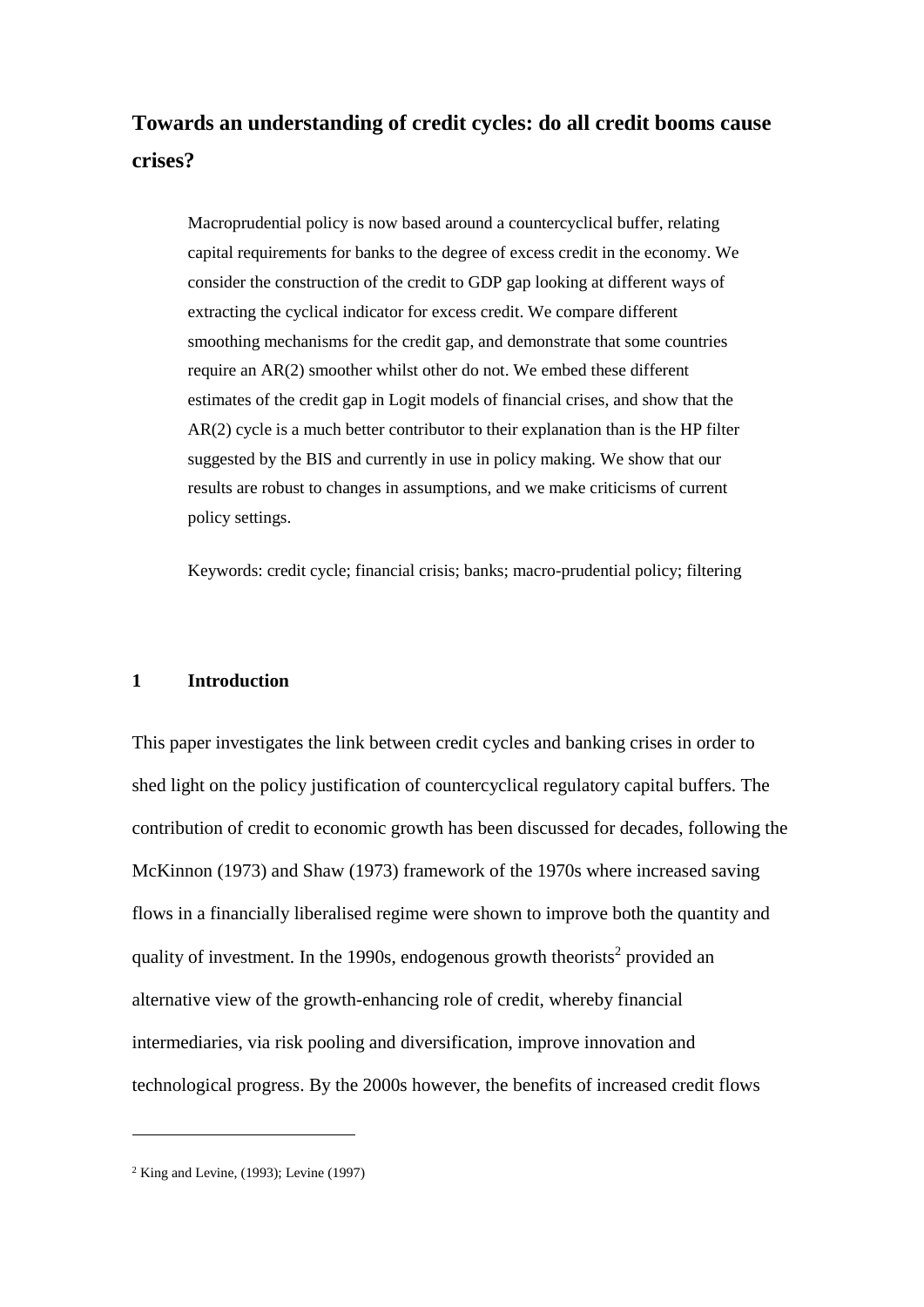became open to question and a cautionary view on the growth of credit evolved in response to the sub-prime crisis of 2007. Economists and regulators (including the Bank for International Settlements, BIS) have increasingly blamed rapid credit growth as a cause of financial instability, arguing that banks' search for yields manifested as risky loan allocations and ultimately, systemic failure. This view has directed the policy debate on regulation, and, in a bid to curb excessive credit growth and financial instability, Basel III now recommends the use of countercyclical buffers based on credit growth as a macroprudential tool<sup>3</sup>.

Countercyclical buffers are intended to reduce the amplification of procyclicality, a particular dynamic between credit and house price growth, generated by the banking system. During a cyclical upturn, loan volumes increase (often due to increased risk appetite of banks) and concurrently, this may fuel house price bubbles which in turn stimulate lending via raised collateral values. However, this cyclical causality becomes problematic when asset bubbles burst and the dynamics reverse: banks behave risk aversely and ration credit as non-performing loans rise, which depresses asset prices further<sup>4</sup>. To defend against adverse real economy effects, regulators in the post 2007 crisis environment advocated credit growth based procyclical accumulation of bank capital which could be released to counter the cyclical downturn: Basel III uses the gap between the credit-to-GDP ratio and its long term trend to calibrate the capital accumulation. While regulators recognize that the link between credit-to-GDP gaps and capital buffers is not mechanical, there remains consensus that

<sup>&</sup>lt;sup>3</sup> These have been in active use, for instance in the UK immediately after the BREXIT referendum.

<sup>4</sup> This transmission has been discussed over the last decades: described as the financial accelerator by Bernanke and Gertler (1989) and Bernanke et al. (1996) whilst Kiyotaki and Moore (1997) used a theoretical framework to show how the dynamic interaction between credit and assets prices amplify shocks to output.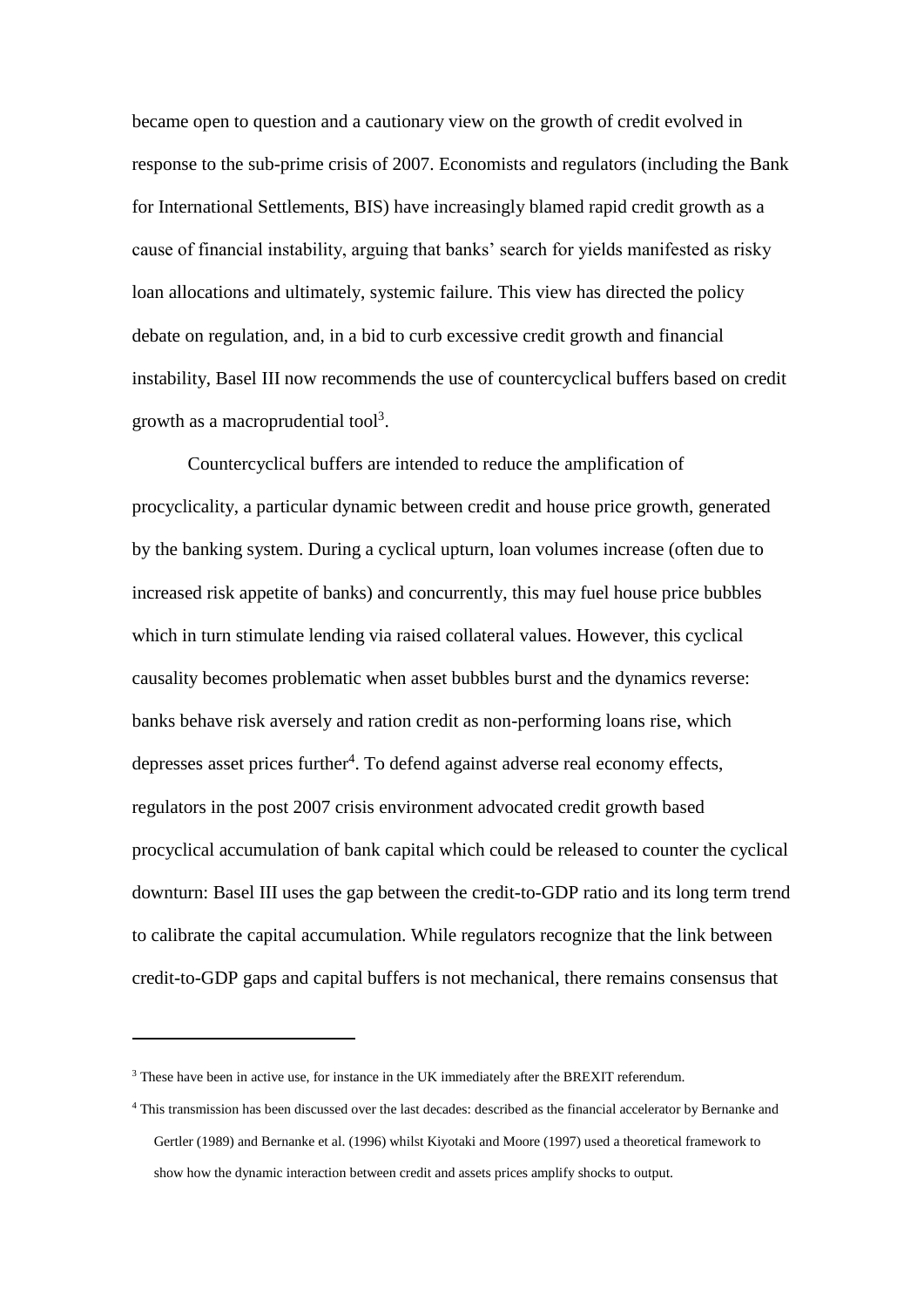this gap is an adequate policy indicator for the build-up of vulnerabilities on the financial side (Drehmann and Tsatsaronis, 2014).

Credit-to-GDP ratios represent a practical and appealing way to guide policy given the objective of the buffer. However, a growing literature supports the view that not all credit-to-GDP amplifications are "credit booms gone wrong", underpinned by "reckless lending" (Freixas et al., 2015; Gorton and Ordoñez, 2016). In these cases, financial intermediation disseminates credit to projects whose net present values are likely to be positive and hence taxing via countercyclical buffers would be socially undesirable. Thus the distinction between credit booms associated with house price bubbles versus those that fund productive investment is an important policy issue since only the former may be associated with financial instability. In such cases, credit and house price cycles can cause each other, leading to the problem of procyclicality.

In this paper, we investigate if and when credit growth leads to banking crises. We test the hypothesis that excessive credit- to-GDP growth causes banking crises in 14 OECD countries during  $1978 - 2016^5$ . We utilise total credit to the private nonfinancial sector to construct our credit-to-GDP gaps. We initially construct a ("HP filtered") credit gap to mimic the BIS approach. To probe the role of credit-to-GDP dynamics in more depth, we recognise that a time series can be decomposed in to a trend, a cyclical component and a random element and estimate three additional measures, making specific assumptions on the functional form of the cycle: an  $AR(1)$  cycle, an  $AR(2)$  and a stochastic cycle. Our rationale is that, while extant studies estimate credit gaps as generalised residuals, by utilising specific cyclical data generating processes, we may

<sup>5</sup> Country and timeframe choices are driven by data availability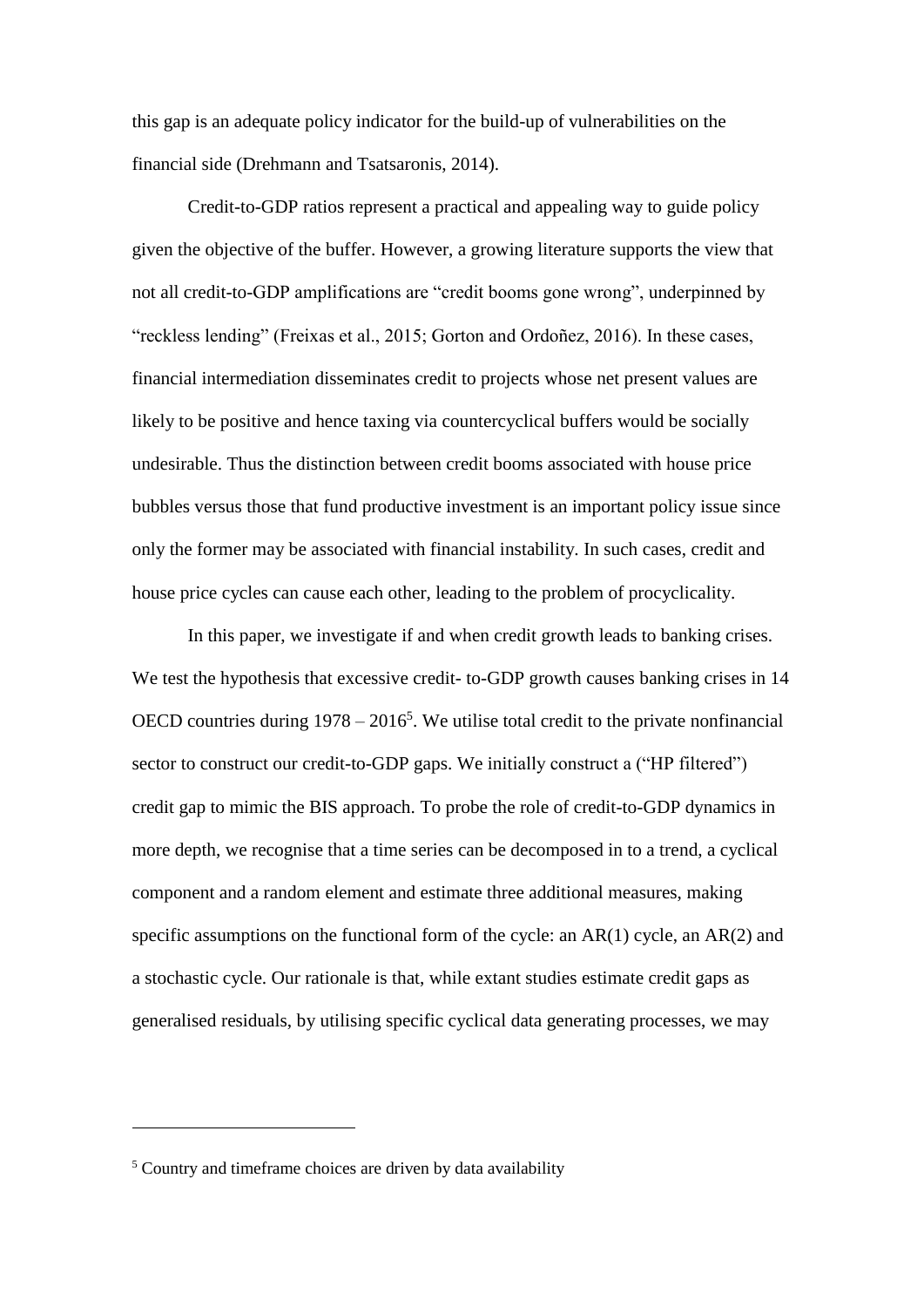provide a better explanation of credit abnormalities in the economy and thus generate higher explanatory power<sup>6</sup>.

We subject our gap-measures to an information criteria selection procedure, to isolate the optimal gap measure for each country<sup>7</sup> (similarly to Macchiarelli, 2013). The idea that credit-to-GDP gaps differ across countries, reflecting idiosyncratic factors, is discussed by Drehmann et al. (2012), Grintzalis et al. (2017), and Edge and Meisenzahl (2011). Bassett et al. (2015), particularly note how home mortgages in the US account for a large share of the observed increase in the one-sided trend in the credit-to-GDP ratio. Hence, measures of the credit-to-GDP cycle that explicitly accommodate this persistency are worth exploring.

Our filtering exercise reveals a natural "clustering" of countries into two gaptypes: countries for which AR(2) cycles are preferred (Belgium, Canada, Finland, France, Italy, Norway, Sweden, Spain and the US) and the remaining group (Denmark, Germany, Japan, the UK, and the Netherlands) where a stochastic cycle is optimal. We find the BIS filtering procedure (which makes no assumptions on the cyclical dynamics) is not selected as the optimal gap in any of our countries.

To evaluate the credit cycles' crisis role in generating crises, we then embed the "optimal" gap for each country within a logit early warning system, using macroeconomic and regulatory variables, including capital adequacy, liquidity and

 $6$  To escape the usual criticism of HP-filtered series suffering from end-point bias (see Hamilton, 2017), we retrieve our "HP-filtered" series using a one-sided Kalman filter where restrictions are put on the state space representation of the latter. An advantage of this method is that our filter can be estimated using maximum likelihood (Harvey and Trimbur, 2008; Harvey, 1989).

 $7$  All cycles are calibrated so the financial cycle is of medium term duration, consistent with the extant literature (Drehmann and Tsatsaronis, 2014).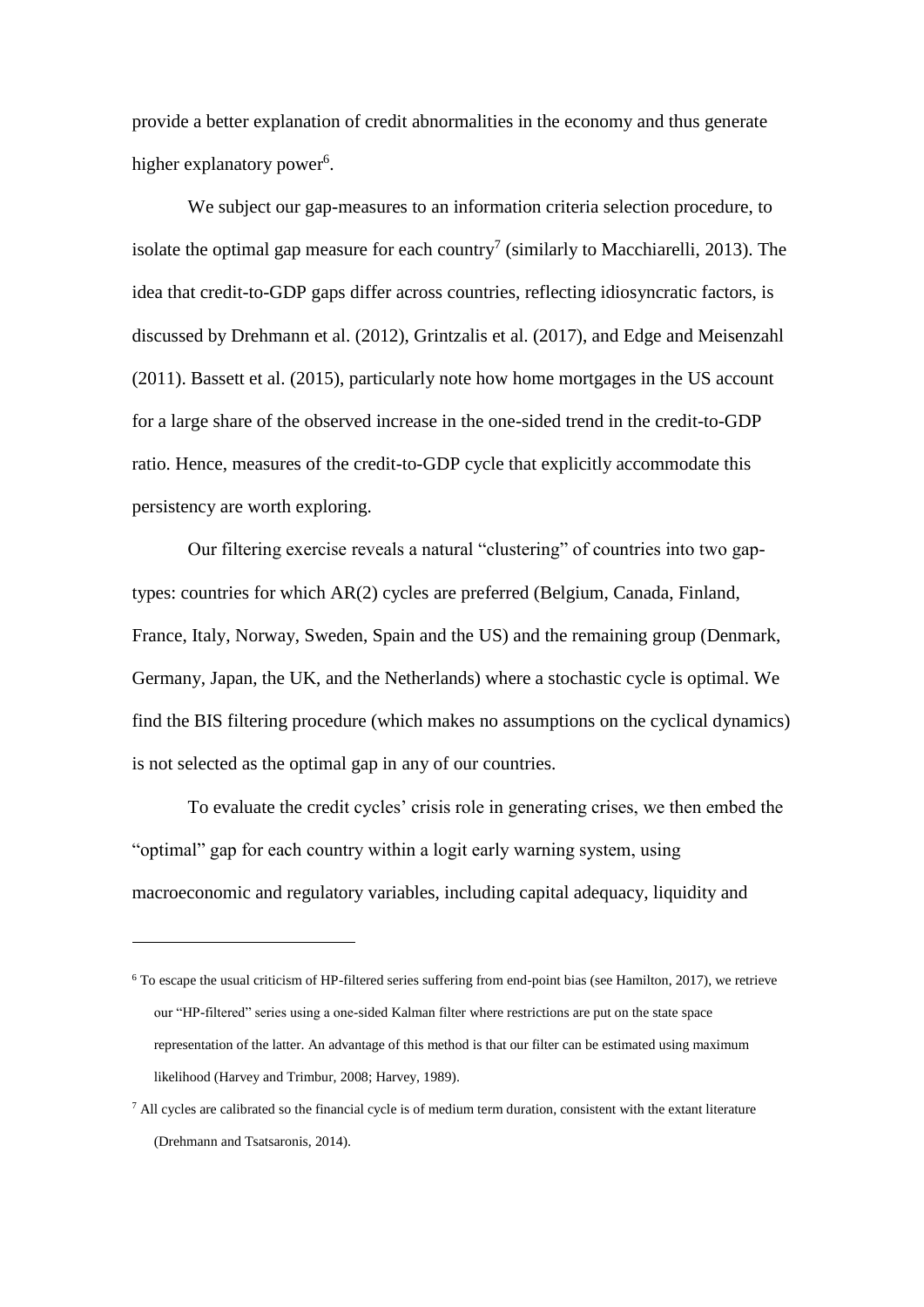property price growth, as standard controls. We also compare the efficacy of our cycle estimators. In the overall sample, we find that a mix of stochastic and AR2 cycles best describes crisis probabilities in terms of informational criteria. The AR2 cycle seems to apply to countries where credit growth and house prices interact and feed each other. Granger tests suggest in these countries, house price growth raised collateral values which propagated risky lending.

As a robustness test, we vary crisis timing to check the stability of our results. Additionally, we use end-point observations on the cycles to confirm the robustness of our credit-gap effects. Again, these tests suggest that credit-to-GDP growth in itself is not risky, but when it combines with feedback from house prices, regulation becomes warranted. The policy implication of our results is that financial regulators should carefully identify the nature of credit growth before taxing banks in order to minimise social welfare losses from financial disintermediation.

Our paper is structured as follows: section 2 reviews literature that links credit growth to banking vulnerabilities and the surrounding regulation. We also discuss the alternative filtering methodologies that are available for credit-to-GDP gap construction. Section 3 describes our filtering and early warning methodologies, including Receiver Operating Curves as information criteria. Section 4 discusses our data and in section 5 we present our results. Section 6 concludes.

#### **2 Credit Cycles, Bank Capital and Macro-Prudential Regulation**

For many years, the management of financial system operations was mandated to Central Bank control, alongside management of the currency. Avoiding financial crises or ameliorating their effects was an important objective up until the 1929-1933 recession. Financial repression and the Bretton Woods fixed exchange rate system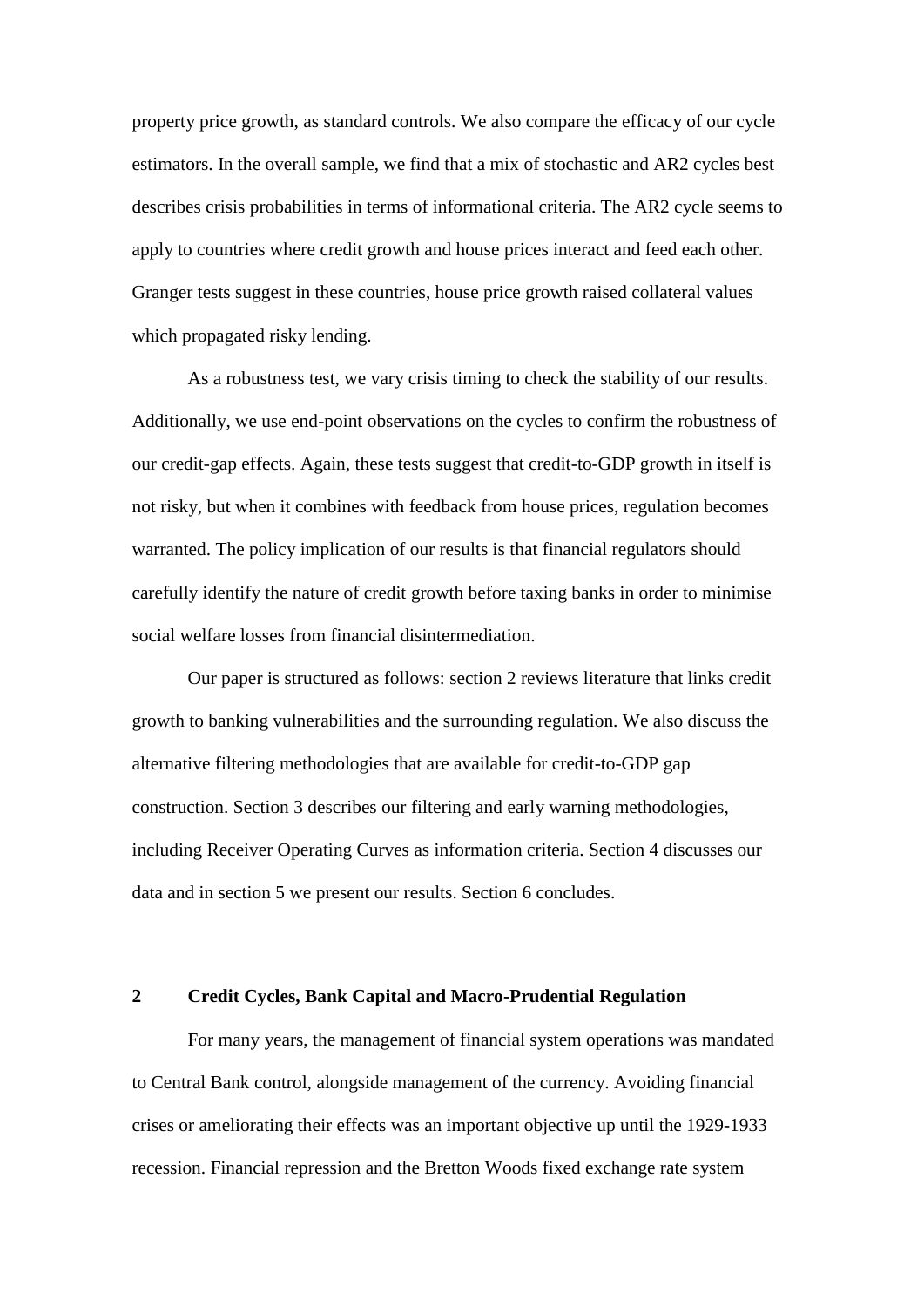combined to ensure that there were no financial crises in advanced economies in the period from 1940 to 1972. Systemic risk appeared to have disappeared, and consequently, after the 1970s, Central Bankers and regulators increasingly focused on inflation and micro-prudential regulation. However, from 1970 to 2000, decade by decade, although financial crises in advanced economies became more common, they were still not seen as a major focus of policy: the majority of the economics profession became convinced that macroprudential policy<sup>8</sup> was unneeded as systemic risk was either absent or unavoidable<sup>9</sup>.

The financial crises that broke in 2007 and 2008 in the US, the UK and much of the Northern Hemisphere led to a re-evaluation of systemic and endogenous risk, driving the design of a new regulatory framework. In particular, attention was given to the role of credit cycles and their impacts on crisis risks. Whilst the Basel III regulatory architecture is still under implementation, the implications for credit growth, at least as far as this research is concerned, are in place. Both the quantity and quality of capital that individual banks must hold has increased, and systemically important banks are required to conserve more capital. In addition, there are two entirely new capital based buffers, the countercyclical buffer and conservation buffer. The conservation buffer (2.5 percent of risk weighted assets) allows regulators to impose capital distribution constraints when common equity capital (i.e. high quality Tier 1 capital) falls below 7%. These changes to core capital and the conservation buffer are micro-prudential

<sup>8</sup>A term probably coined by Andrew Crockett when he was the Managing Director if the BIS

<sup>9</sup> This view of exogenous risk not requiring regulation was put forward by Alan Greenspan when he was Chairman of the Federal Reserve, and given some support by the academic research summarised in *Financial Crises* by Allen and Gale (2007).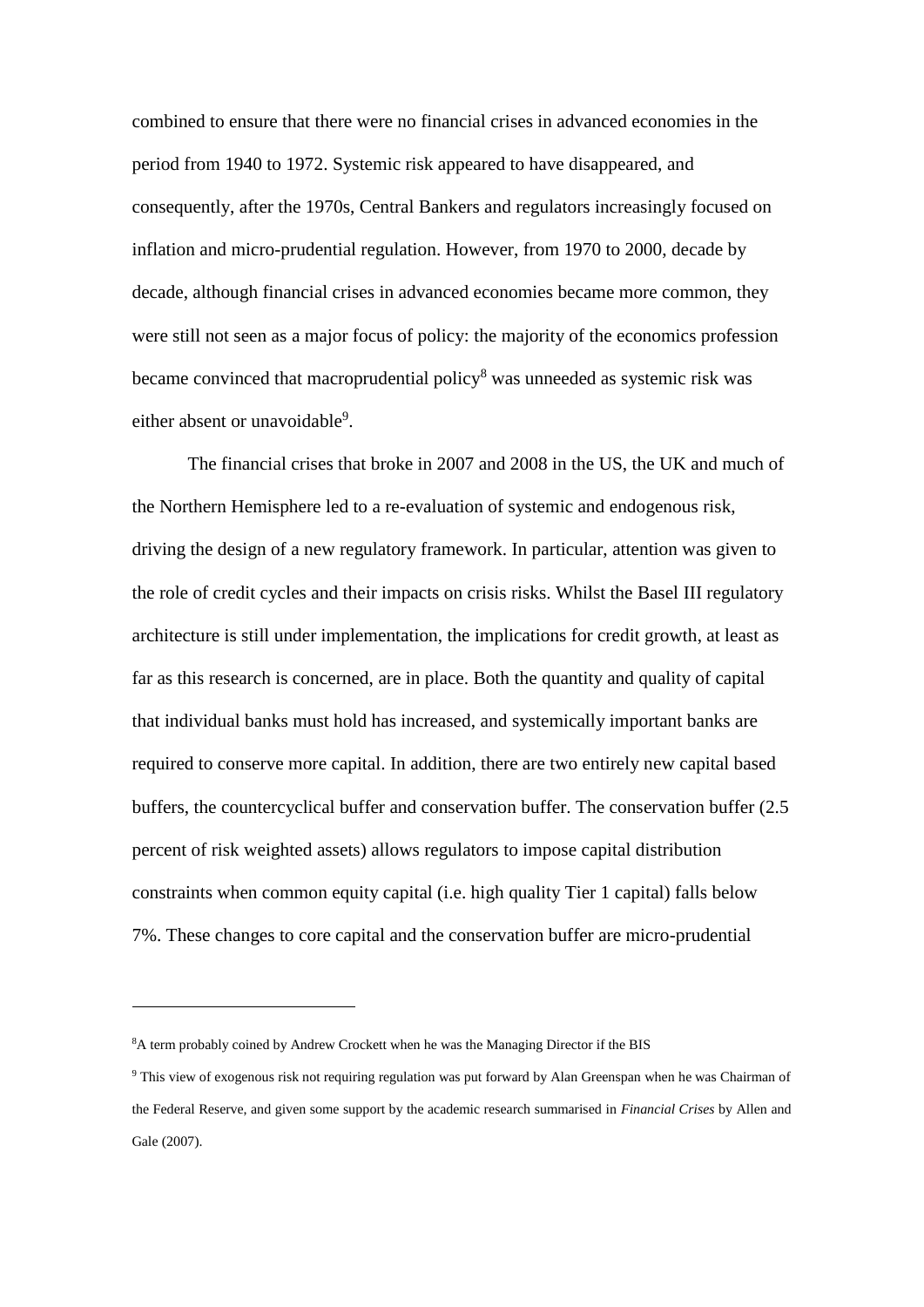(individual bank based), although it is clear that the more capital the banks hold, the less risk there is of a systemic crisis developing (Barrell et. al (2010)).

The focus of this paper however, centres on the current macro-prudential framework which specifies a countercyclical buffer. In summary, as credit increases excessively, it is presumed that more potentially non-performing loans are issued and the balance sheets of banks face future deterioration. When macro-economic conditions worsen, there is a materialisation of credit risk and consequently the core capital of the banking system becomes compromised which curtails further lending. This creates solvency and liquidity risk for borrowers as their project net present values approach negative in the macroeconomic downturn. They exhibit even higher default rates and induce further reductions in bank capital. The buffer construction is therefore based on the assumption that this cyclical transmission between credit and asset values drives credit gaps and relies on results showing credit cycles to be good crisis predictors (BCBS 2010 a,b).

An obvious source of this transmission is the build-up of excessively risky lending that is driven by house price bubbles. At least in countries where debt default has low costs, mortgage borrowers effectively hold put options against the bank, which they can exercise by defaulting when property price bubbles burst. This behaviour was especially apparent in the US sub-prime crisis (Reinhart and Rogoff, 2008). As bank capital erodes to cover the defaults, mortgage credit is further rationed and hence house prices continue the decline. This in turn raises the value of the put option from the borrower's perspective and increases mortgage default rates further. Structural changes in the banking industry may exacerbate the procyclicality by incentivising increased lending during the upturn. Such changes may manifest as new approaches to firm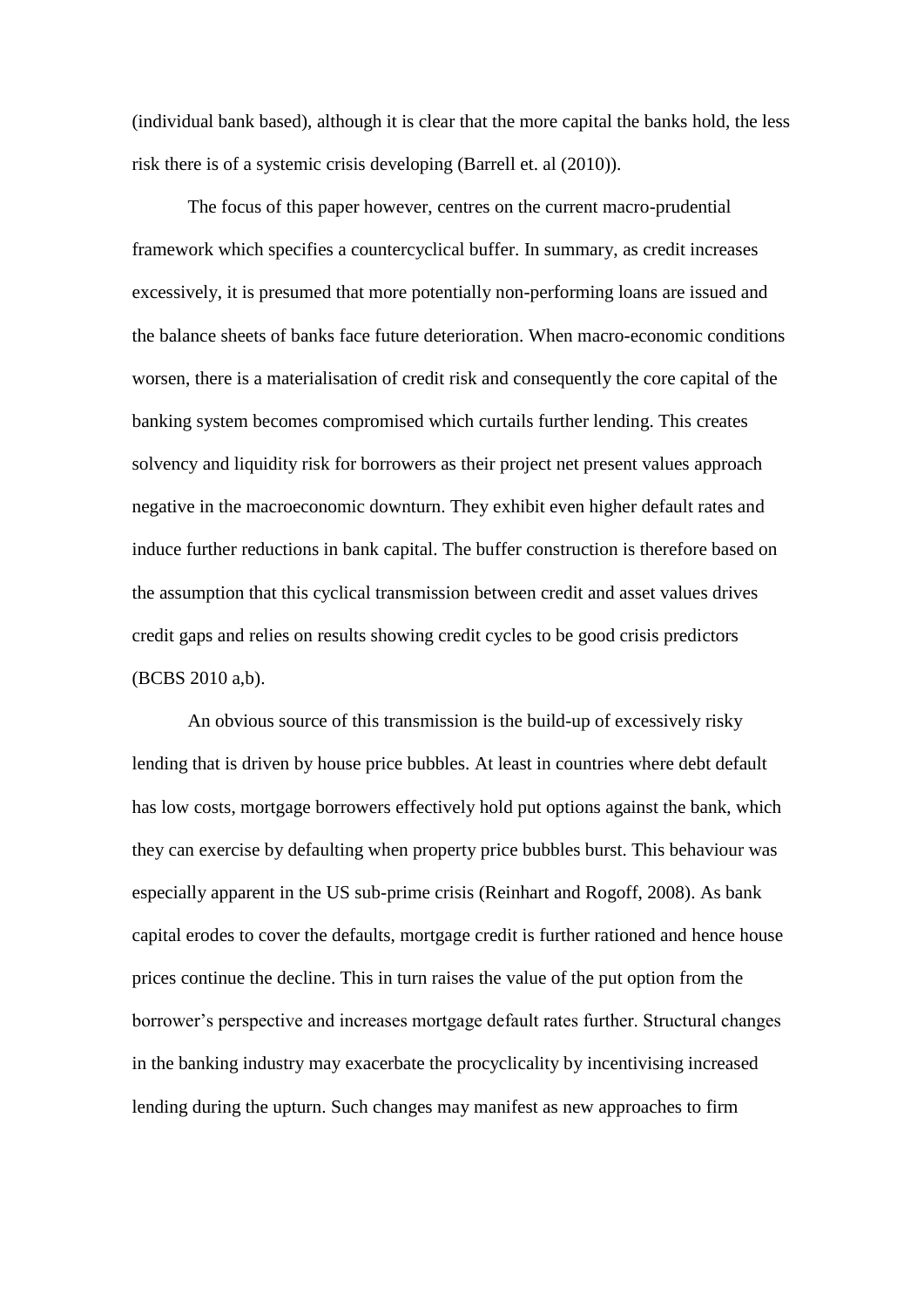behaviour (e.g. increased focus on shareholder value and performance based bonuses) or technological innovations (e.g. growth of internet banking).

However, it is not always the case that the above stylised transmission will hold: asset price bubbles can arise from reasons exogenous to the banking system. Credit growth can also be rapid in periods when higher lending is simply a rational response to profitable returns on lending. House prices for example have risen in real terms over decades in many countries reflecting structural changes in demographics and urbanisation<sup>10</sup>. Gorton and Ordonez (2016) suggest that credit booms are initiated by positive total factor and labour productivity shocks but only those where the shock dissipates quickly will transform into "bad booms". Regulating against credit growth via extra capital requirements when productivity growth is high, can lead to a reduction in good lending for sound projects, impacting on economic output. Dell'Ariccia et. al (2012) note that only one third of post-1970s credit booms are associated with subsequent crises. Hence the output costs of regulation should be offset against the benefits of the reductions to crisis probabilities and the ameliorated costs of crises.

Important long run studies such as Schularick and Taylor (2012), Jorda et. al (2011, 2013) and Reinhart and Rogoff (2008) examine historical data sets and wide groups of countries when analysing crises and cycles, as justified by the relative infrequence of crisis episodes and their tendency to cluster in time. Reinhart and Rogoff (2008) note banking crises are often associated with the growth of external debt, and this is supported by Karim et. al (2013) using the current account and Jorda et. al (2013)

<sup>&</sup>lt;sup>10</sup> House prices in London, for instance have been rising in real terms almost continuously for 70 years, and this may reflect shifting demand toward the city within a growing world economy, with assets being sold to foreign residents.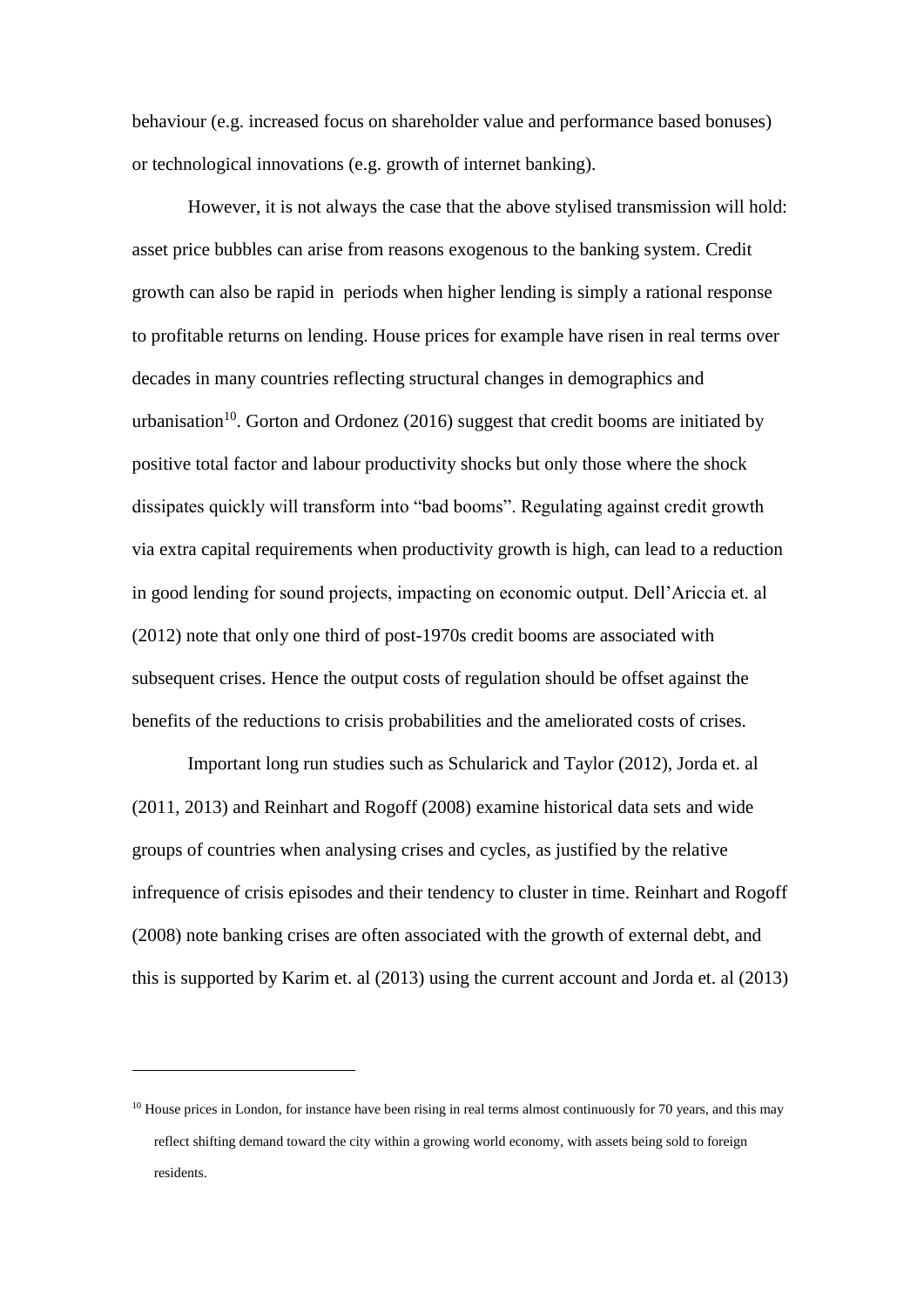who note the link between external imbalances and crises has strengthened in the last 60 years.

Schulerick and Taylor (2012), use a 140 year panel of 14 developed economies to analyse bank credit growth and crises: broad money and credit cycles grew together in a generally stable fashion pre-1950, and both are good predictors of financial crises, but post- 1950, only credit predicts crises. This reflects the break down in the relation between credit growth and bank deposits that resulted from financial innovations in the last 60 years, in particular the increasing use of nonmonetary liabilities to increase leverage. Jorda, et. al (2013) examine the relation been financial crises and 200 economic downturns in their 140 year panel, and find that post-crisis downturns are worse than others. However, it is not obvious from this work that credit causes financial crises; standard controls, including known defences of crises such as capital and liquidity are omitted as are drivers of credit such as house prices<sup>11</sup>. The exclusions reflect a paucity of data availability for such long run studies<sup>12</sup> which means key post – 1945 trends in house prices and bank regulation cannot be assessed for their impact on credit dynamics<sup>13</sup>.

It is clear from this literature that an alternative method for analysing excessive credit growth should accommodate underlying output growth. The credit-GDP gap is therefore an obvious candidate for inclusion given the current macroprudential

 $12$  Schularick and Taylor (2012) include stock prices in one set or regressions as these are the only asset price series available for such long runs. The growth in lagged nominal stock prices is insignificant in terms of explaining crisis probabilities whilst the first lag of real changes is significant.

<sup>&</sup>lt;sup>13</sup> See also Aikman et. al (2015) and Summers (2016) who replicate the results of Schularick and Taylor (2012) but again, omit the control variables that we include.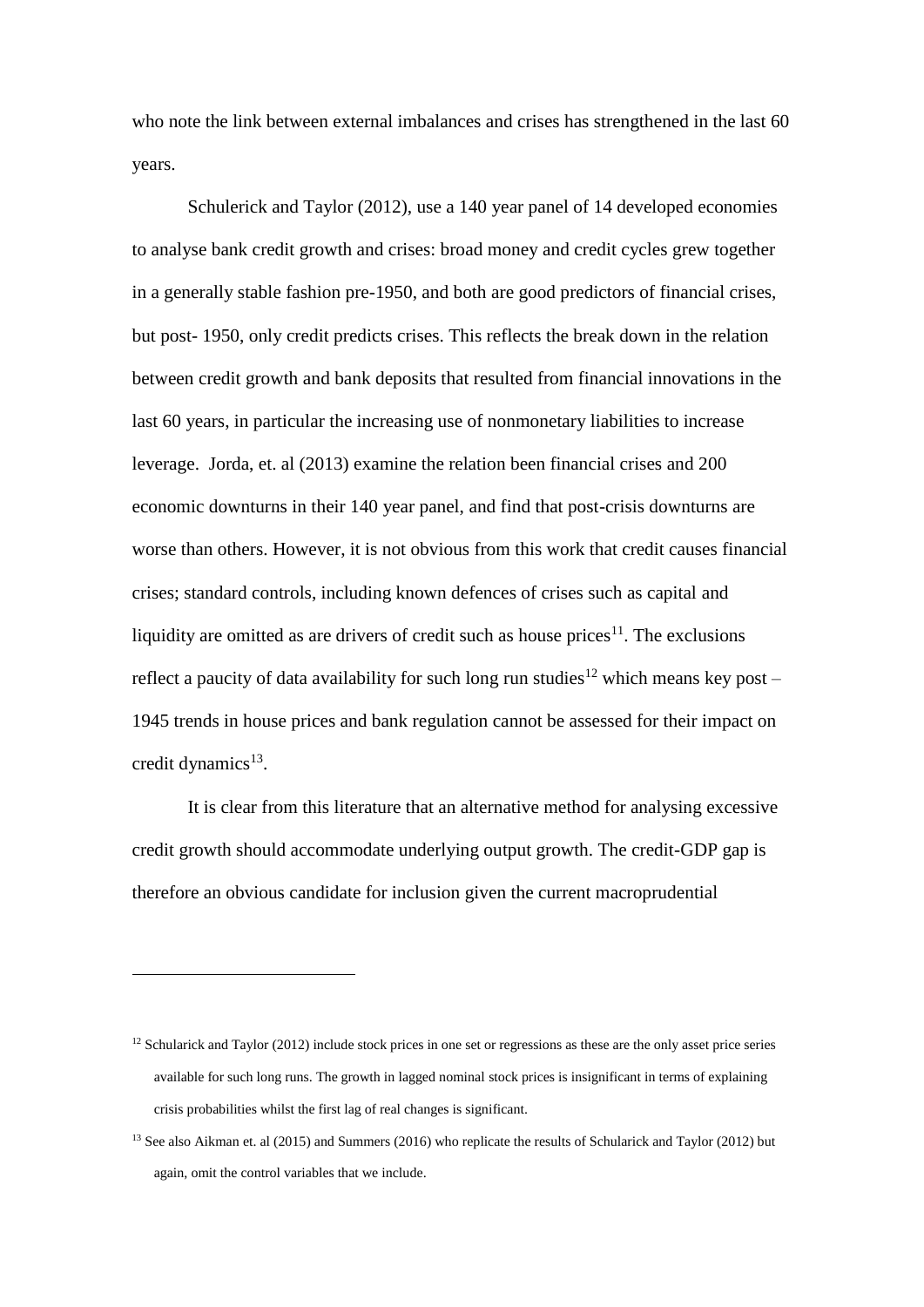framework based on the BIS (2010a, b), Borio and Lowe (2002, 2004), Drehmann et. al (2010), Drehman et. al (2011) and supported by Alessi and Detken (2014). In this context, the role of the filter becomes crucial since the gap's reliability (as either an early warning indicator or calibrator of countercyclical buffers) is contingent on the filter used for extraction. A common view is that financial cycles last longer than business cycles. Drehmann et al. (2012), for instance, examined variables across a number of countries and found the average duration of the financial cycle to be about 16 years. Basset et al. (2015) suggest that some types of credit (government sponsored enterprises and other nonbank) are persistent well beyond business cycle frequencies, and are thus excluded from the extracted gap.

Methodologies for estimating credit gaps range from statistical models that extract information from observed series, to those using economic priors. The most popular filtering techniques typically include: *trends* (linear; split or spline), *univariate filters* (Baxter-King or band pass, <sup>14</sup> Hodrick-Prescott (1997); Beveridge-Nelson (1981)<sup>15</sup>, Kalman (see Harvey, 1989)) and *economic* methods (Structural VARs)<sup>16</sup>. The univariate filters exist in multivariate version as well, where the filter's information set is conditional on a set of (exogenous) variables relevant in explaining the series long run behaviour.

<sup>&</sup>lt;sup>14</sup> The trend is obtained by "eliminating" the very low moving trend components and the very high frequency components while keeping intermediate business cycle components.

<sup>&</sup>lt;sup>15</sup> This method shows how any ARIMA $(p,1,q)$  process can be decomposed into a permanent and transitory component. This requires some important assumptions, i.e. the trend of a series is described by a random walk process and the error terms in both components are highly correlated

<sup>&</sup>lt;sup>16</sup> The equilibrium is estimated based on structural assumptions about the nature of the economic disturbances.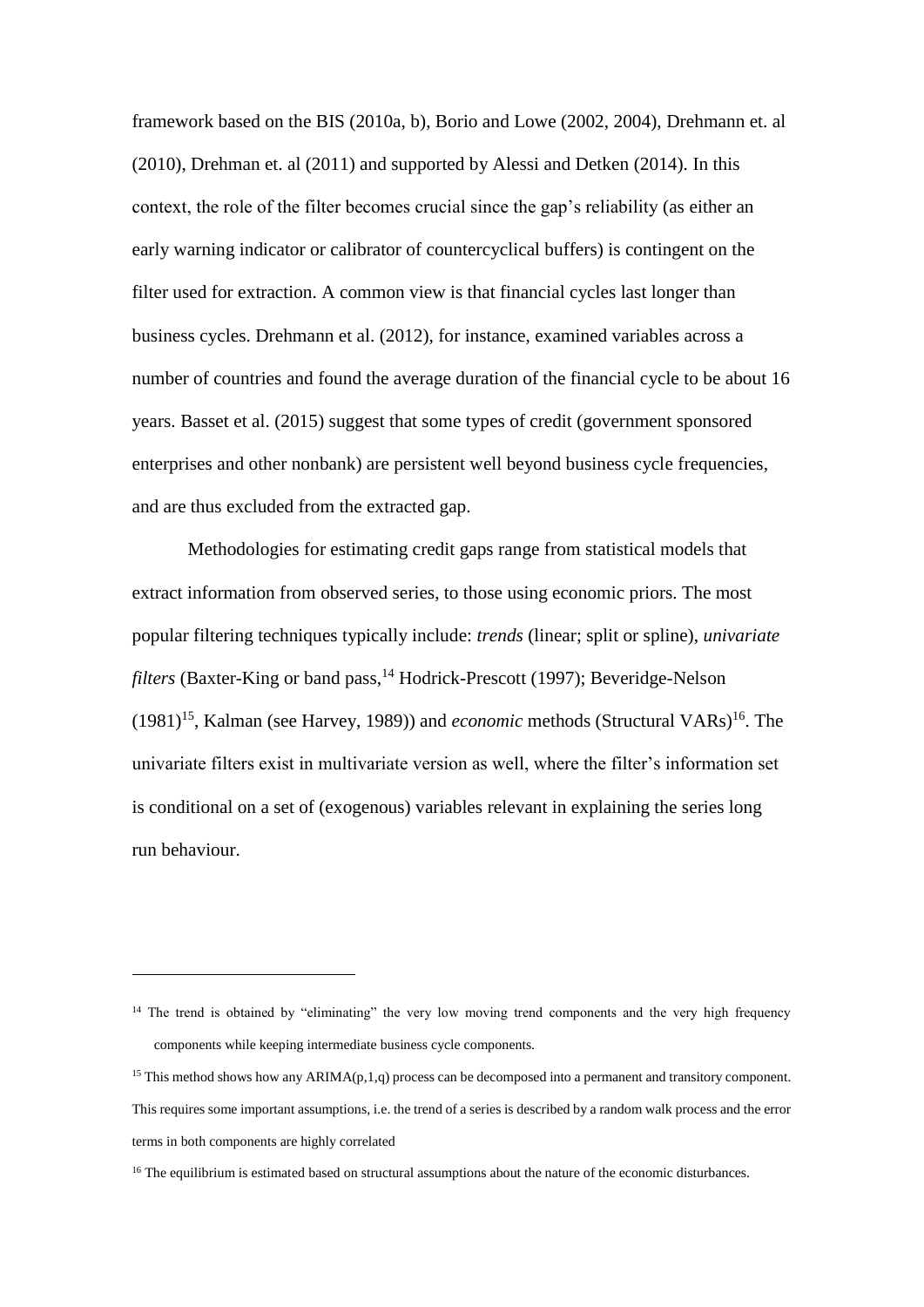Among the different methodologies, the Hodrick-Prescott filter's simplicity makes it an appealing estimation method for retrieving credit-to GDP gaps, based on a trend. The latter is extracted by introducing a weighting parameter, *λ*, which trades off goodness of fit against smoothness. However, the filter is often criticised for generating biased end of sample values and also because it produces series with spurious dynamics that do not reflect the underlying data-generating process (Hamilton, 2017; Edge and Meisenzahl, 2011). Additionally, its statistical formalization produces values for the smoothing parameter at odds with common practice, particularly at quarterly frequencies (Hamilton, 2017; Ravn and Uhlig, 2002).

Alternative specifications make additional assumptions on the cycle's functional form, for instance. autoregressive dynamics or stochastic cycles à la Harvey and Jaeger (1993) and Koopman et al. (2006). These representations can accommodate alternative credit dynamics with different degrees of persistency. Whereas extant policy approaches estimate credit gaps as generalised residuals (i.e. the difference between the actual credit-to-GDP ratio and its trend), by utilising specific data generating processes for the cycle, these alternatives may better explain business-cycle irregularities in the economy. They may have the added benefit of being able identify the trend while capturing (some of) the persistency characterizing the observed housing boom-and-bust cycle (see Reinhart and Rogoff, 2008; Aßmann et al., 2011). The limit to such approaches is that housing cycles generating long lasting recessions (booms) and considerable losses (gains) in output, may require different trend descriptions (Basset et al., 2015), to the extent that these changes are structural (Jannsen, 2010; Boysen-Hogrefe et al., 2016; Cerra and Saxena, 2008).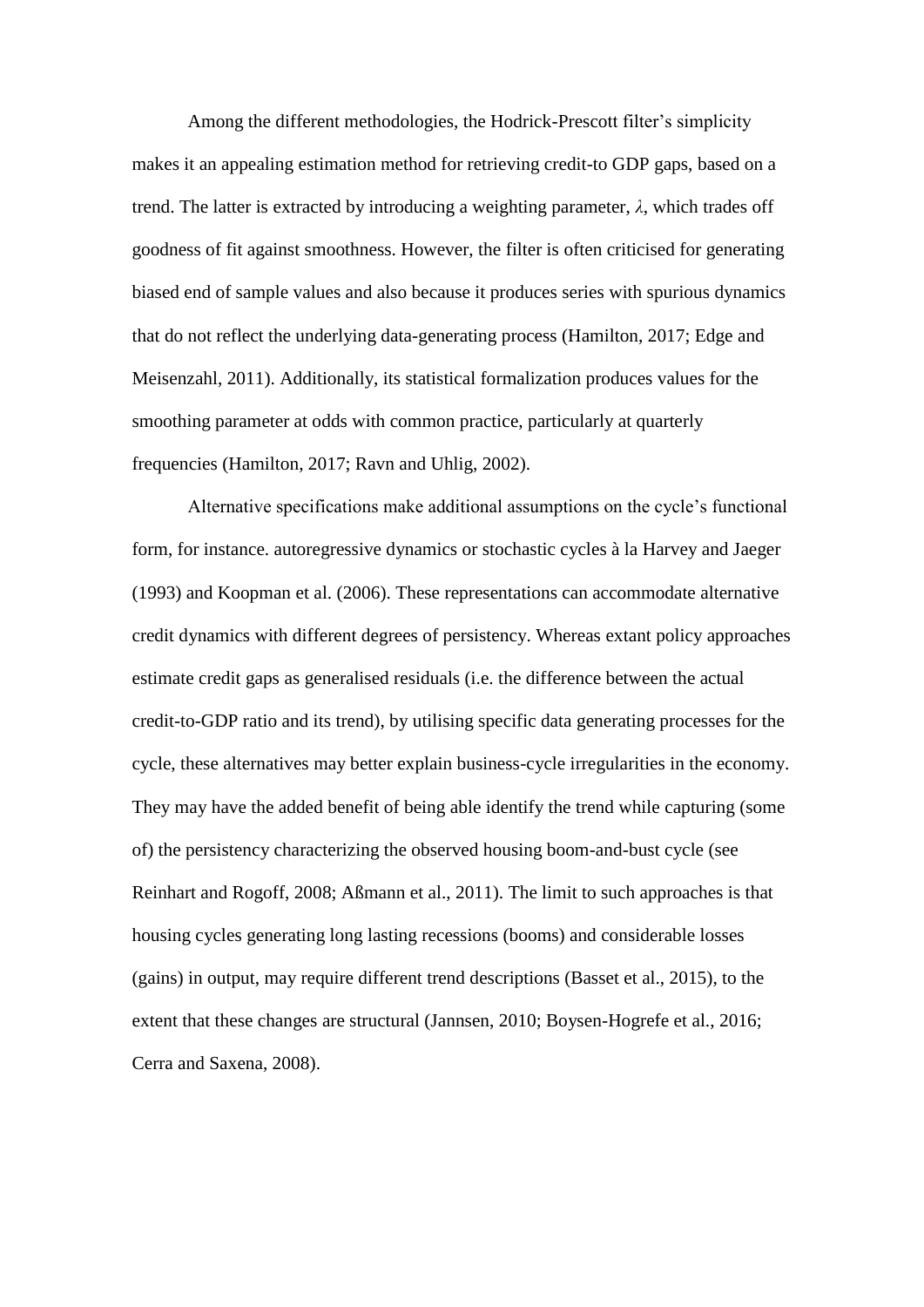#### **3 Methodology**

#### *3.1 Optimally Choosing Cyclical Indicators*

We initially mimic the BIS gap approach using identical parameters. In the standard specification of Borio and Drehmann (2011), Bank of England (2013), Borio and Lowe (2002; 2004), the cycle is taken as the residual or irregular component between the actual series and the HP filtered trend. A recursive one-sided framework is used, reflecting the idea that policy makers can only access information available at time *t*. However, to escape the usual criticism of HP-filtered series suffering from endpoint bias, we retrieve our one-sided HP-filtered series using a Kalman filter (as opposed to a Kalman smoother) using maximum likelihood (Harvey and Trimbur, 2008; Harvey, 1989). This will not affect our crisis estimation as this ends well before our data stops.

Harvey and Trimbur (2008) have noted how the HP filter is equivalent to the smoothed trend obtained from an unobserved component model of the type:

$$
y_t = \mu_t + \epsilon_t \tag{1.1}
$$

Where

$$
\mu_t = \mu_{t-1} + \beta_{t-1} \tag{1.2}
$$

and

$$
\beta_t = \beta_{t-1} + \zeta_t
$$

The irregular and slope disturbances,  $\varepsilon$  and  $\zeta$ , respectively, are mutually independent and normally and independently distributed with mean zero and variance  $\sigma^2$ . The signal-noise ratio,  $q = \sigma_{\zeta}^2 / \sigma_{\epsilon}^2$ , plays the key role in determining how observations should be weighted for prediction and signal extraction. The higher is *q,*  the more past observations are discounted in forecasting the future.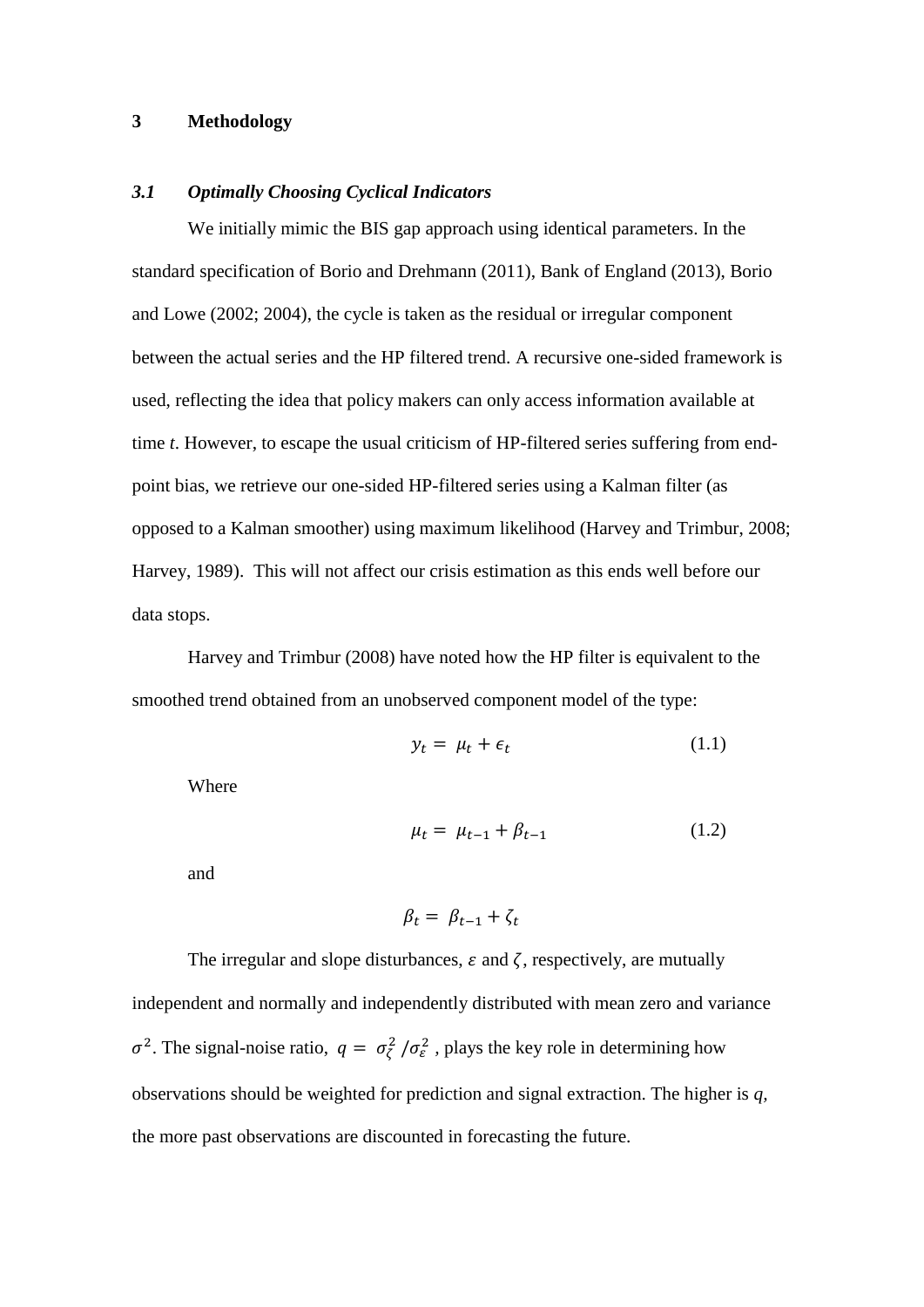The trend in eq. (1.1) is an integrated random walk. The statistical treatment of such unobserved component models is based on the state space form described in Harvey (1989). For quarterly data, Hodrick and Prescott (1997) proposed a value of  $q =$ 1/1600, where 1600 is referred to as the smoothing constant. Harvey and Jaeger (1993) observed that, for US GDP, the HP filter gives a very similar trend to the one produced by fitting an unobserved components model in which the irregular component in (1.1) is replaced by a stochastic cycle.

We then estimate three additional gaps: these use the same state-space "HPtype" representation of the trend but make additional specific assumptions on the functional form of the cycle. In particular, three functional forms are considered: an AR(1) cycle, an AR(2) and a stochastic cycle -ARMA (2,1)- *à la* Harvey and Jaeger (1993) and Koopman et al. (2006).

The irregular component,  $\varepsilon$  in the specification in (1.1) in fact may include both a pure measurement error and a cyclical component. This is the case as the specification above makes no assumption on the existing cycle. We thus make the assumption that the irregular component is made up of a pure estimation error (let us call it  $u_t$ ) and a cyclical component (which we call  $\varphi_t$ ).

$$
\epsilon_t = u_t + \varphi_t
$$

Equation (1.1) thus becomes

$$
y_t = \mu_t + \varphi_t + u_t \tag{1.3}
$$

In order to avoid imposing a priori restrictions on the cyclical dynamics, we match the trend  $(\mu_t)$  with the dynamics of a one-sided HP-filter (we hence use a Kalman filter as opposed to a two-sided filter or smoother), similar to Borio and Lowe (2002).

For these different specifications of the cycle,  $\varphi_t$ , we use the following models: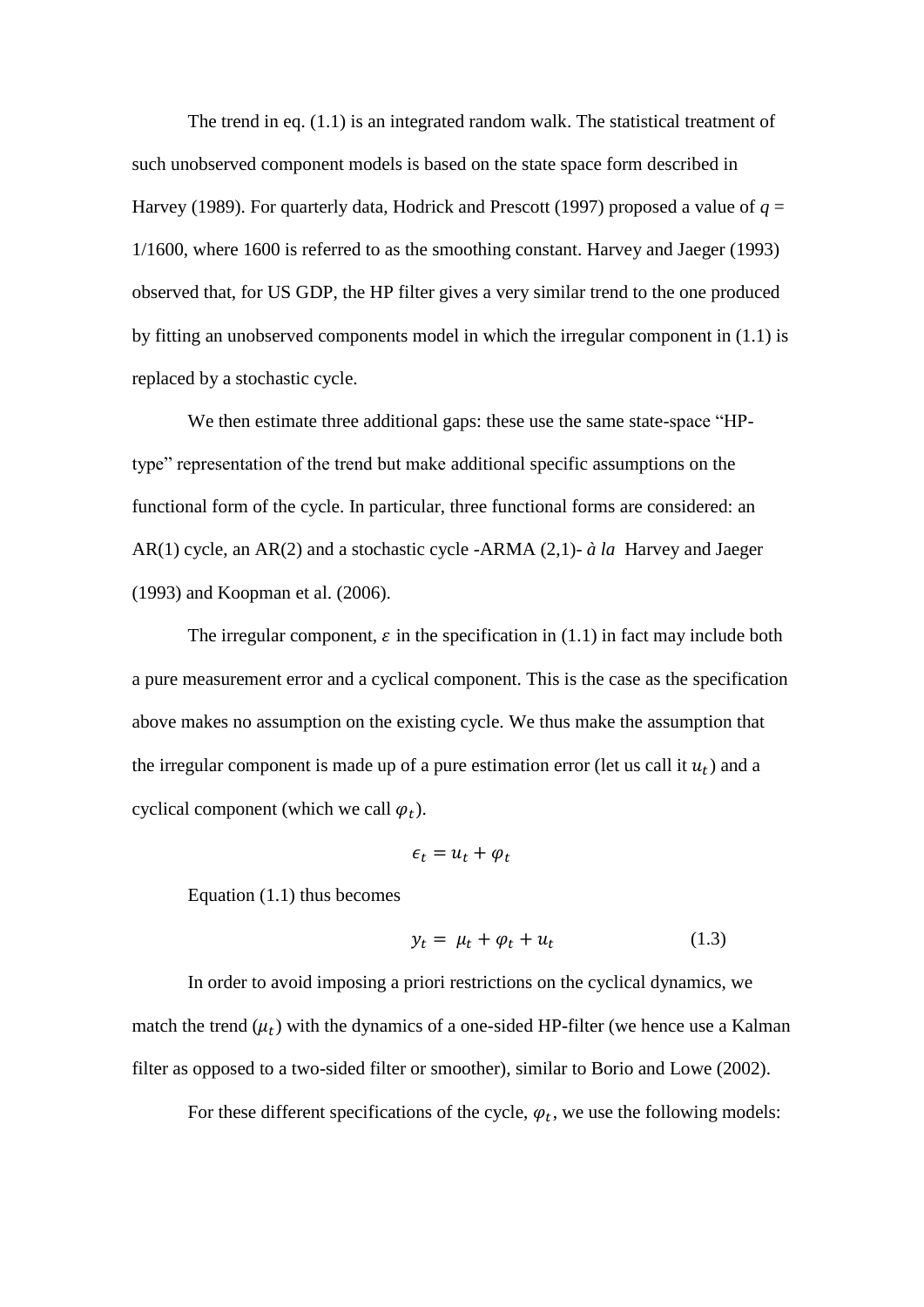- *Model 1 - Irregular*: where no explicit assumptions on the cycle are made (hence, the irregular or residual component is considered as a cyclical component, matching Borio and Lowe, 2002).
- *Model 2 - Harvey (1997):* where the statistical specification of the cycle is given by a stochastic cycle
- *Model 3 AR(1):* where the statistical specification of the cycle is described by a standard order-1 autoregressive process .
- *Model 4 AR(2)*: where the statistical specification of the cycle is described by a standard order-2 autoregressive process

For Model 2, in particular, the stochastic cycle takes the following form

$$
\begin{bmatrix} \varphi_t \\ \varphi_t^* \end{bmatrix} = \rho_\varphi \begin{bmatrix} \cos \lambda_c & \sin \lambda_c \\ -\sin \lambda_c & \cos \lambda_c \end{bmatrix} \begin{bmatrix} \varphi_{t-1} \\ \varphi_{t-1}^* \end{bmatrix} + \begin{bmatrix} k_t \\ k_t^* \end{bmatrix} \tag{1.4}
$$

where  $\rho_{\varphi}$ , in the range  $0 < \rho_{\varphi} \le 1$ , is a damping factor,  $\lambda_c$  is the cycle's frequency in radians, in the range,  $0 < \lambda_c \leq \pi$ ;  $k_t$  and  $k_t^*$  are two mutually uncorrelated NID disturbances with zero mean and common variance  $\sigma_k^2$ .

We subject our different cycles or gap-measures to an "optimal" selection procedure based on the information criteria using the results of our trend-cycle decomposition. This allows us to isolate the best gap measure for each country while remaining agnostic with respect to the cyclical component in each country.

#### *3.2 Logit Early Warning Systems*

In this study we look at relatively parsimonious logit models to explain crises, and include standard significant variables from studies such as Barrell et al (2010, 2016) and Karim et al (2013) which are unweighted capital, bank liquidity, house price growth, the current account and the credit gap. We exclude variables that are insignificant in wider studies, such as Claessens et al (2012) and Rose et al (2011).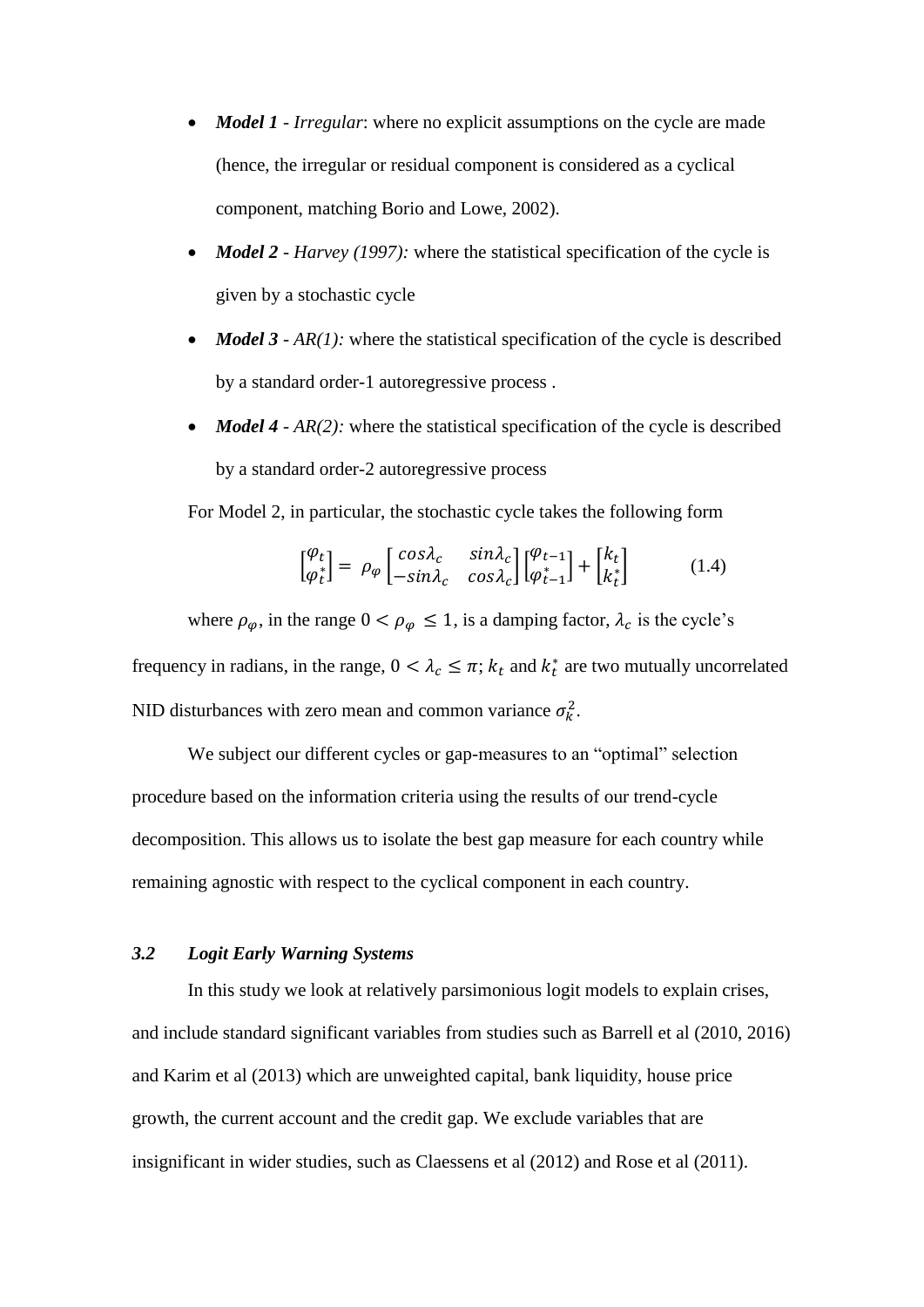Before presenting the model, we note how we avoid misspecification and bias in our models. Barrell and Karim (2013) show for a group of emerging markets, country heterogeneity induced biases when comparing pooled versus homogenous samples (in that case, economies with financially constrained markets showed a strong role for credit growth as a crisis determinant, whereas financially liberalised economies did not). By focusing on OECD economies which are market based and financially developed we avoid heterogeneity bias. We also specify a parsimonious model and include only variables that have been shown to significantly affect crisis probabilities. Aside from the practical benefits to policy makers, this has the added advantage of reducing bias from over specification: Greene (2012), p 178, notes that including a variable that is irrelevant (i.e. not orthogonal to other regressors) will induce biases in the coefficients on the other included variable

We use the cumulative logistic distribution which relates the probability that the dummy for crises takes a value of one to the logit of the vector of  $n$  explanatory variables:

*Prob* 
$$
(Y_{it} = 1) = F(\beta X_{it}) = \frac{e^{\beta' X_{it}}}{1 + e^{\beta' X_{it}}}
$$
 (1.5)

where  $Y_{it}$  is the banking crisis dummy for country *i* at time  $t$ ,  $\beta$  is the vector of coefficients,  $X_{it}$  is the vector of explanatory variables and  $F(\beta X_{it})$  is the cumulative logistic distribution.

The log likelihood function which is used to obtain actual parameter estimates is given by:

$$
Log_{e}L = \sum_{i=1}^{n} \sum_{t=1}^{T} [(Y_{it} log_{e} F(\beta' X_{it})) + (1 - Y_{it}) log_{e} (1 - F(\beta' X_{it}))]
$$
(1.6)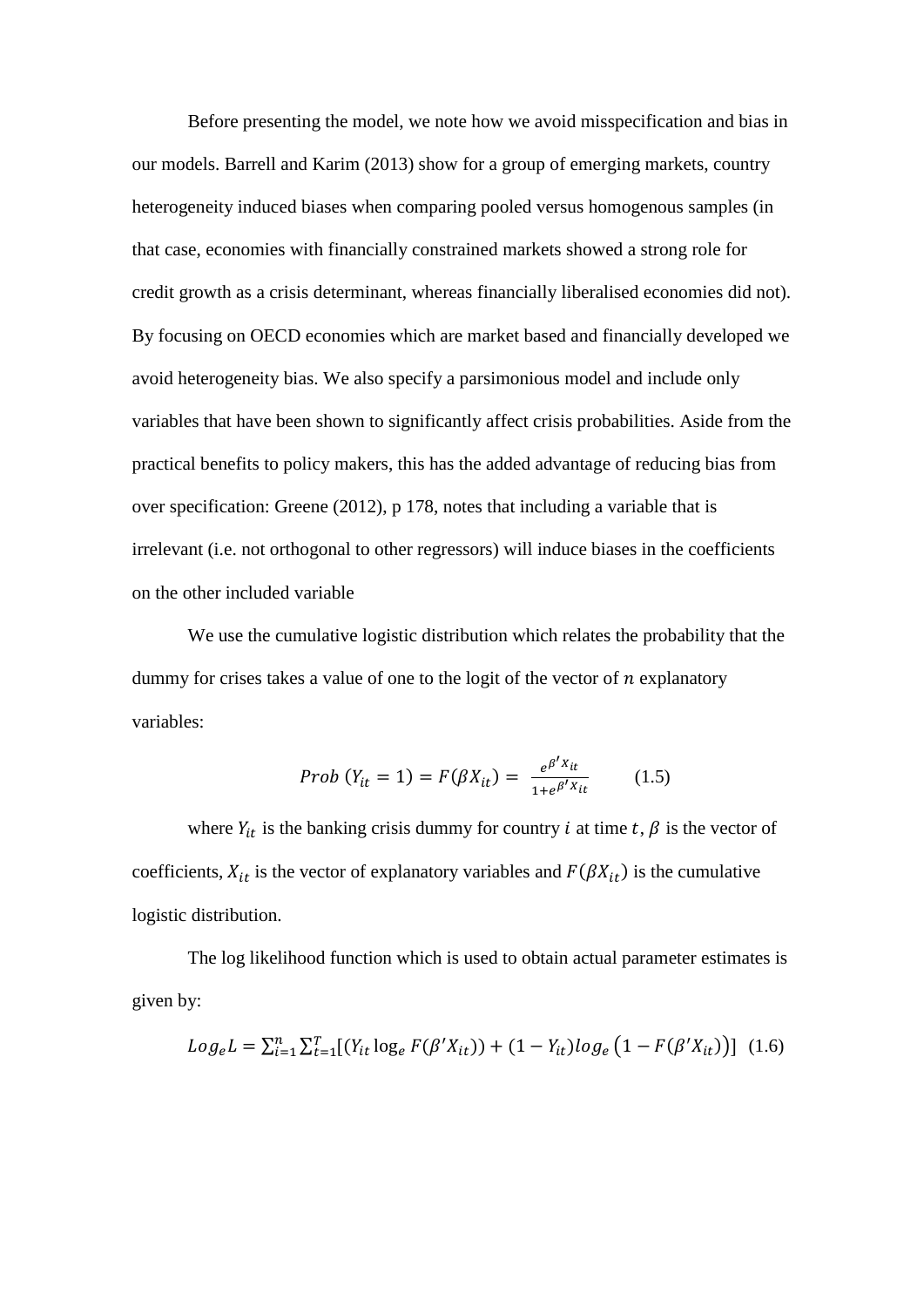#### *3.3 Choosing between Logit models*

There are several criteria that are available to identify the best logit early warning specification. The simplest is the Akaike information criterion which is the standard goodness of fit measure that trades-off against overfitting. However, this does not evaluate the predictive ability of the model. For early warning systems, the predictive power of independent variables is as important as their significance and is a function of the probability threshold  $(0 \le p \ge 1)$  we set when making a forecast. The noise to signal ratio trades-off false alarms against missed crisis calls at a given *p* which is subject to policy makers' discretion. A better global measure, based on radar technology investigations, uses the entire set of the thresholds. These Receiver Operating Characteristics (ROCS) and the associated Area Under the ROC (the AUROC) have been used in the banking crisis context by Schularick and Talylor, 2012, Giese et. al, 2014 and Barrell et al. 2016. The ROC curve for each logit model plots a function of false alarms against missed calls for all *p* values and the integral, the AUROC, is used to select the best model in terms of predictive ability. The intuition is that an AUROC of 50% implies the model is unable to outperform a random coin toss in terms of predicting crises and thus the higher the AUROC, the better the model.

#### **4. Data**

<u>.</u>

Our models use data for 14 OECD countries<sup>17</sup> during  $1978 - 2016$ . Regressions use data from 1978-2013, with the remaining three years being retained for out-ofsample forecasting. We use the same variables as Barrell, Davis, Karim and Liadze

<sup>17</sup> Belgium, Canada, Denmark, Finland, France, Germany, Italy, Japan, Netherlands, Norway, Spain, Sweden, UK and US.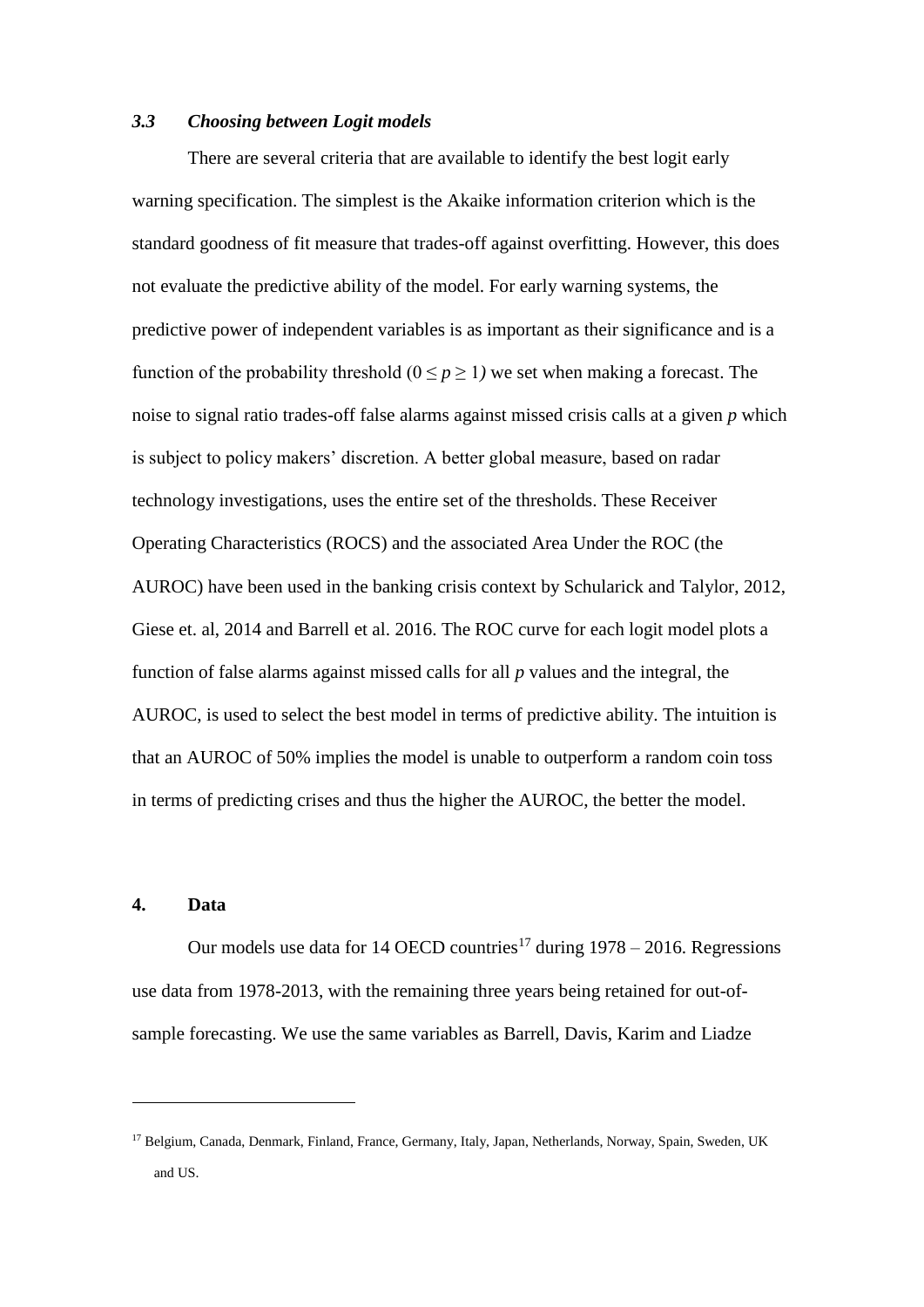(2010): unweighted bank capital adequacy (bank capital/total bank assets), bank liquidity ratios (liquidity as a proportion of total bank assets) and real house price growth. We also add the current account as a driving variable, as in Karim et al (2013). The unweighted bank capital variable primarily comes from the OECD Consolidated Banking Statistics Database but missing values are supplemented using IMF/World Bank data and Norwegian and Swedish Central Bank sources. Liquidity data is drawn from the IMF's International Financial Statistics Database and national central banks, as are the data on the current account as a percent of GDP. Real house price growth and credit growth data are obtained from the BIS which publishes the time series used for its own gap estimations.

The timing and duration of crises are subjective to an extent, although work by Demirguc and Detragiachi (1998) set initial rules to identify systemic episodes: the proportion of non-performing loans to total banking system assets  $> 10\%$ , or the public bailout cost >2% of GDP, or systemic crisis caused large scale bank nationalisation, alternatively bank runs were observed and if not, emergency government intervention was sustained. They focused on the 1997 Asian crises, but post-sub Prime it was recognised that revisions to international crisis episodes were required. As a result, subsequent work by the World Bank and IMF has updated the dating of crises, albeit using a more restrictive set of criteria and in combination, the two sources allow us to consistently estimate up to 2013, as all crises after 2007 were severe.

To construct our binary banking crisis dummy we use the World Bank Crisis Database covering 1974-2002, (Caprio *et al .,* 2003) as well as Laeven and Valencia (2013) for the subsequent crises. The former have crises in Canada (1983), Denmark (1987), the US (1988), Italy and Norway (1990), Finland, Sweden and Japan (1991), France (1994), and the UK (crises in 1984, 1991 and 1995).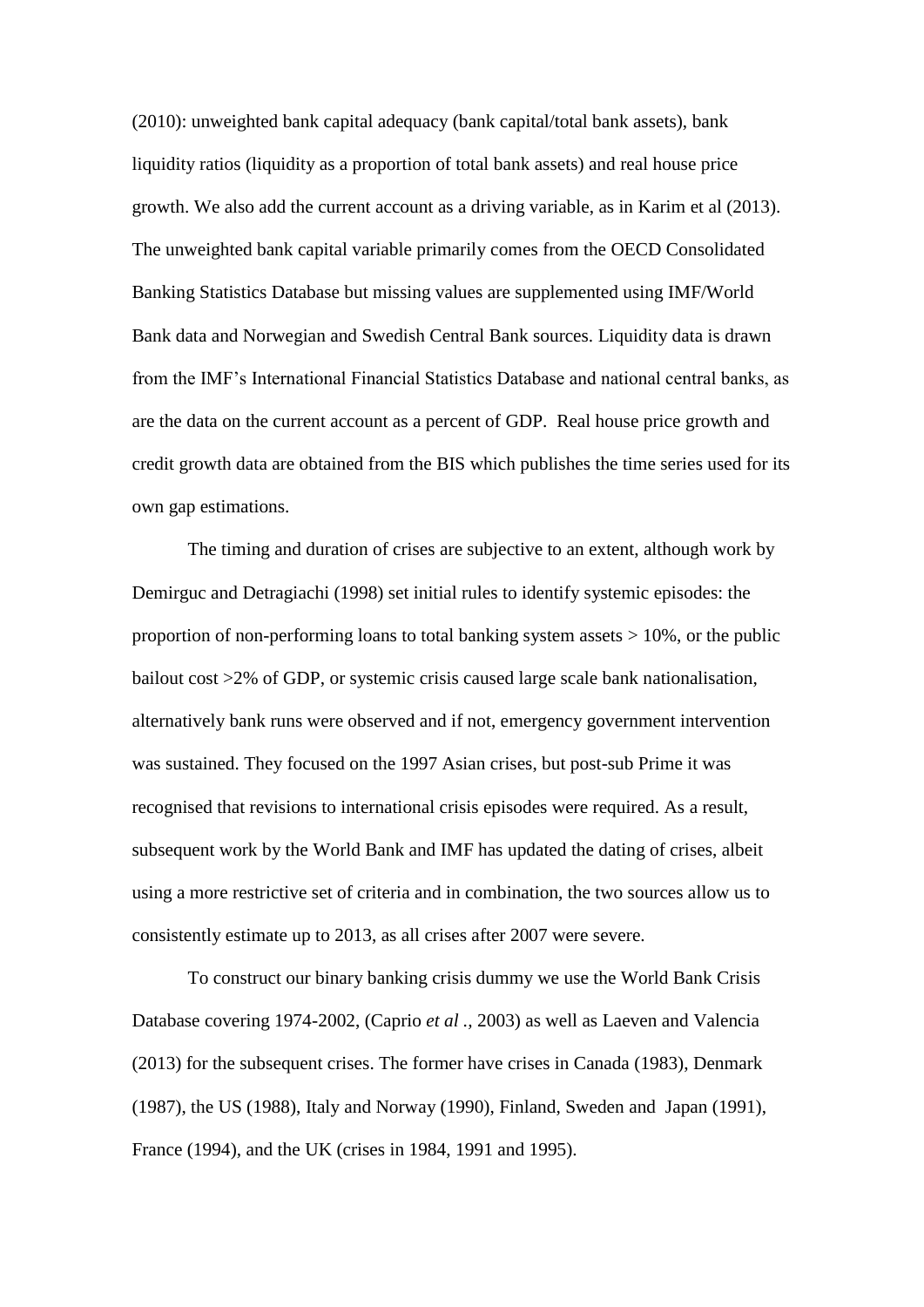Laeven and Valencia (2013) classified Belgium, Denmark, France, Germany, the Netherlands, Spain and Sweden in crisis by 2008 and the US and UK in 2007. The authors treat the 2008 crisis in the US and the UK as a continuation of 2007 crisis, while we treat it as separate crises since 2008 was induced by the collapse of Lehman Brothers. These dating criteria underpin our results which we present in the next section.

#### **5. Results**

We first present the results of our filtering exercises and then discuss the performance of the alternative gap measures when embedded in our logit models.

#### *5.1 Optimal Filters*

We describe the results for our filtering process in Table 1. For each country we undertake four filtering exercises, and in each case we report four information related diagnostic tests, the log likelihood, the Schwartz Criteria, the Hannan-Quinn and the Aikake Information Criteria. In 13 of the countries all four criteria point to a single cyclical process being optimal, with only the Netherlands showing a conflict, with three indicating that the Harvey (1997) smoother is optimal, and one, the Schwartz criterion, suggesting an  $AR(1)$  process is to be preferred. The  $AR(2)$  process is optimal in Belgium, Canada, Finland, France, Italy, Norway, Sweden, Spain and the US, whilst the Harvey (1997) is optimal in Denmark, Germany, Japan, the UK, and we allocate the Netherlands to this group as well.

*Insert Table 1 here*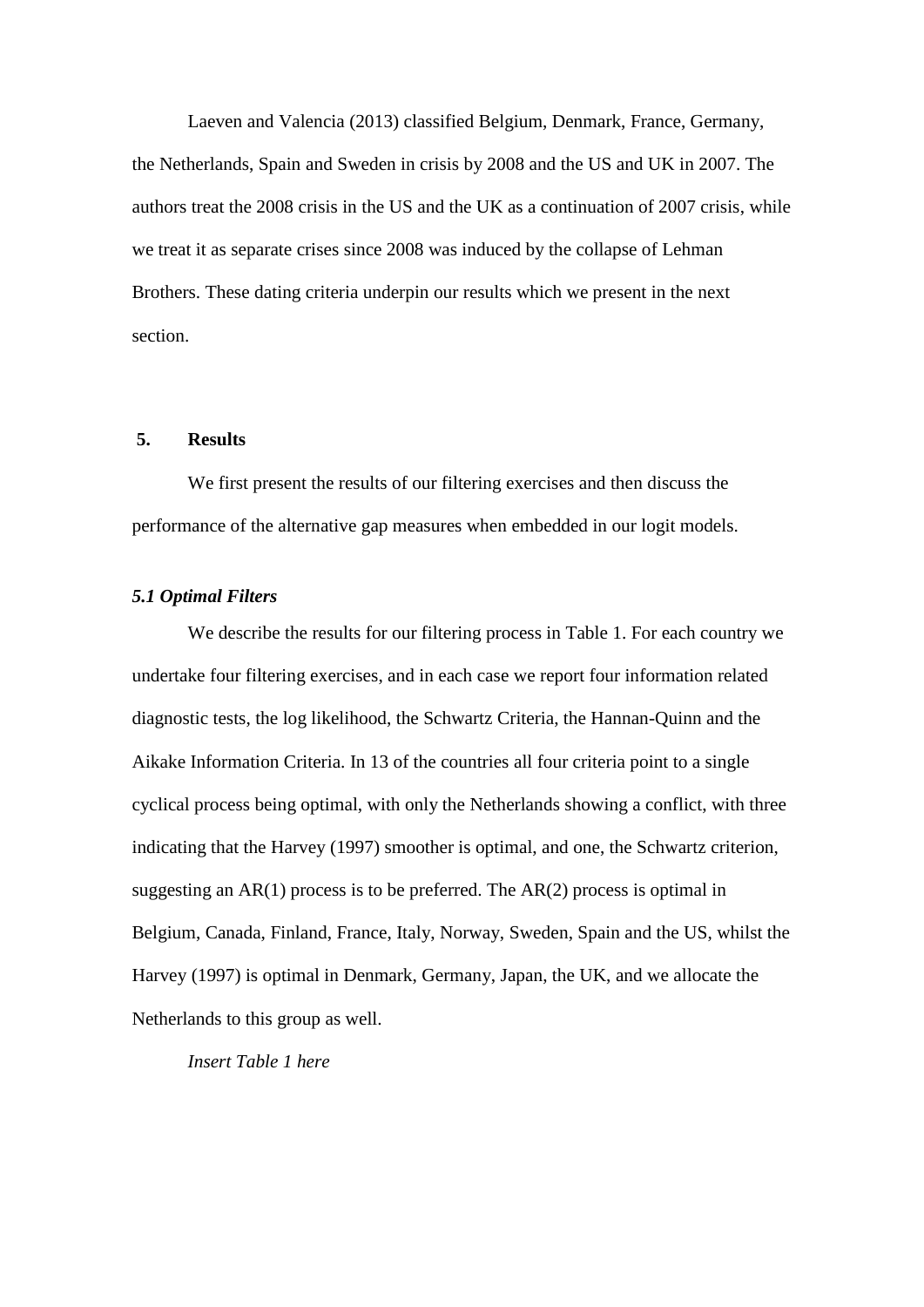#### *5.2 Logit Results*

We report the results for the crisis logits in Table 2, and in each case we include one lag on credit growth, capital, liquidity and the current account. House prices are lagged by three periods, consistent with the Early Warning model of Barell et al. (2010). Within this model, we embed our variables of interest: credit growth and cyclical indicators for the credit to GDP gap. We choose the current version of this indicator because it is a smoothing process almost entirely dependent on past data, and hence it can be used in an Early Warning System as it is available in real time (at the current period). We report five logits, and in each case we also summarise the information content of the logit with the AUC at the bottom of the column.

#### *Insert Table 2 here*

Our previous exercise has been to identify the optimal cycle to individual countries, and we use these in the first logit (column 1; table 2), with nine countries taking the AR(2) cycle as an optimal indicator of the credit to GDP gap and five taking the Stochastic (Harvey, 1997) cycle. This "mixed cycle" variable is significant and has a positive sign, suggesting as the gap widens the probability of a crisis increases given the level of the other indicators. The presence of a significant credit to GDP gap, not surprisingly, is associated with a negative and insignificant coefficient on credit growth which remains insignificant even when the gap is excluded from the logit. Thus the gap indicator appears to contain all the information we need about credit in order to be able to predict crises

Other coefficients are consistent with previous results in Barrell et al (2010) and Karim et al (2013). Capital has a negative and significant coefficient, as does liquidity, confirming that strong systemic defences against bank failure reduce the probability of a crisis occurring. Omitting these significant and relevant variables would bias the results for other coefficients, and would lead to a misunderstanding of factors driving crises. As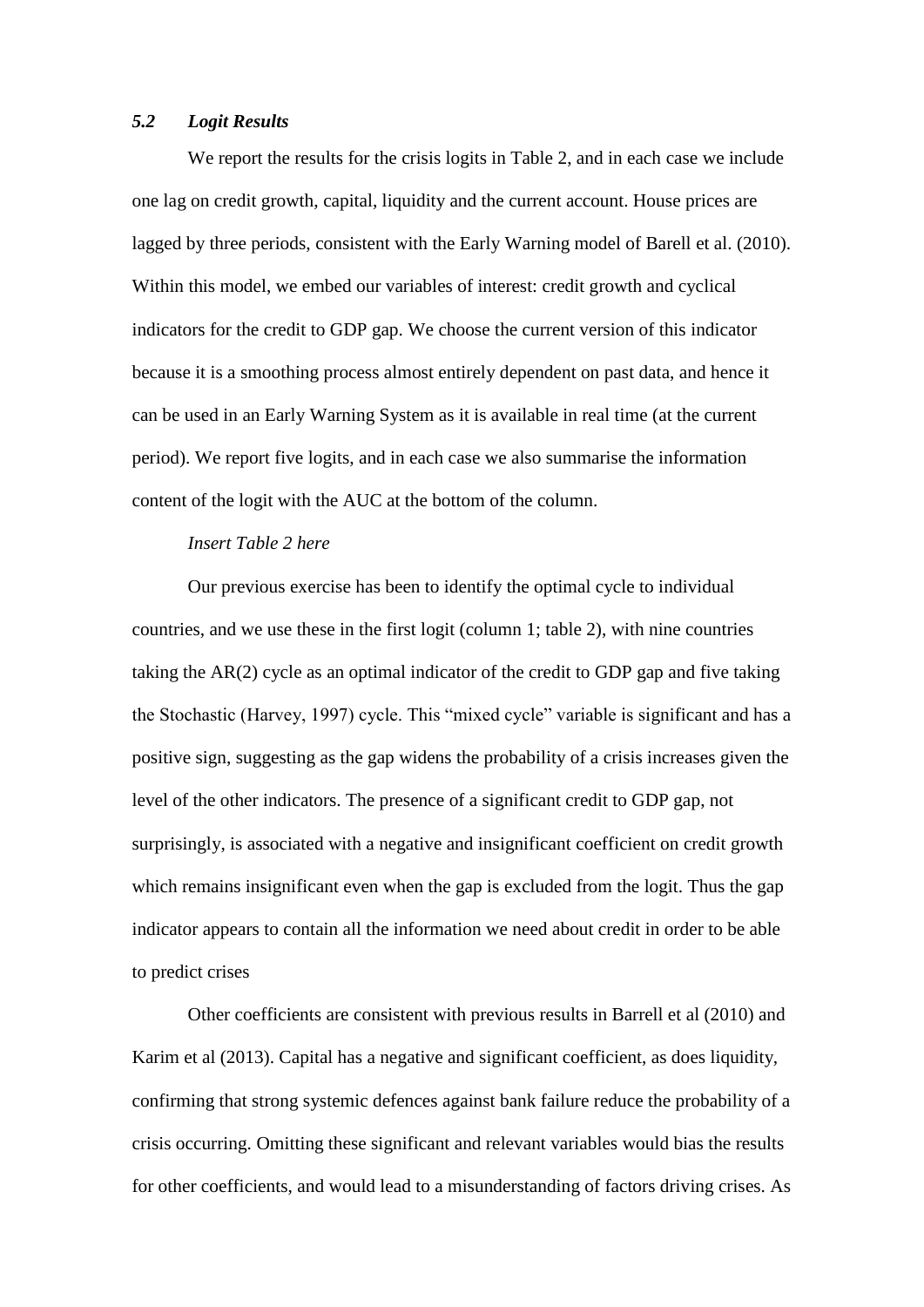in Karim et. al (2013), we find that recent current account deficits raise the risk of a crisis occurring, as does an increase in house prices three years previously. Both may lead to poor quality borrowing and lending, fuelled by capital inflows and inflated collateral values, which may increase unexpected loan defaults and cause subsequent bank failures and crises.

In column 2 we split the two cycles and include them only for the countries where they were optimal. Although they have approximately the same coefficient as each other which is similar to that in the mixed regression, only the AR(2) cycle is a significant determinant of the probability of facing a crisis. However, including the two cycles separately appears to be a marginally better explanation of events (as judged by the AUC criterion) than that where they are constrained to have the same coefficient possibly because they are able to capture differences in credit dynamics across countries when entered separately

In column 3 we impose the  $AR(2)$  cycle on all countries, and it has a significant and positive coefficient, much as in columns 1 and 2, and the other variables have similar coefficients. Although this is an adequate explanation of the probability of a crisis, our information indicator, the AUC, suggests it signalling quality is lower than the previous two regressions. The same is true in column 4, where we impose the stochastic cycle from Harvey (1997) for all countries. The coefficients are similar, but in general slightly less significant. This reflects that fact that it is a less good explanation of the probability of having a crisis than those contained in columns one to three, as can be judged by its lower AUC.

Our preferred credit to GDP gaps are one component of a decomposition of the credit to GDP ratio into a trend, a cyclical component and a random component. It is of course possible to add the random component back in to the cyclical component and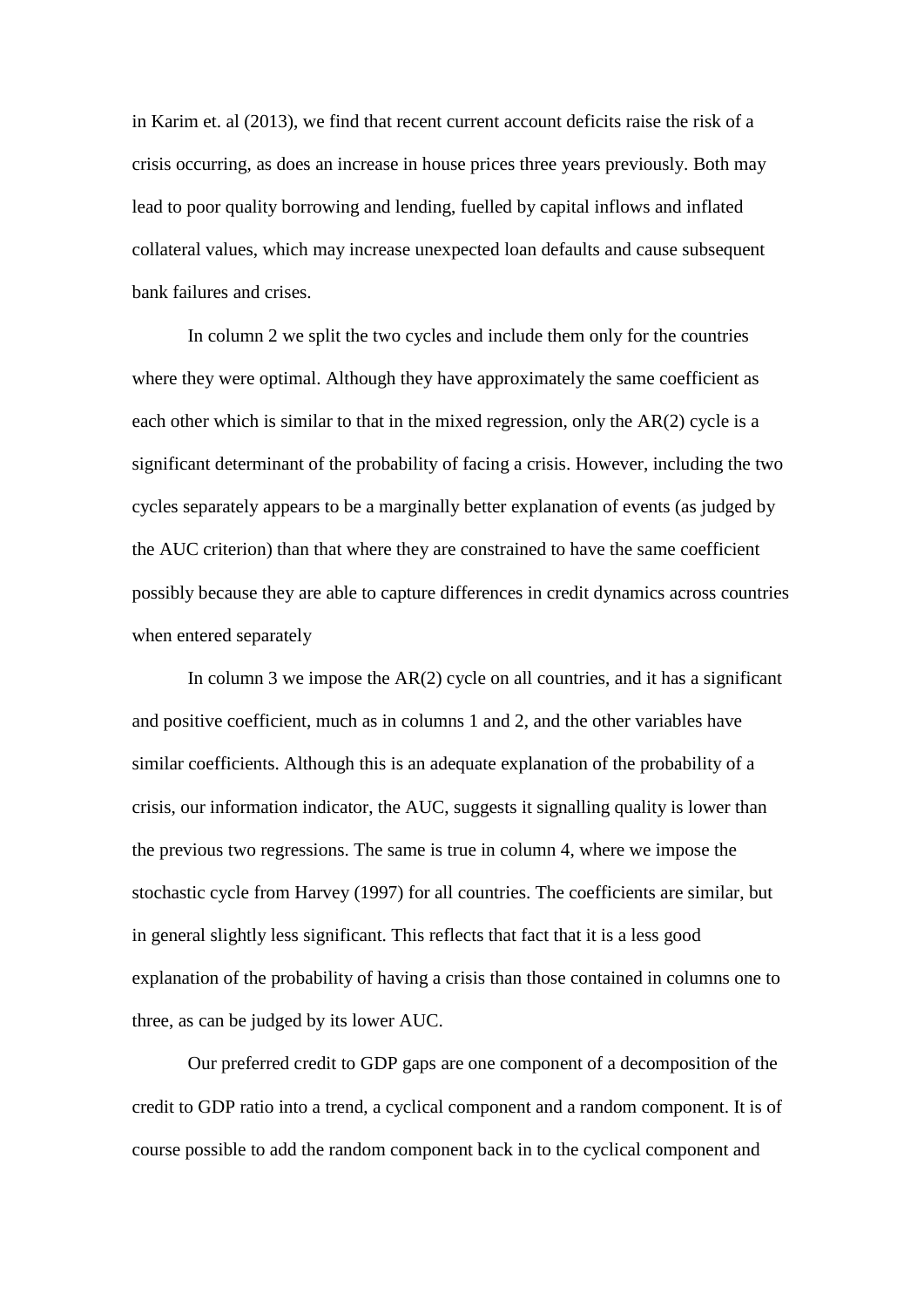produce an unsmoothed gap. This indeed is the indicator proposed by the BIS in various papers. We include this Hodrick Prescott based indicator in our crisis determination model in column 5 (table 2). The coefficients on capital, liquidity (the defences against crises), current account and house price growth (the causes of crises) remain significant, suggesting these leading indicators of crises are well anchored. However, lagged credit growth and the HP credit to GDP gap are not significant and clearly contribute little to the explanation of crises, as can be seen by the low level of the AUC for this regression.

It would appear that if we wish to use a credit to GDP gap to explain crises, we have to select the most useful indicator, with the AR(2) smoothed gap being a good tool in an Early Warning System for some countries, but not for others. It clearly contains information about bad lending, probably related to the housing market as we show below. However, the simple HP indicator has no information content and calibrating macro-prudential policy off this credit to GDP gap will do little to reduce the probability of an impending crisis.

#### *5.3 Granger Causality, Cycles and House Prices*

<u>.</u>

The observation that house prices and credit growth (related to the cyclical component of output) appear to be associated, can be strengthened by testing the relationship between them. An obvious approach involves bidirectional Granger causality tests between the cyclical components and house price growth. The cyclical component is by construction a stationary series, and our credit growth and house price growth series are also stationary. Hence, we can undertake regressions using pairs of these three variables for two sets of countries, depending on whether the AR(2) or stochastic cycle is preferred<sup>18</sup>. In eight of our AR2 countries (barring Italy) we would

<sup>&</sup>lt;sup>18</sup> AR(2) being optimal in Belgium, Canada, Finland, France, Italy, Norway, Sweden, Spain and the US.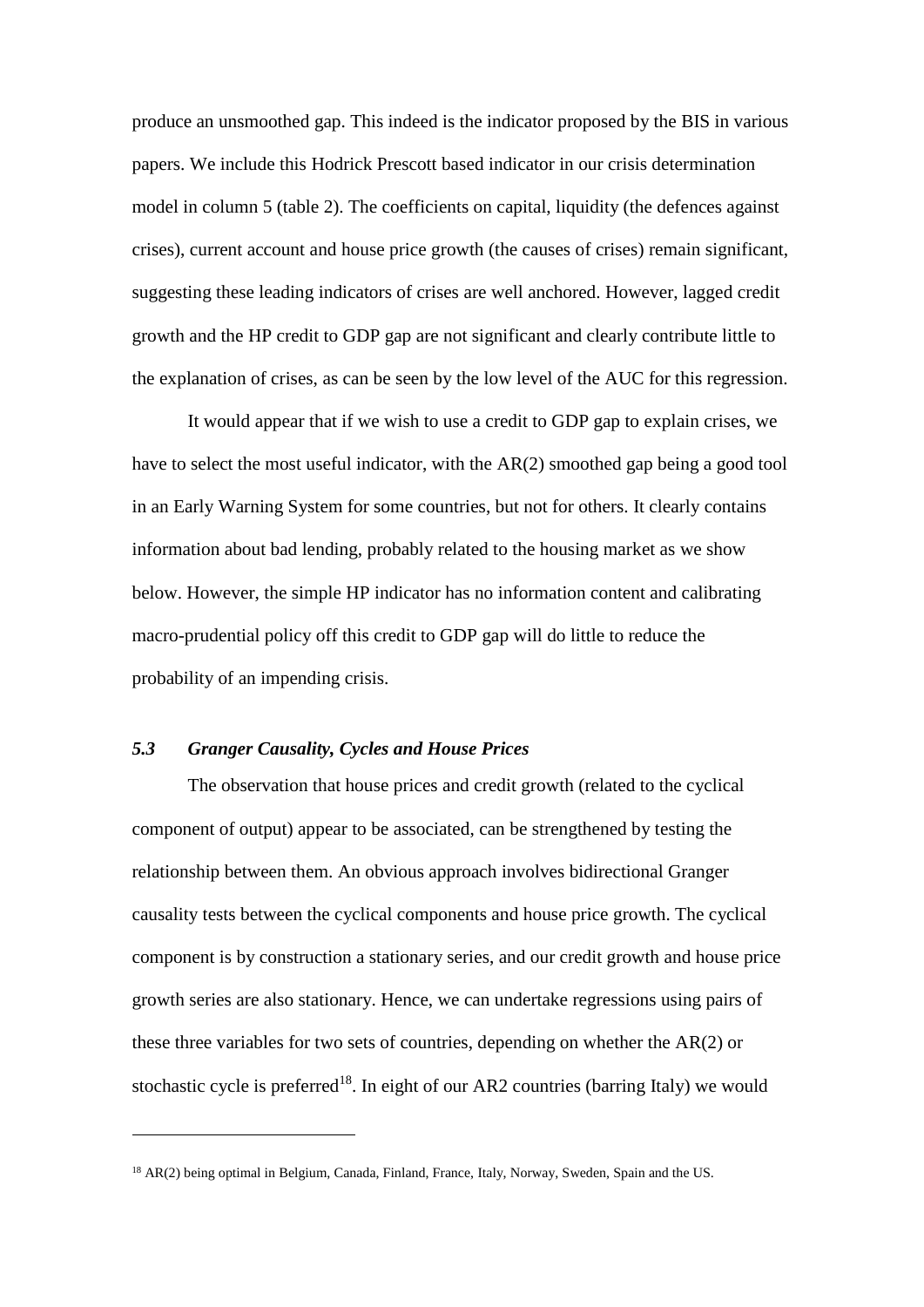judge that crises have followed on from house prices cycles, whilst in three of our stochastic cycle countries (Netherlands, Denmark and Germany) we would judge that their crises in 2008 were more related to the international nature of their banking systems activities rather than their domestic house price cycles.

We first run a regression of credit on lagged values of itself<sup>19</sup> and test whether house prices add information to this time series explanation. We then run a regression of the credit to GDP gap on lagged values of itself and check whether house prices are relevant. As we can see (tables 3 and 4), in both cases, house price growth makes a significant contribution. These results suggest that when house prices rise, banks lend more credit and also the credit gap increases on the strength of the higher collateral against which the private sector is able to borrow. We then reverse the question and ask if past credit growth trends are related to house prices and similarly, whether the cyclical component of credit is related to house price growth. In countries where the AR2 cycle best describes credit dynamics, this reverse relationship is also significant: as private sector credit becomes more available, it appears that the increased demand for housing inflates property prices further. This effect is strengthened, the more credit growth deviates from "fundamentals", as indicated by trend output. However for non-AR2 countries, the conclusion is not the same. In these countries, credit dynamics are different as suggested by the stochastic cycle which best describes them. This may explain why credit growth has limited significant impact on the growth of house prices and the credit gap appears to have no impact.

*Insert Table 3 and 4 here*

<sup>19</sup> In all Granger specifications, 3 lags are used.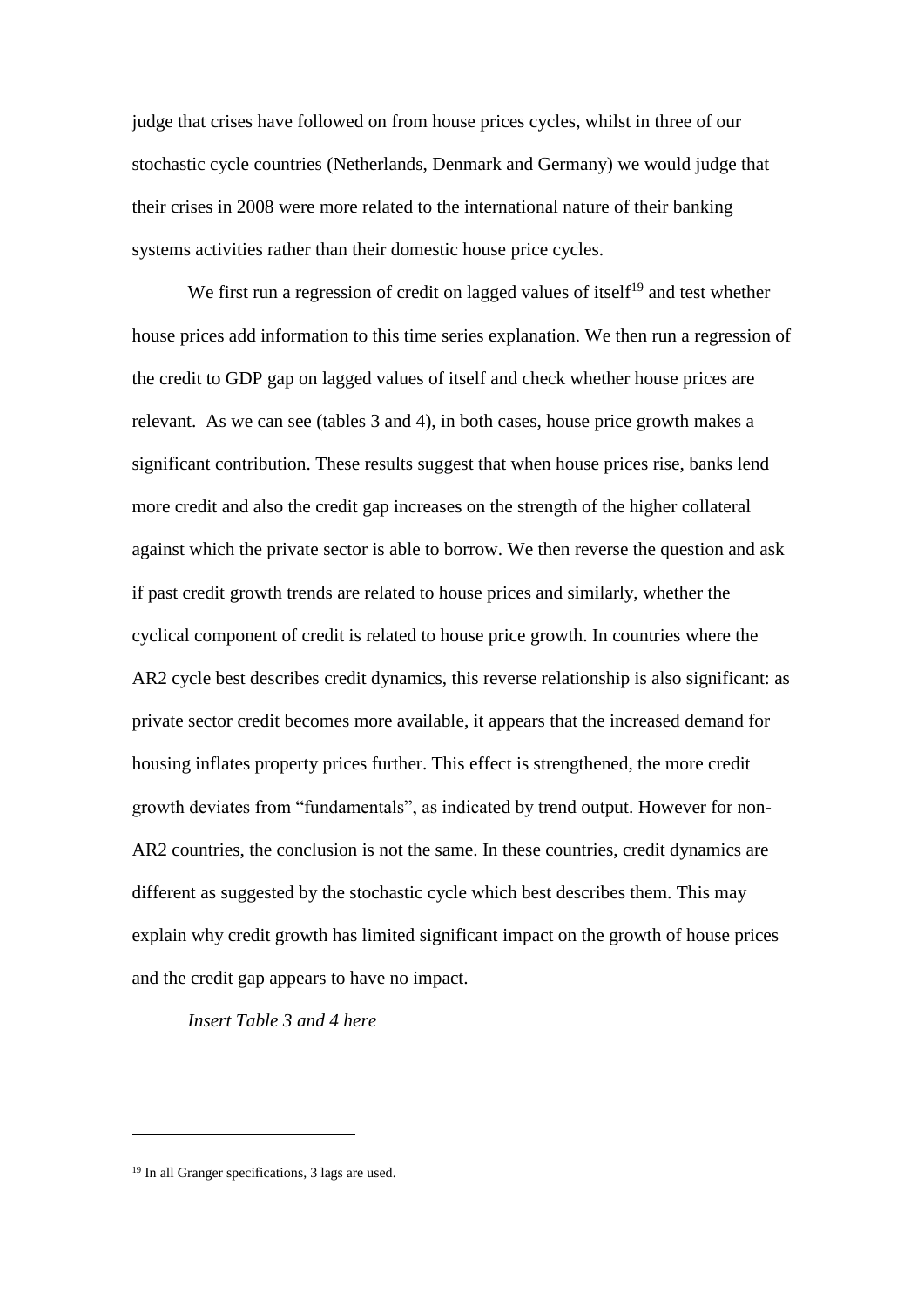It thus appears that in Belgium, Canada, Finland, France, Italy, Norway, Sweden, Spain and the US, over our data period, there is a circular pattern with credit growth raising house prices, and rising house prices subsequently raising credit growth. In these circumstances bad lending is possible, as the lending inflates the value of collateral. Conversely, when credit growth slows, house prices begin to grow more slowly or even fall as refinancing of property loans becomes difficult. Collateral for loans thus disappears, and this is a potential cause of banking crises. In our other group of countries (Germany, Denmark, Japan, Netherlands and the UK), a decline in credit growth does not feedback on to house prices, and hence collateral is maintained for loans and default rates will be much lower. These results suggest there may be an association between crises and credit growth in some of our countries, but not in all of them. Hence the major policy related credit gap indicator appears to be relevant in only some countries but not in others.

#### *5.4 Robustness*

<u>.</u>

We subject our optimal logit model to three robustness tests. First we change the timing of a crisis, limiting them to the smaller number of systemic crisis listed in Laevan and Valencia  $(2013)^{20}$ . Crisis dating varies to an extent across studies (see Barrell et al. 2010) and it could be argued that our optimal model relies on a particular set of dates. Although Laeven and Valencia (2013) use a broader set of policy responses relative to Caprio et al (2003) to identify crisis episodes, two conditions must be met for them to be systemic: 1) Significant signs of financial distress in the banking system (as

<sup>&</sup>lt;sup>20</sup> The new set of crisis are Belgium Denmark, France, Germany, Italy, Neths, Spain and Sweden in 2008, the UK and US in 2007, and the US in 1988, Spain in 1978, Sweden, Norway and Finland 1991 and Japan 1997. We use the date range from Laevan and Valencia (2013) for these crises.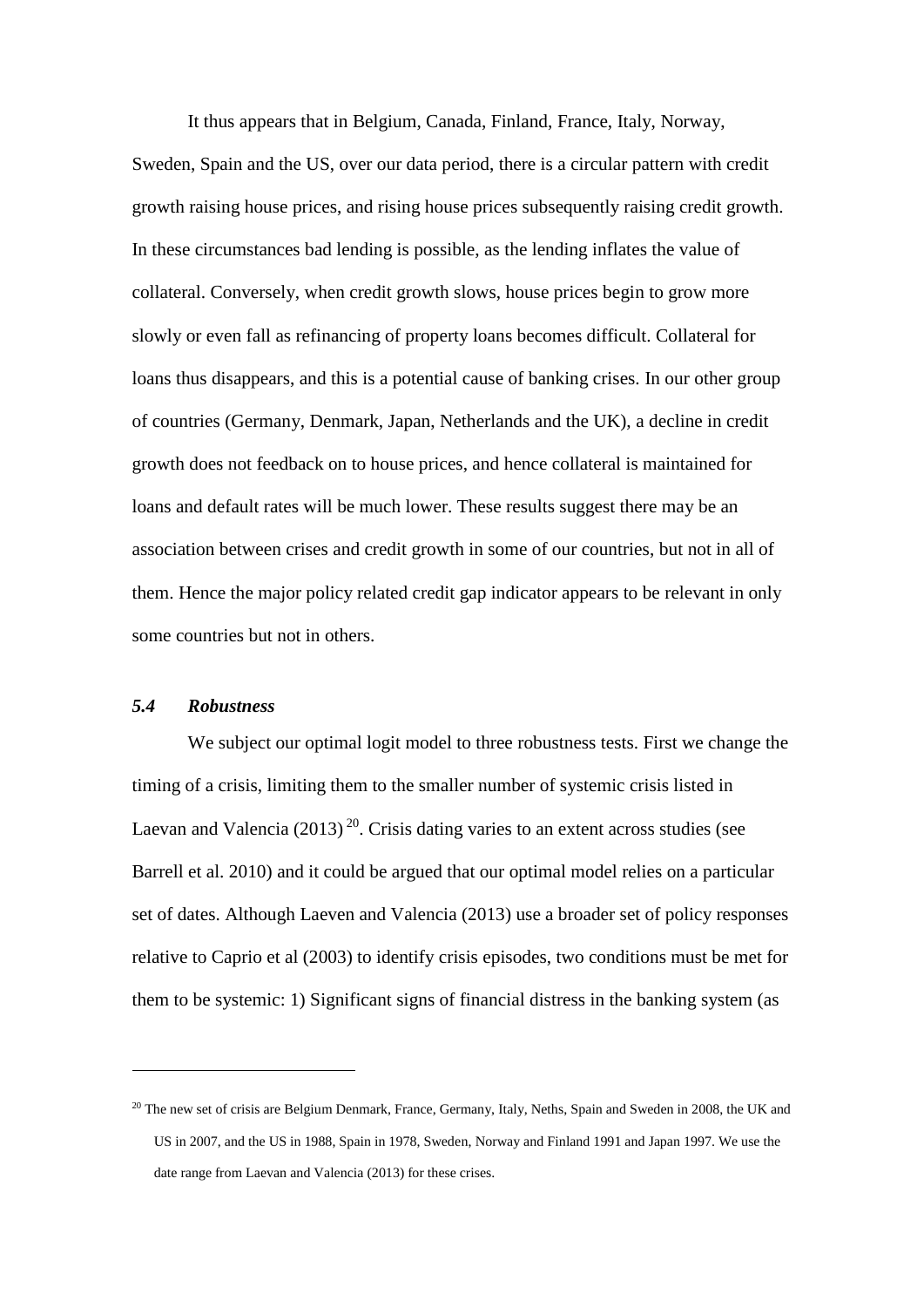indicated by significant bank runs, losses in the banking system, and/or bank liquidations, and 2) Significant banking policy intervention measures in response to significant losses in the banking system. They list six potential policy responses<sup>21</sup>, three of which must occur for condition 2) to be met. This means that their definition is more restrictive than that of Caprio et al (2003), and we have preferred to continue to use that definition of a country in a banking crisis.

Our second robustness test repeats our initial Early Warning system estimates using the lagged (rather than current) value of the cyclical indicator. Although we have followed the Basel III suggestion that current credit dynamics affect bank lending behaviour, we test the possibility that utilising lagged credit gaps could change our conclusion. Finally, we test the out-of-sample performance of our optimal model since it could be that our AUROC results are a result of overfitting; in this case the model should not have good out-of-sample performance. For this exercise we use data from 2014-2016.

The new logit is given in Table 5, and we can see that our results are generally robust even after a large change in the dependent variable. Only our housing market indicator changes noticeably in size and significance. This is unsurprising as the 2008 crisis was partly triggered by housing developments in the US, but in some of the 8 countries that experienced a crisis in that year, house price increases had not induced lax lending. This was the case in Germany, for instance, where banking sector involvement in the US subprime market was a major driver behind banking failures.

*Insert Table 5 here*

 $21$  1) extensive liquidity support (5 percent of deposits and liabilities to nonresidents); 2) bank restructuring gross costs (at least 3 percent of GDP); 3) significant bank nationalizations; 4) significant guarantees put in place; 5) significant asset purchases (at least 5 percent of GDP); 6) deposit freezes and/or bank holidays.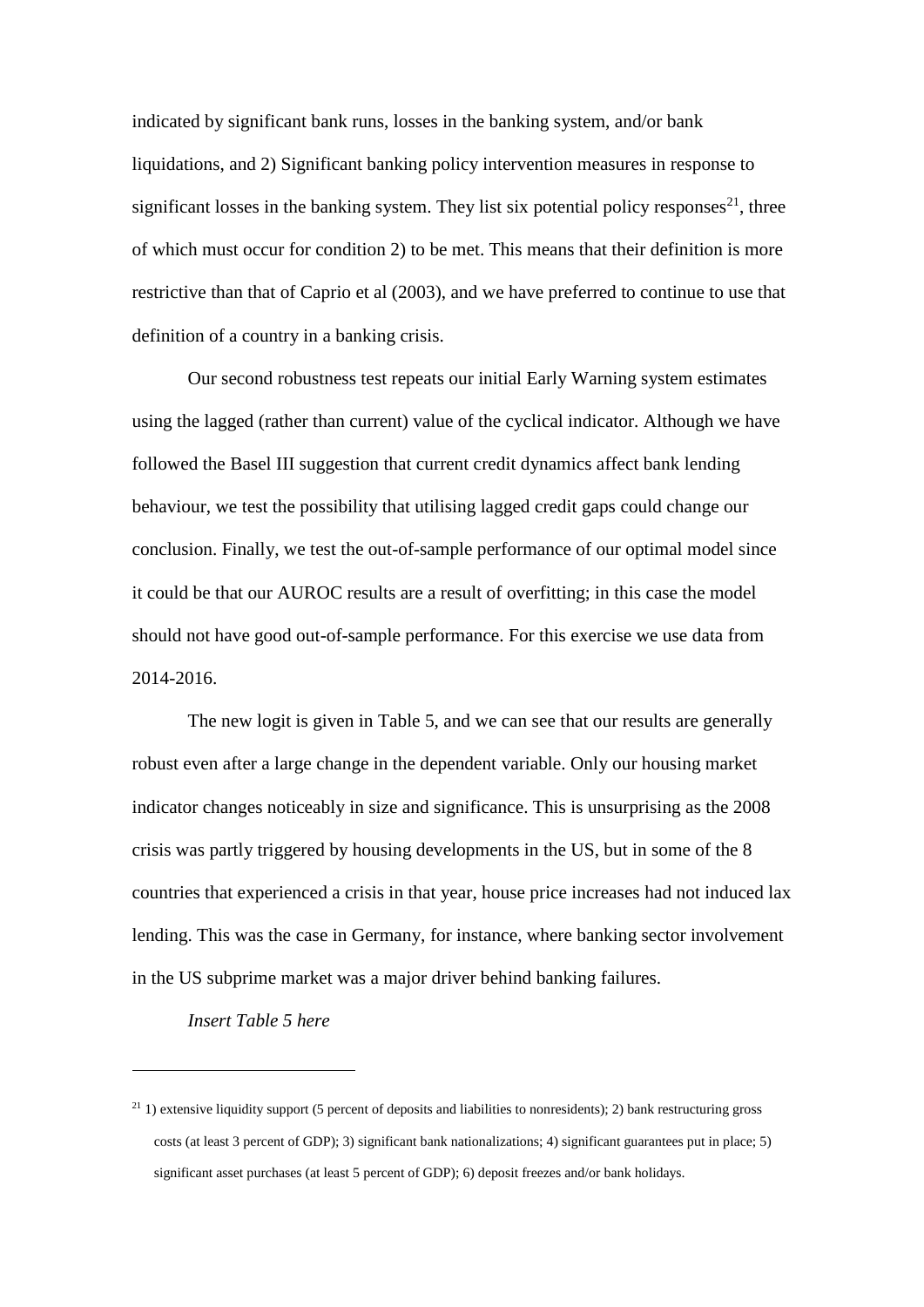Changing the timing of a cyclical indicator in our Early Warning regressions has much less effect than it would for some other variables as the cycle indicators are slowly emerging filters based on past data. Moving the filter forward by one year adds one new observation and reduces weights on past observations, but the indicator emerges slowly. In Table 6 we compare AUROCs for our six models with row one repeating those from the previous section and row two reporting on those with a lagged cyclical indicator. As we can see there is little change in the overall information content, and we prefer to use the current indicator as it is effectively available in real time, unlike other indicators.

#### *Insert Table 6 here*

Table 7 presents the out-of-sample performance of our logit model which shows crisis probability forecasts have been relatively low in most countries where no systemic crises materialised during 2014-2016. Some exceptions are Norway, Finland and to a lesser extent, Sweden in 2014 and 2015, which may be due to a change in the definition of liquidity by the central banks. This is also likely to influence results in Canada, although in most countries, the unprecedented quantitative easing will be an issue. In general, our model performs well out-of-sample with the vast majority of countries having no crisis calls in 2016.

*Insert Table 7 here*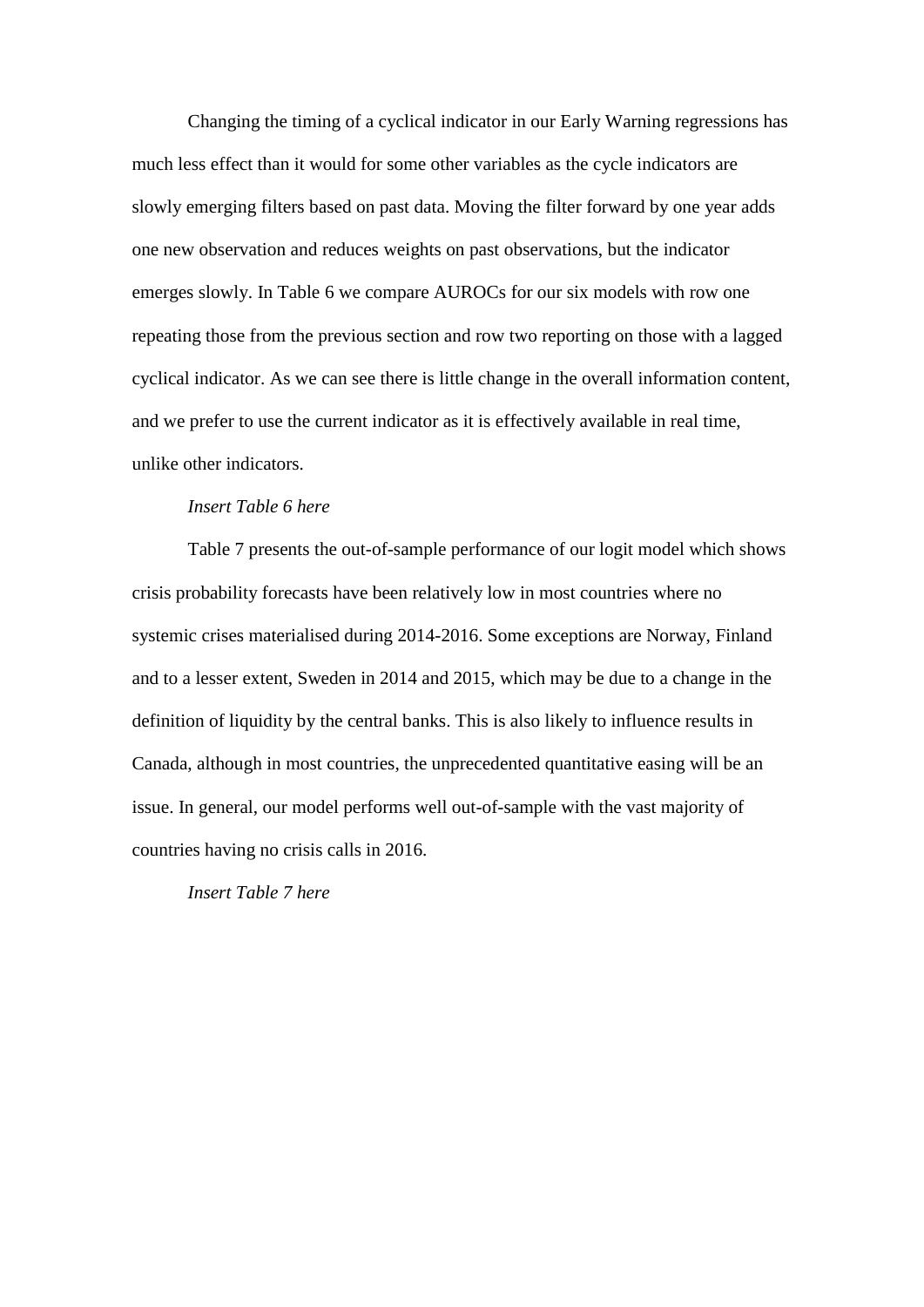#### **6. Conclusion**

To test the hypothesis that excessive credit- to-GDP growth causes banking crises in 14 OECD countries during 1980 – 2013, we construct an HP credit gap to mimic the BIS approach. We then estimate three additional gaps, making additional specific assumptions on the functional form of the cycle: an AR(1) cycle, an AR(2) and a stochastic cycle *à la* Harvey and Jaeger (1993) and Koopman et al. (2006). These representations are designed to accommodate alternative cycle processes. The AR(2) and the stochastic cycle are naturally calibrated so the financial cycle is of medium term duration, consistent with the extant literature (Drehmann and Tsatsaronis, 2014).

We subject our gap measures to an optimal selection procedure based on the information criteria using the results of our trend-cycle decomposition, which allows us to isolate the best gap measure for each country. The results of the filtering exercise point out that there exist a natural statistical "clustering" of countries into two gaptypes: countries for which a AR(2) is optimal (Belgium, Canada, Finland, France, Italy, Norway, Sweden, Spain and the US), and a remaining group (Germany, Denmark, Japan, Netherlands, UK) where a stochastic cycle is preferred.

The three cycle indicators are then embedded in a logit model in order to estimate their crisis prediction strength. Our logit early warning system utilises standard data on banking crisis, macroeconomic and regulatory control variables, including capital adequacy, liquidity, the current account and property price growth. We find that a mix of stochastic and AR2 cycles best describes crisis probabilities in terms of AUROCs. The AR2 cycle seems to apply to countries where credit growth and house prices interact and feed each other. Granger tests suggest in these countries, house price growth raised collateral values which propagated risky lending. Our conclusions are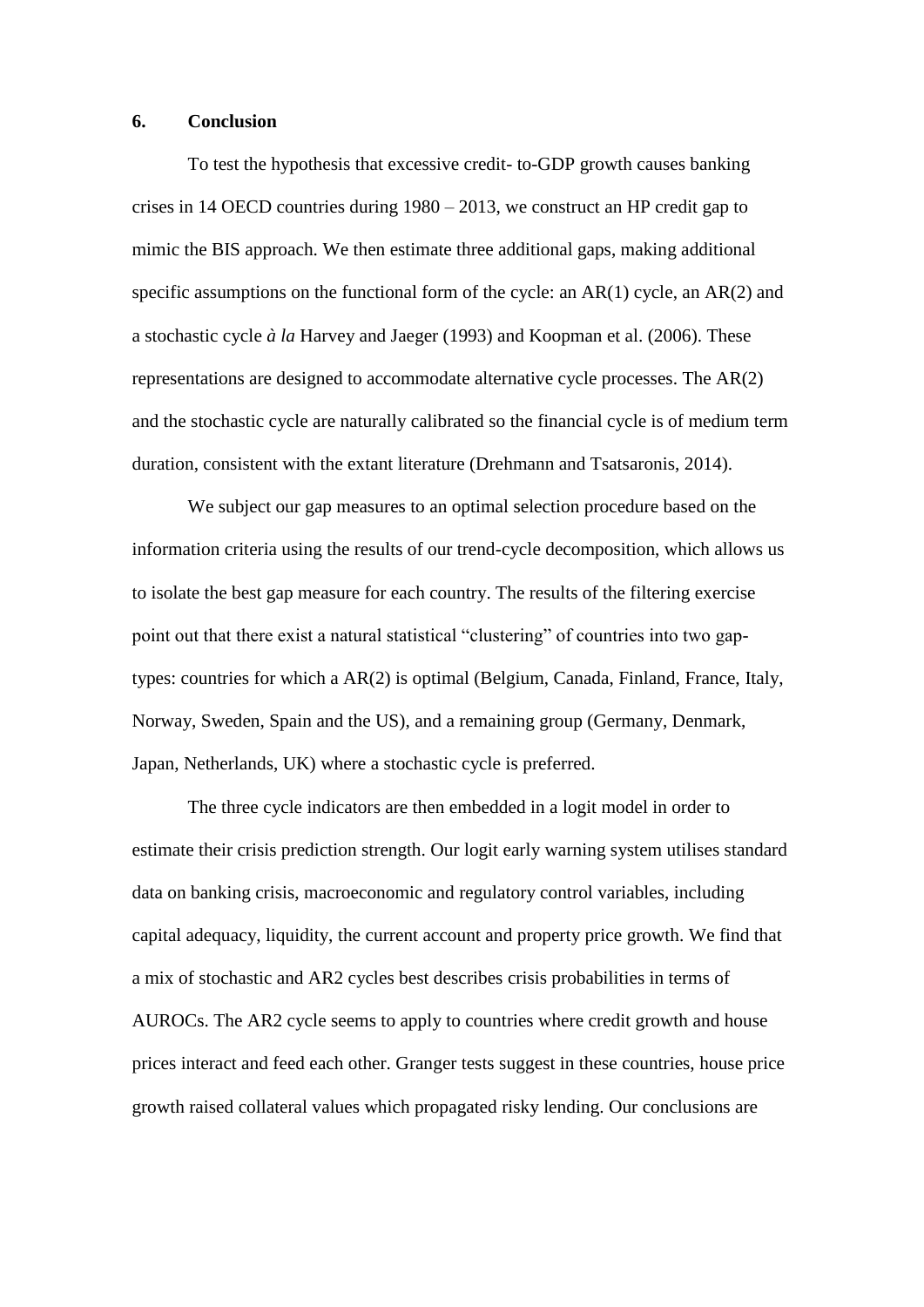robust to changes in crisis timing, the use of lagged credit gaps and out-of-sample testing.

We conclude that credit growth is sometimes a good indicator of potential problems but note that this is restricted to cases where excessive lending fuels a cycle of rising housing prices and hence collateral which in turn propagates further credit growth. This transmission mechanism appears to be captured by only one of the four gap measures. Hence, we suggest that the most commonly used indicators cannot provide useful policy rules since they do not detect financial vulnerabilities. This result contrasts with the prevailing view that excessive credit growth (defined by a different gap measure) requires banks to hold excess regulatory capital. In particular, Basel III uses the "HP-filtered" gap between the credit-to-GDP ratio and its long term trend to guide policy in setting countercyclical capital buffers. We call this conclusion in to question and suggest that it is urgent that regulators change their view of how to measure and respond to the credit to GDP gap.

Credit-to-GDP ratios clearly represent a practical and appealing way to guide policy given the objective of the buffer. However, a growing literature supports the view that not all credit-to-GDP amplifications are "credit booms gone wrong", underpinned by "reckless lending" (Schularick and Taylor, 2012; Gorton and Ordoñex, 2016). In these cases, financial intermediation disseminates credit towards productivity gains as opposed to risky lending, and hence taxing via countercyclical buffers would be socially undesirable. Hence, these types of credit cycle are unlikely to display high crisis prediction power.

Our results suggest that credit-to-GDP growth per se is not risky but that credit booms driven by house price acceleration require dampening. The policy lesson that we derive from this exercise is that financial regulators should carefully identify the nature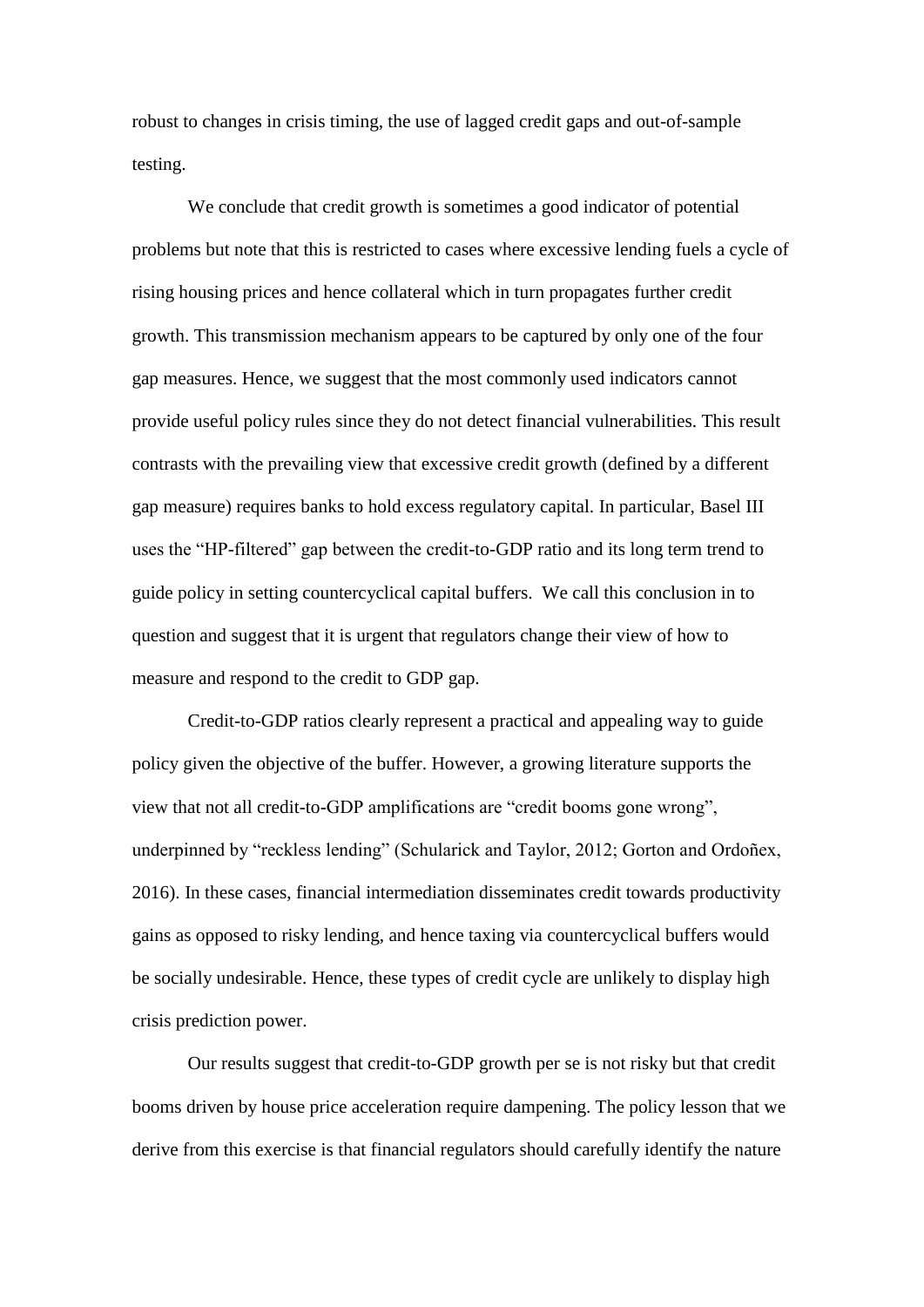of credit growth before taxing banks in order to minimise social welfare losses from financial disintermediation.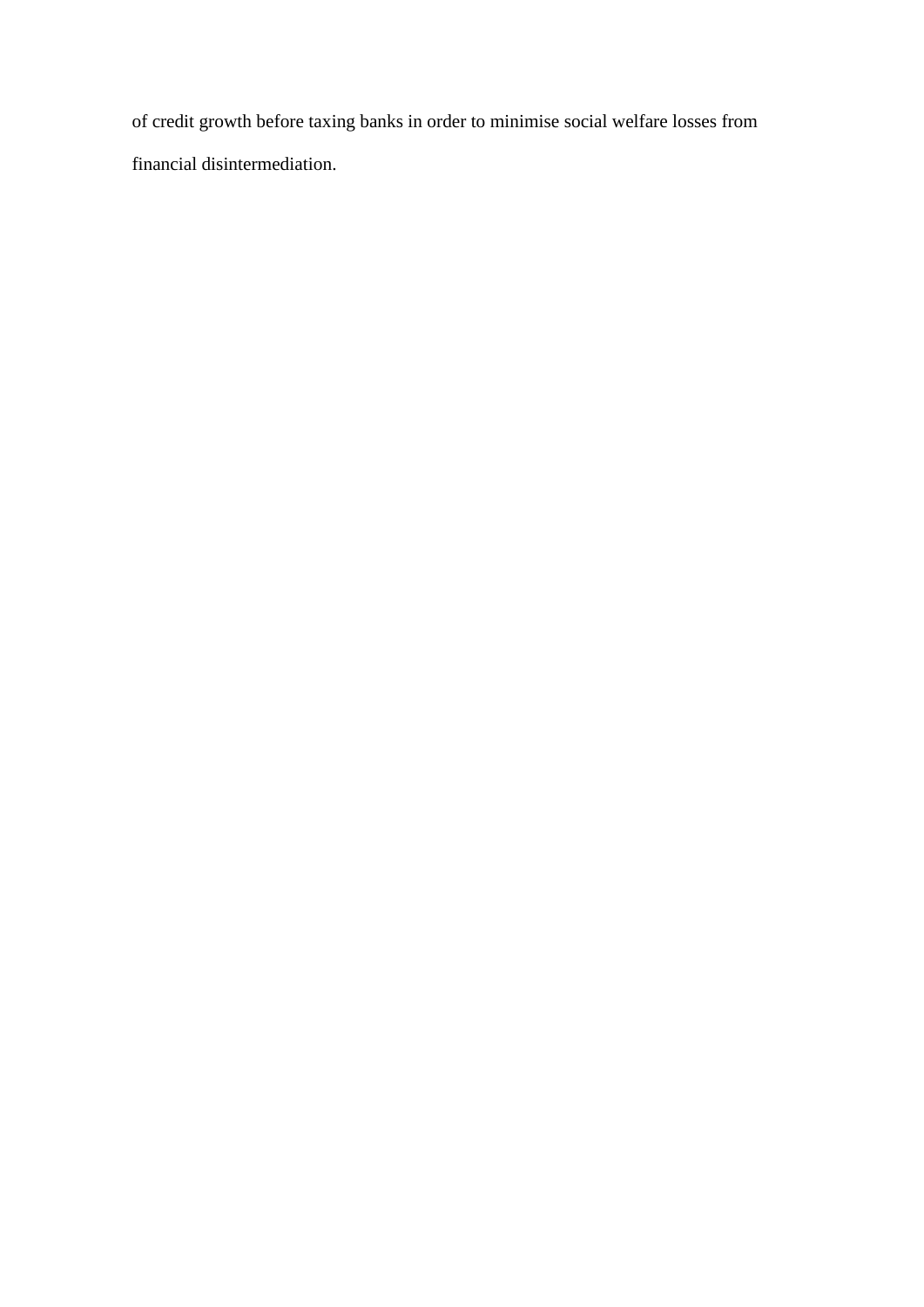#### **References**

Aikman, D., Haldane, A. G. and Nelson, B. D. (2015), Curbing the Credit Cycle.

*The Economic Journal*, 125: 1072–1109. doi:10.1111/ecoj.12113

Alessi, L., and Dekten C., (2014) 'Identifying excessive credit growth and leverage' *ECB working paper series no 1723*

Allen, F., and Gale D., (2007). *Understanding Financial Crises* New York Oxford University Press

Aßmann C., Boysen-Hogrefe J., and Jannsen N., (2011), Costs of Housing Crises: International Evidence, *Bulletin of Economic Research*, 65(4), 99–313.

Barrell, R. , Davis, EP. , Karim, D. and Liadze, I. (2010) 'Bank regulation, property prices and early warning systems for banking crises in OECD countries'. *Journal of Banking & Finance*, 34 (9). pp. 2255 - 2264.

Barrell, R. and Karim, D. (2013) 'What should we do about (macro) pru?'. *LSE Financial Markets Group Special Paper*.

Barrell, R., Dilruba Karim, and Alexia Ventouri.(2016) "Interest Rate Liberalization and Capital Adequacy in Models of Financial Crises", *Journal of Financial Stability* online at [http://authors.elsevier.com/sd/article/S157230891630094](https://cas.brunel.ac.uk/owa/redir.aspx?C=7JT1DtVNcrvXFcOAW-w6dGiYrSi7Hys75ERJYFuH-094hqcU-BnUCA..&URL=http%3a%2f%2fauthors.elsevier.com%2fsd%2farticle%2fS1572308916300948)

Basel Committee on Banking Supervision (2010a), *"*Guidance for national authorities operating the countercyclical capital buffer", BCBS, Basel

Basel Committee on Banking Supervision (2010b) "Basel III: A global regulatory framework for more resilient banks and banking systems", pg. 57, BCBS, Basel.

Bassett W., Daigle A., Edge R., and Kara G. (2015), Credit-to-GDP Trends and Gaps by Lender- and Credit-type, FEDS Notes, December 3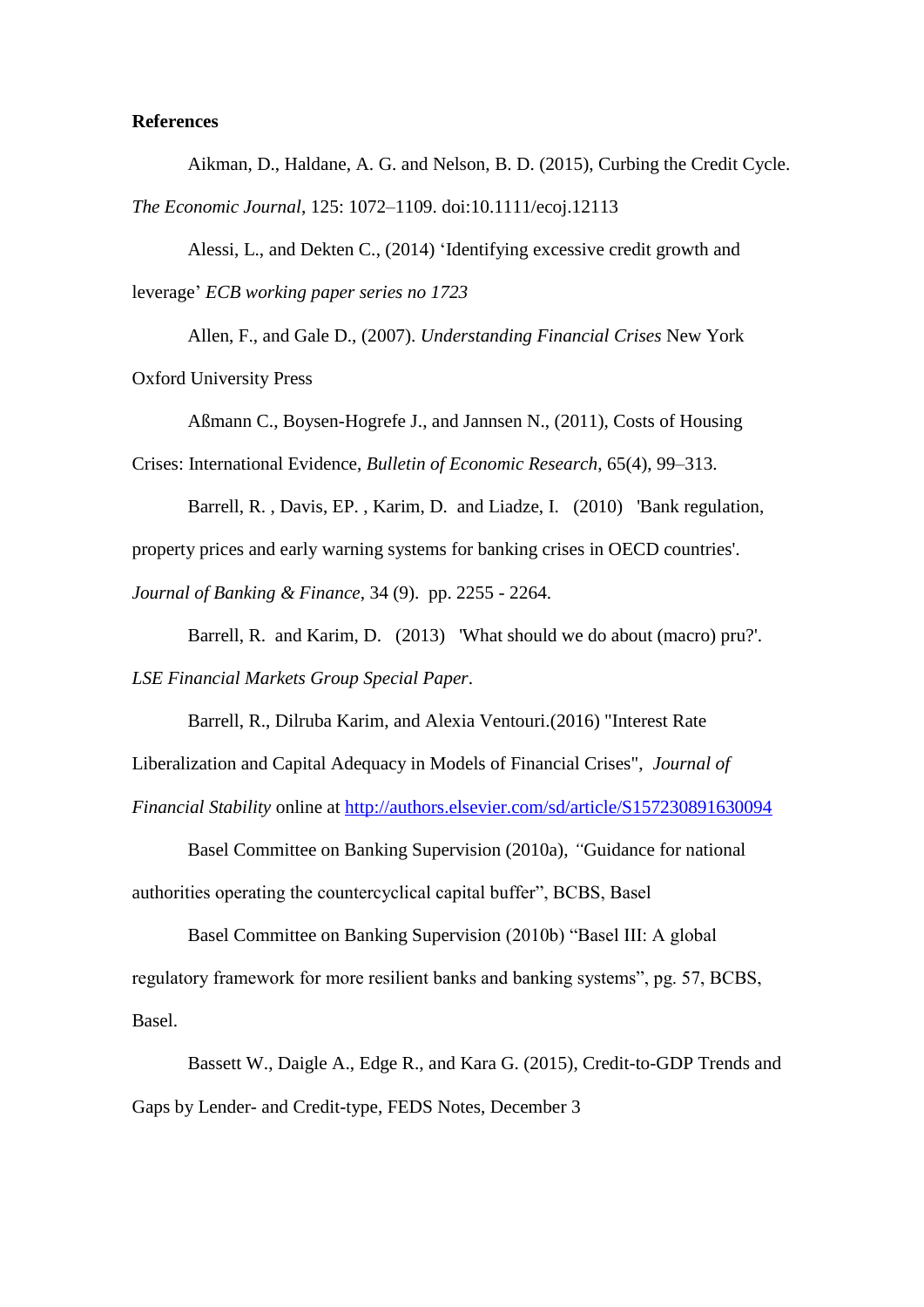Baxter M., King R.G. (1999), Measuring Business Cycles: Approximate Band-Pass Filters For Economic Time Series, *The Review of Economics and Statistics*, MIT Press, **81**(4), 575-593.

Bernanke, B. and Gertler, M. (1989). Agency Costs, Net Worth, and Business Fluctuations. *American Economic Review*, 79(1):14–31.

Bernanke, B., Gertler, M., and Gilchrist, S. (1996). The financial accelerator in a quantitative business cycle framework. *Review of Economics and Statistics*, 78(1):1–15.

Beveridge S., Nelson C.R. (1981), A new approach to decomposition of economic time series into permanent and transitory components with particular attention to measurement of the 'business cycle', *Journal of Monetary Economics*, **7**(2), 151-174.

Boysen-Hogrefe J., Jannsen N., Meier C-P, (2016), A Note on Banking And Housing Crises and The Strength Of Recoveries, *Macroeconomic Dynamics* 20:07, 1924-1933.

Borio C, Lowe P. 2002. 'Asset prices, financial and monetary stability: exploring the nexus', *BIS Working Paper No. 114*.

Borio C, Lowe P. 2004. 'Securing sustainable price stability: should credit come back from the wilderness?', *BIS Working Papers* No. 157.

Borio C., and Drehmann M., (2009) 'Toward an operational framework for financial stability' in *Financial Stability, Monetary Policy and Central Banking* Alfaro, R., and Gray D.,eds Central Bank of Chile

Borio C, Drehmann M, Tsatsaronis K. (2011). 'Anchoring countercyclical capital buffers: the role of credit aggregates', *BIS Working Paper No 355*.

Borio C, Drehmann M, Gambacorta L, Jimenez G, Trucharte C. 2010.

'Countercyclical capital buffers: exploring options', *BIS Working Paper 317*.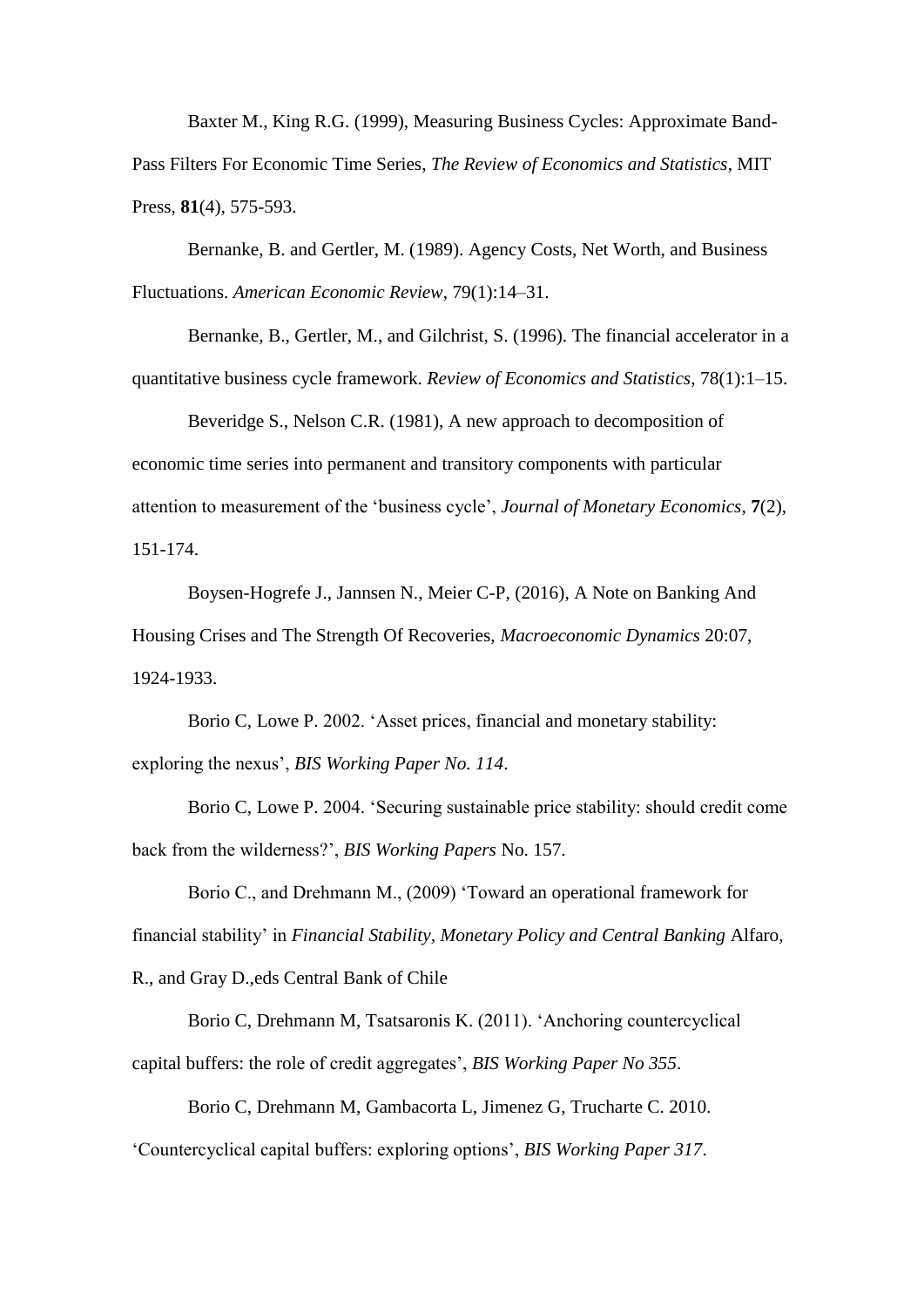Borio, C., Disyata, P., and Juselius, M. (2013). Re-thinking potential output: embedding information about the financial cycle. *BIS Working Paper No. 404*.

Borio, C., Disyata, P., and Juselius, M. (2014). A parsimonious approach to incorporating economic information in measures of potential output. *BIS Working Paper No. 442.*

Caprio, G., Klingebiel, D., Laeven, L., and Niguera, G., (2005) 'Financial Crisis Policies and Resolution Mechanisms' in P. Honahan and L. Laeven *Systemic Financial Crises* Cambridge, Cambridge University Press

Cerra, V., Saxena, S.C. 2008. Growth Dynamics: The Myth of Economic Recovery, *American Economic Review*, 98:1, 439–457.

Dell'Ariccia, G., Igan, D., Laevan L., and Tong, H., (2012) Policies for macrofinancial stability: How to deal with credit booms. *IMF staff discussion note 12/06*

Demirgúc-Kunt, A. and Detragiache, E. (1999) The Determinants of Banking Crises: Evidence from Industrial and Developing Countries. *Policy Research Working Paper Series*, The World Bank, Washington DC.

Drehmann M, Borio C, Tsatsaronis (2012), Characterising the financial cycle: don't lose sight of the medium term!, *BIS Working Papers No 380*

Drehmann M., and Tsatsaronis, K., (2014). 'The credit-to-GDP gap and countercyclical capital buffers: questions and answers' *BIS Bulletin*

Edge R, Meisenzahl R. 2011. The unreliability of credit-to-GDP ratio gaps in real time: implications for countercyclical capital buffers. *International Journal of Central Banking***7**(4): 261–298.

Freixas, X, L Laeven, and J-L Peydró (2015), *Systemic Risk, Crises, and Macroprudential Regulation*, Boston, MA: MIT Press, June 2015.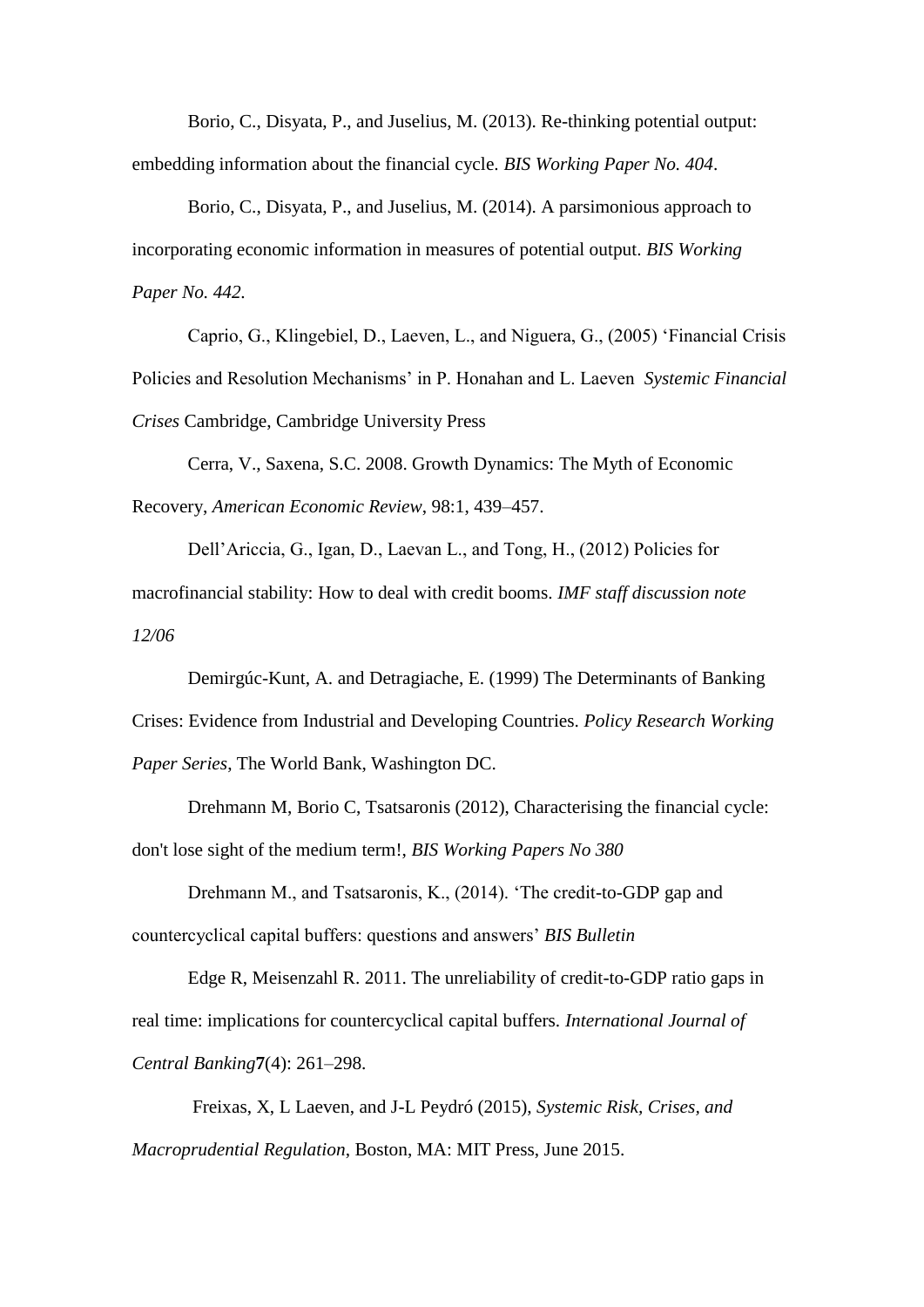Gorton, G. AndGuillermo Ordoñez, 2016. ["Good Booms, Bad Booms,](https://ideas.repec.org/p/nbr/nberwo/22008.html)" *[NBER](https://ideas.repec.org/s/nbr/nberwo.html)  [Working Papers](https://ideas.repec.org/s/nbr/nberwo.html) 22008*, National Bureau of Economic Research

Giese, J., Andersen, H., Bush, O., Castro, C., Farag, M. and Kapadia, S. (2014), The Credit-To-GDP Gap and Complementary Indicators for Macroprudential Policy: Evidence from the UK. *International Journal of Finance and Economics*, 19: 25–47. doi:10.1002/ijfe.

Greene, W.H, 2012. "*Econometric Analysis*" 7<sup>th</sup> Edition, Pearson.

Grintzalis, I., Lodge, D., Manu A-S. (2017), The implications of global and domestic credit cycles for emerging market economies: measures of finance-adjusted output gaps, *ECB WP 2034*, March.

Hamilton, J.D. (2017), Why You Should Never Use the Hodrick-Prescott Filter, UC San Diego, mimeo.

Harvey, A., (1989) *Forecasting, Structural Times Series and the Kalman Filter*, Cambridge, Cambridge University Press

Harvey, A., (1997) Trends, Cycles and Autoregressions, *Economic Journal*, 1997, 107, 192-201

Harvey, A., and Jaeger, A., (1993) 'Detrending, Stylised Facts and the Business Cycle' *Journal of Applied Econometrics* vol 8 pp 231 -247

Harvey, A.C. and T. Trimbur (2008). Trend Estimation and the Hodrick-Prescott

Filter. *Journal of Japanese Statistical Society* (vol. in honour of H. Akaike), 38, 41-9

Hodrick, R., Prescott, E., (1997) 'Postwar US Business Cycles; an empirical

investigation' *Journal of Money, Credit and Banking* vol 29 pp1-16

Jannsen N, (2010), National and International Business Cycle Effects of

Housing Crises. *Applied Economics Quarterly* 56:2, 175-206.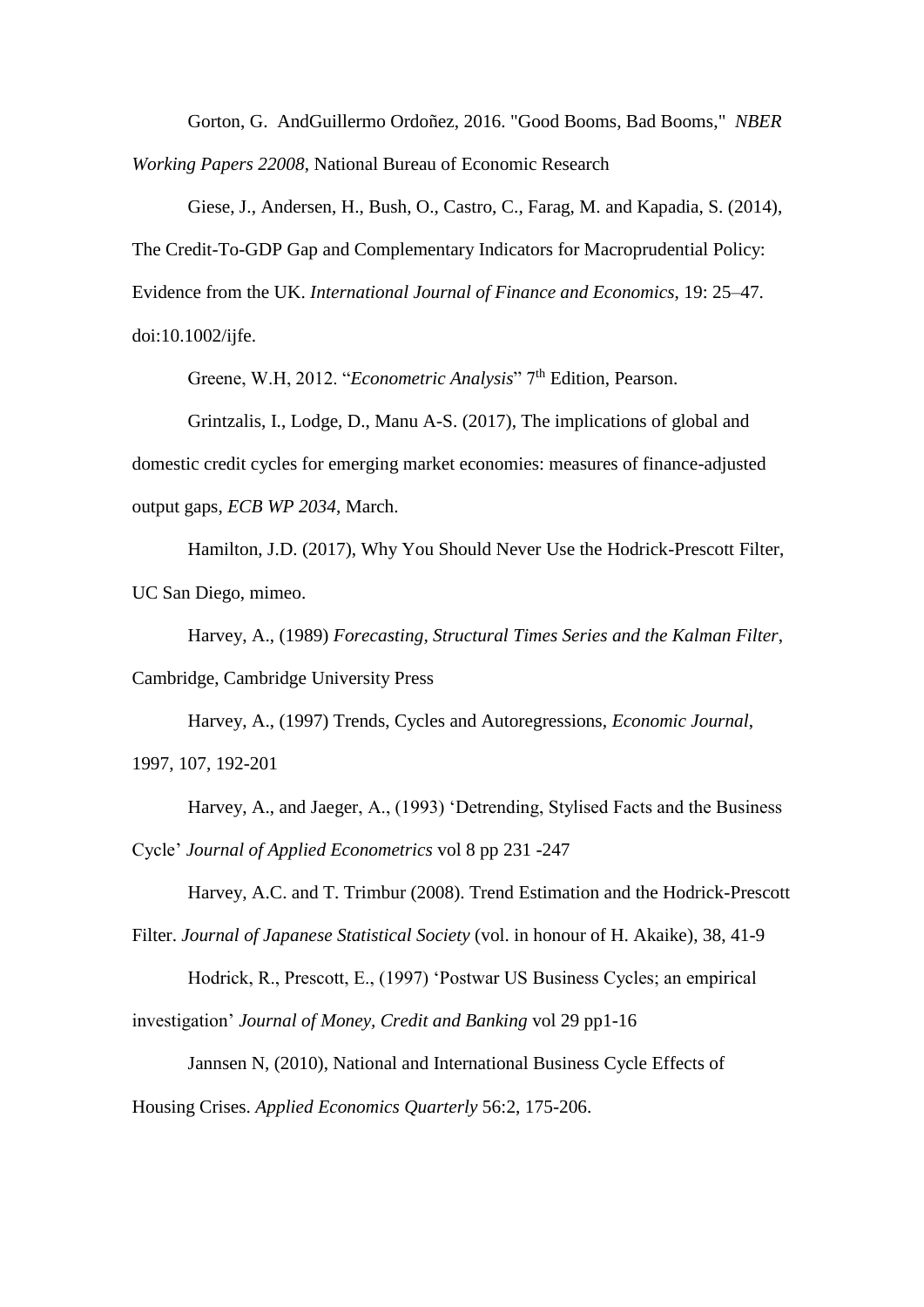Jorda O., Schulerick M., and Taylor A., (2011) 'Financial Crises, credit booms and external imbalances: 140 years of lessons' *IMF Economic Review* 59 pp340-78

Jorda O., Schulerick M., and Taylor A., (2013) 'When credit bites back:

Leverage, business cycles and crises' *Journal of Money, Credit and Banking* 45 p3-28

Jorda, O., Schularick, M. and Taylor, A. (2011), 'Financial crises, credit booms, and external imbalances: 140 years of lessons', *IMF Economic Review*, vol. **59**(2), 340– 78., *Journal of Economic Literature*; V. 35, pp. 688-726.

Karim, D. , Liadze, I. , Barrell, R. and Davis, EP. (2013) 'Off-balance sheet exposures and banking crises in OECD countries'. *Journal of Financial Stability*, 9 (4). pp. 673 - 681.

King, Robert G., and Ross Levine (1993), "Finance, Entrepreneurship, and Growth: Theory and Evidence *Journal of Monetary Economics* 32 (1993) 513-542.

Kiyotaki, N. and Moore, J. (1997). Credit cycles. *The Journal of Political Economy*, 105(2):211–248.

Koopman, S., Lucas, A., and P. Klaassen (2006) 'Empirical Credit Cycles and Capital Buffer Formation' *[Journal of Banking and Finance](http://www.sciencedirect.com/science/journal/03784266)*, 2005, Volume 29, Issue 12, pp 3159-3179.

Laeven, L., and Valencia (2013) Systemic Banking Crises Database *[IMF](https://link.springer.com/journal/41308)  [Economic Review](https://link.springer.com/journal/41308)* June 2013, Volume 61, [Issue](https://link.springer.com/journal/41308/61/2/page/1) 2, pp 225–270

Levine, Ross (1997). " Financial Development and Economic Growth: Views and Agenda". *Journal of Economic Literature*, Vol. 35, No. 2 (Jun., 1997), pp. 688-726

Macchiarelli C. (2013), GDP-Inflation Cyclical Similarities in the CEE Countries and the Euro Area, *ECB WP 1552*, June.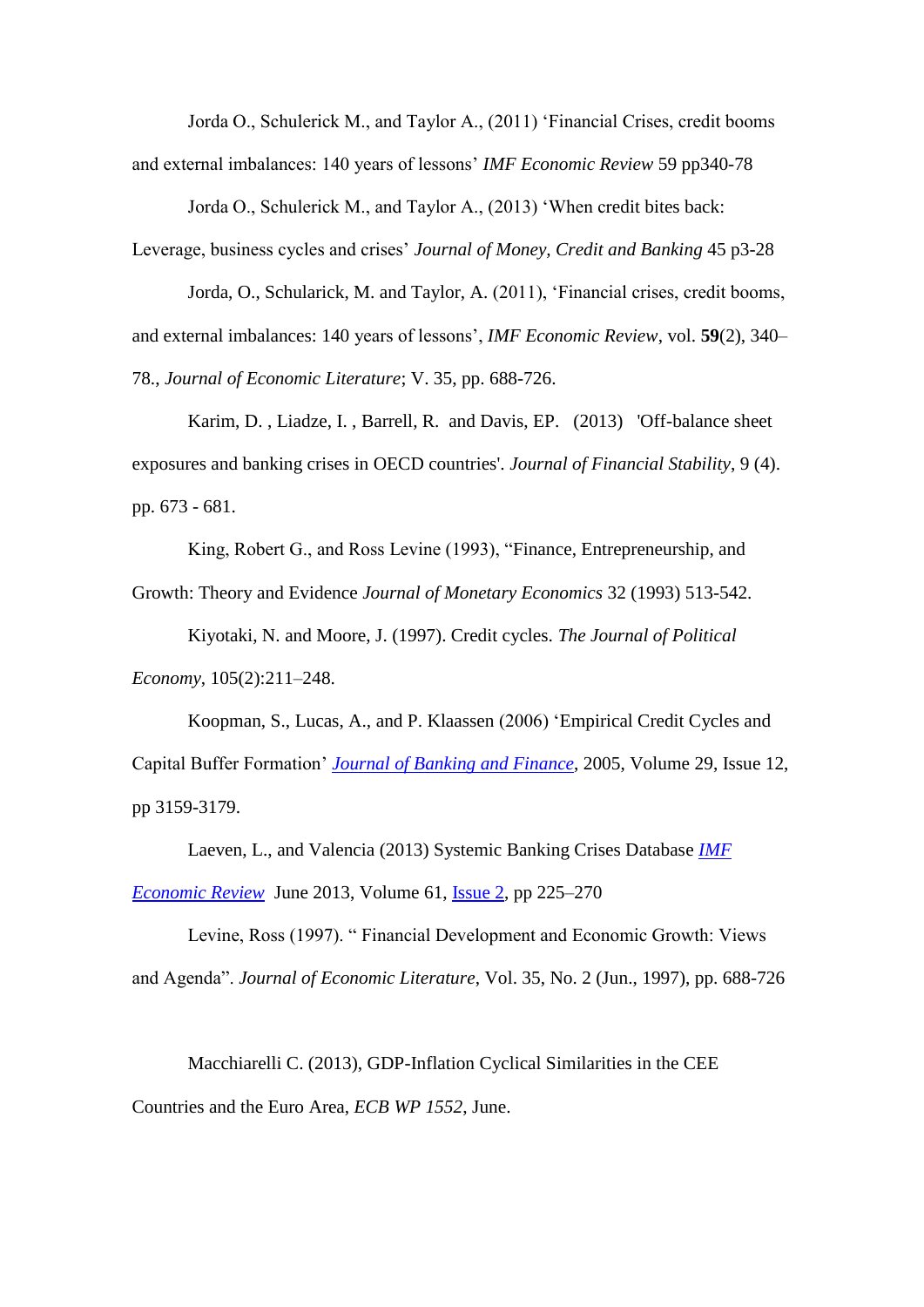McKinnon, Ronald I. (1973). *Money and Capital in Economic Development*. Washington

Ravn, O., Uhlig, H. (2002), On Adjusting the HP Filter for the Frequency of Observations, *Review of Economics and Statistics*, 84(3), pp. 71-75.

Reinhart, Carmen M., and Kenneth S. Rogoff. 2008. "Is the 2007 US Sub-prime Financial Crisis So Different? An International Historical Comparison." *American Economic Review*, 98(2): 339-44.

Schularick, M. and Taylor, A. (2012). 'Credit booms gone bust: monetary policy, leverage cycles and financial crises, 1870–2008', *American Economic Review*, **102**(2), pp. 1029–61.

Shaw, Edward S. (1973). *Financial Deepening in Economic Development*, New York: Oxford

Summers, P. M. (2016) Credit Booms Gone Bust: Replication of Schularick and Taylor (AER 2012). *Journal of Applied Econometrics*, doi: [10.1002/jae.2554.](http://dx.doi.org/10.1002/jae.2554)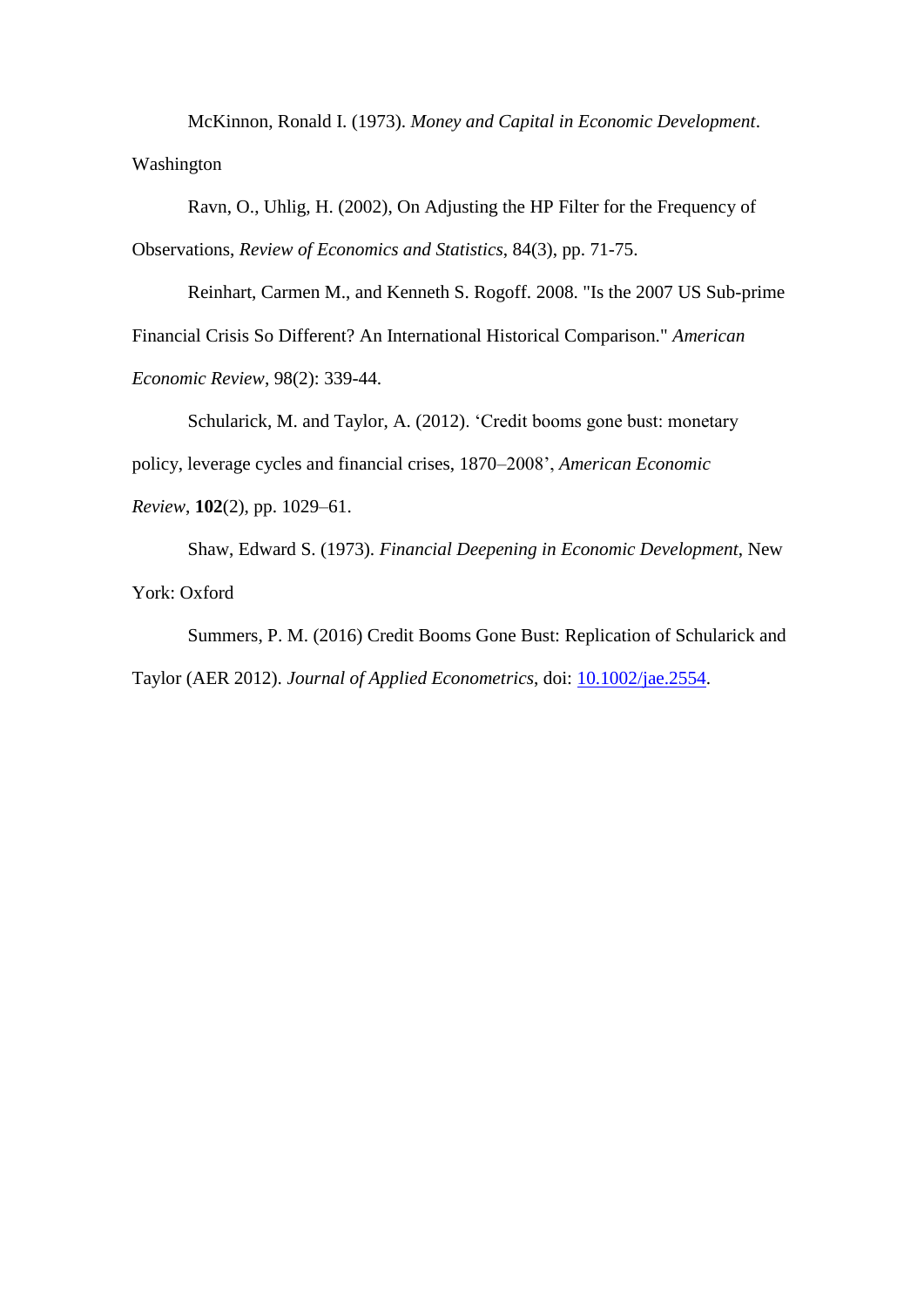### **List of Tables**

Table 1. Comparing Filters for the Credit to GDP gap

|                      |     |                | $log-$     |            |            |            |                      |     |                | $log-$     |           |           |            |
|----------------------|-----|----------------|------------|------------|------------|------------|----------------------|-----|----------------|------------|-----------|-----------|------------|
| <b>Model</b>         | T   | $\mathbf{p}$   | likelihood | <b>SC</b>  | HQ         | <b>AIC</b> | <b>Model</b>         | T   | $\mathbf{p}$   | likelihood | <b>SC</b> | HQ        | <b>AIC</b> |
| <b>CANADA</b>        |     |                |            |            |            |            | <b>JAPAN</b>         |     |                |            |           |           |            |
| Irregular            | 140 |                | $-291.020$ | 4.1927     | 4.1803     | 4.1717     | Irregular            | 140 |                | -389.841   | 5.6045    | 5.592     | 5.5834     |
| <b>Harvey</b> (1997) | 140 | 3              | $-92.165$  | 1.4225     | .3851      | 1.3595     | <b>Harvey</b> (1997) | 140 | 3              | $-122.174$ | 1.8512*   | 1.8138*   | 1.7882*    |
| AR(1)                | 140 | $\overline{2}$ | $-99.776$  | 1.496      | 1.471      | 1.4539     | AR(1)                | 140 | $\overline{2}$ | $-134.405$ | 1.9907    | 1.9657    | 1.9486     |
| AR(2)                | 140 | 4              | $-86.879$  | 1.3823*    | 1.3324*    | 1.2983*    | AR(2)                | 140 | 4              | $-132.416$ | 2.0328    | 1.983     | 1.9488     |
| <b>BELGIUM</b>       |     |                |            |            |            |            | <b>NETHERLANDS</b>   |     |                |            |           |           |            |
| Irregular            | 140 |                | $-309.420$ | 4.4556     | 4.4431     | 4.4346     | Irregular            | 140 |                | $-287.964$ | 4.1491    | 4.1366    | 4.1281     |
| <b>Harvey</b> (1997) | 140 | 3              | $-106.908$ | 1.6331     | .5957      | 1.5701     | <b>Harvey</b> (1997) | 140 | 3              | $-109.527$ | 1.6706    | $1.6331*$ | 1.6075*    |
| AR(1)                | 140 | $\overline{2}$ | $-109.501$ | 1.6349     | .6099      | 1.5929     | AR(1)                | 140 | $\overline{2}$ | $-111.758$ | 1.6671*   | 1.6422    | 1.6251     |
| AR(2)                | 140 | 4              | $-94.011$  | 1.4842*    | 1.4343*    | 1.4002*    | AR(2)                | 140 |                | $-112.422$ | 1.7472    | 1.6973    | 1.6632     |
| <b>GERMANY</b>       |     |                |            |            |            |            | <b>NORWAY</b>        |     |                |            |           |           |            |
| Irregular            | 138 |                | $-282.371$ | 4.128      | 4.1154     | 4.1068     | Irregular            | 140 |                | $-367.897$ | 5.291     | 5.2785    | 5.27       |
| <b>Harvey</b> (1997) | 138 | 3              | $-40.462$  | $0.69351*$ | $0.65574*$ | 0.62988*   | <b>Harvey</b> (1997) | 140 | 3              | $-195.782$ | 2.9028    | 2.8654    | 2.8397     |
| AR(1)                | 138 | $\overline{2}$ | $-48.688$  | 0.77703    | 0.75185    | 0.73461    | AR(1)                | 140 | $\overline{2}$ | $-197.701$ | 2.8949    | 2.87      | 2.8529     |
| AR(2)                | 138 | 4              | $-43.345$  | 0.77101    | 0.72064    | 0.68616    | AR(2)                | 140 | 4              | $-192.485$ | 2.8910*   | $2.8411*$ | 2.8069*    |
| <b>DENMARK</b>       |     |                |            |            |            |            | <b>SWEDEN</b>        |     |                |            |           |           |            |
| Irregular            | 140 |                | $-393.144$ | 5.6516     | 5.6392     | 5.6306     | Irregular            | 140 |                | $-382.553$ | 5.5003    | 5.4879    | 5.4793     |
| <b>Harvey</b> (1997) | 140 | 3              | $-139.354$ | 2.0967*    | 2.0592*    | $2.0336*$  | <b>Harvey</b> (1997) | 140 | 3              | $-148.984$ | 2.2342    | 2.1968    | 2.1712     |
| AR(1)                | 140 | $\overline{2}$ | $-153.955$ | 2.27       | 2.245      | 2.2279     | AR(1)                | 140 | $\overline{2}$ | $-158.826$ | 2.3395    | 2.3146    | 2.2975     |
| AR(2)                | 140 | $\overline{4}$ | $-140.088$ | 2.1424     | 2.0926     | 2.0584     | AR(2)                | 140 |                | $-139.726$ | $2.1373*$ | 2.0874*   | 2.0532*    |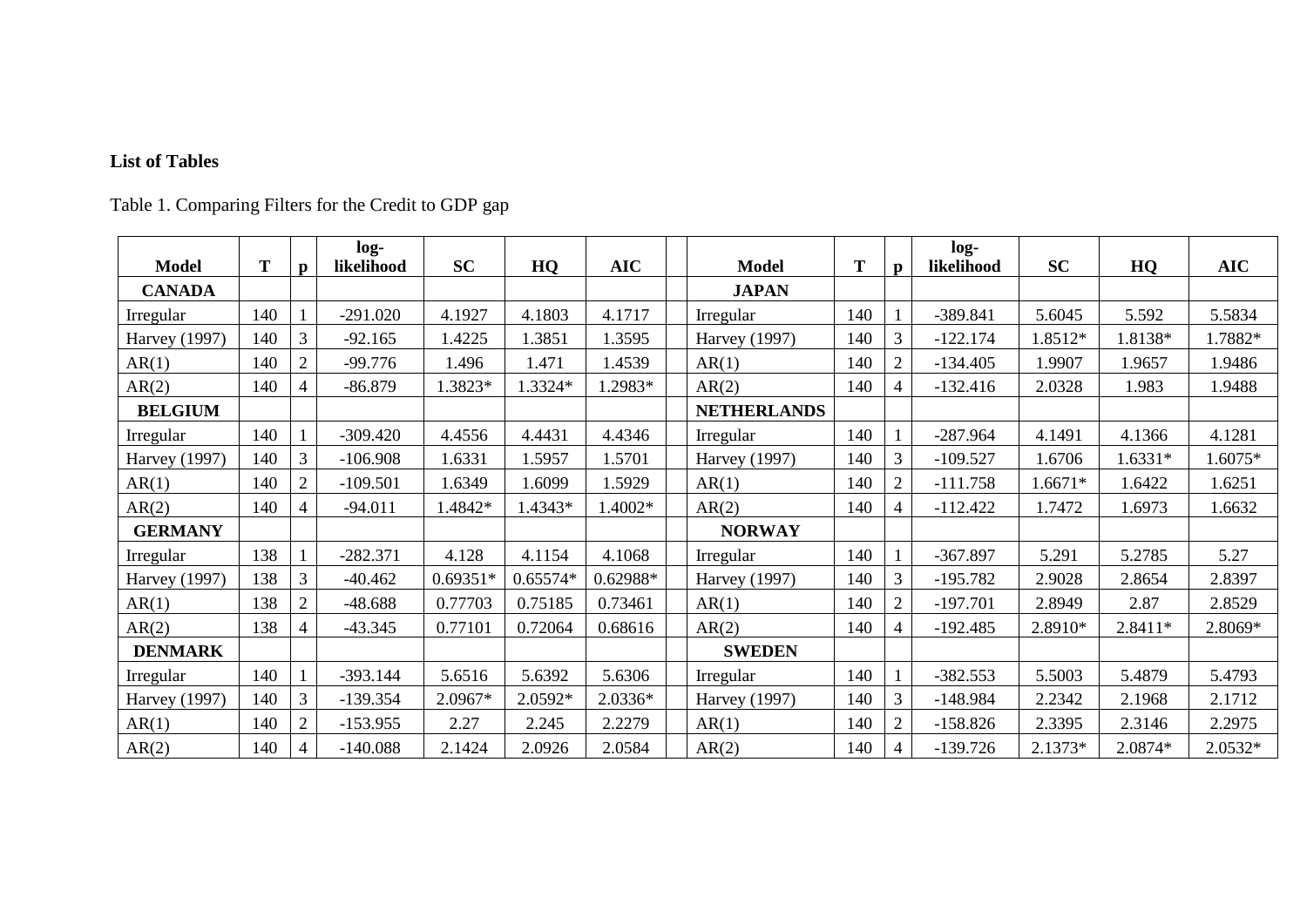| <b>FINLAND</b>       |     |   |            |            |            |            | <b>SPAIN</b>         |     |                |            |            |           |             |
|----------------------|-----|---|------------|------------|------------|------------|----------------------|-----|----------------|------------|------------|-----------|-------------|
| Irregular            | 140 |   | $-378.177$ | 5.4378     | 5.4253     | 5.4168     | Irregular            | 140 |                | $-414.176$ | 5.9521     | 5.9396    | 5.9311      |
| <b>Harvey</b> (1997) | 140 | 3 | $-134.766$ | 2.0311     | .9937      | 1.9681     | <b>Harvey</b> (1997) | 140 | $\overline{4}$ | $-86.551$  | 1.3776     | 1.3277    | 1.2936      |
| AR(1)                | 140 | 2 | $-145.876$ | 2.1545     | 2.1296     | 2.1125     | AR(1)                | 140 | $\overline{2}$ | $-127.113$ | 1.8865     | 1.8616    | 1.8445      |
| AR(2)                | 140 | 4 | -130.162   | 2.0007*    | $1.9508*$  | 1.9166*    | AR(2)                | 140 | 4              | $-80.390$  | 1.2896*    | 1.2397*   | 1.2056*     |
| <b>FRANCE</b>        |     |   |            |            |            |            | <b>UK</b>            |     |                |            |            |           |             |
| Irregular            | 140 |   | $-237.509$ | 3.4283     | 3.4158     | 3.4073     | Irregular            | 140 |                | $-335.455$ | 4.8275     | 4.815     | 4.8065      |
| Harvey (1997)        | 140 | 3 | $-32.630$  | 0.57204    | 0.53462    | 0.509      | <b>Harvey</b> (1997) | 140 | 3              | $-112.320$ | 1.7105*    | 1.6730*   | 1.6474*     |
| AR(1)                | 140 | 2 | $-37.756$  | 0.60997    | 0.58502    | 0.56794    | AR(1)                | 140 | $\overline{2}$ | $-122.766$ | 1.8244     | 1.7994    | 1.7824      |
| AR(2)                | 140 | 4 | $-28.109$  | $0.54275*$ | $0.49285*$ | $0.45870*$ | AR(2)                | 140 | $\overline{4}$ | $-113.002$ | 1.7555     | 1.7056    | 1.6715      |
| <b>ITALY</b>         |     |   |            |            |            |            | <b>US</b>            |     |                |            |            |           |             |
| Irregular            | 140 |   | $-267.644$ | 3.8588     | 3.8463     | 3.8378     | Irregular            | 140 |                | $-294.751$ | 4.246      | 4.2336    | 4.225       |
| Harvey (1997)        | 140 | 4 | $-77.501$  | 1.2483     | 1.1985     | 1.1643     | Harvey (1997)        | 140 | 3              | $-5.379$   | 0.18273    | 0.14531   | 0.1197      |
| AR(1)                | 140 | 3 | $-84.611$  | 1.3146     | .2772      | 1.2516     | AR(1)                | 140 | $\overline{2}$ | $-35.067$  | 0.57155    | 0.5466    | 0.52952     |
| AR(2)                | 140 | 4 | $-73.757$  | 1.1949*    | 1.1450*    | 1.1108*    | AR(2)                | 140 | $\overline{4}$ | 2.563      | $0.10458*$ | 0.054684* | $0.020530*$ |

T = no. of observations; p=parameters; SC = Schwarz criterion; HQ = Hannan-Quinn Criterion; AIC = Akaike information criterion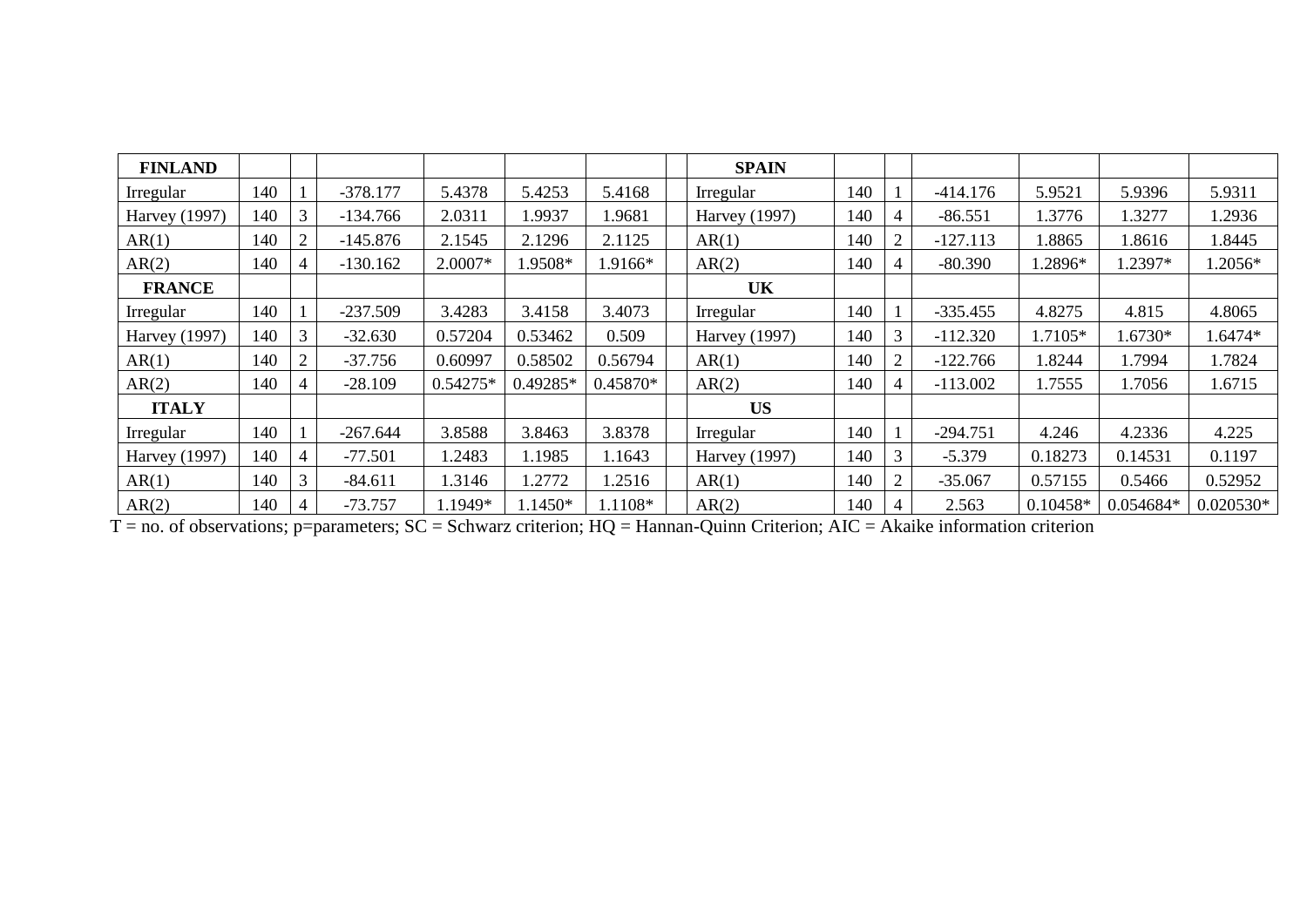|                                      | (1)      | (2)      | (3)             | (4)        | (5)       |
|--------------------------------------|----------|----------|-----------------|------------|-----------|
|                                      | Mixed    | Split    | AR <sub>2</sub> | Stochastic | Irregular |
|                                      | $-0.013$ | $-0.013$ | $-0.018$        | $-0.014$   | $-0.029$  |
| $Credit(-1)$                         | (0.803)  | (0.802)  | (0.726)         | (0.786)    | (0.614)   |
|                                      | 0.051    |          |                 |            |           |
| Cycle (Mixed)                        | (0.022)  |          |                 |            |           |
|                                      |          | 0.051    |                 | 0.033      |           |
| <b>Stochastic Cycle</b>              |          | (0.295)  |                 | (0.04)     |           |
|                                      |          | 0.052    | 0.049           |            |           |
| AR <sub>2</sub> Cycle                |          | (0.03)   | (0.038)         |            |           |
|                                      |          |          |                 |            | 0.015     |
| Irregular Cycle                      |          |          |                 |            | (0.493)   |
|                                      | $-0.347$ | $-0.347$ | $-0.332$        | $-0.347$   | $-0.301$  |
| Capital $(-1)$                       | (0.000)  | (0.000)  | (0.000)         | (0.000)    | (0.000)   |
|                                      | $-0.139$ | $-0.139$ | $-0.13$         | $-0.123$   | $-0.119$  |
| Current Account (-1)                 | (0.013)  | (0.013)  | (0.018)         | (0.022)    | (0.033)   |
|                                      | 0.079    | 0.079    | 0.082           | 0.084      | 0.083     |
| Real House Price Growth (-3)         | (0.019)  | (0.019)  | (0.014)         | (0.012)    | (0.013)   |
|                                      | $-0.128$ | $-0.128$ | $-0.13$         | $-0.126$   | $-0.129$  |
| Liquidity $(-1)$                     | (0.000)  | (0.000)  | (0.000)         | (0.000)    | (0.000)   |
| Area Under the Curve<br><b>AUROC</b> | 0.7698   | 0.7702   | 0.7648          | 0.7608     | 0.7553    |

Table 2. Choosing Cyclical credit indicators in logit models

p-values in parentheses; 1978 - 2013; binary logit estimator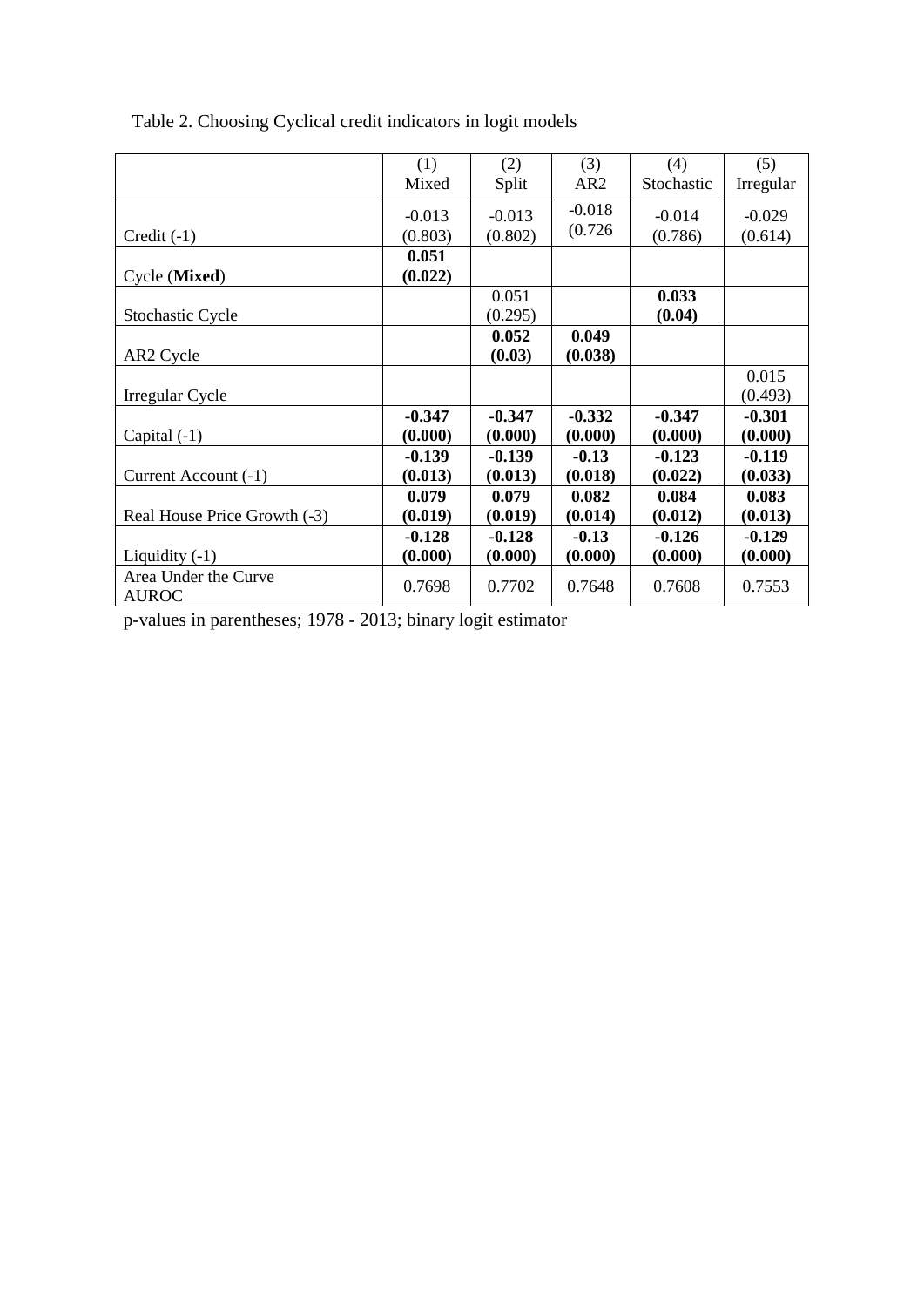Table 3. Granger Causality between Credit Growth or Cyclical Components and House Price Growth for Countries where the AR2 Cycle is Optimal

|                                                     | F-Statistic | Prob. |
|-----------------------------------------------------|-------------|-------|
|                                                     |             |       |
| Credit<br>REAL HOUSE PRICE GROWTH $(X) \rightarrow$ |             |       |
|                                                     |             |       |
| Growth $(Y)$                                        | 14.879      | 0.000 |
|                                                     |             |       |
| Credit Growth $(X) \rightarrow$                     |             |       |
|                                                     |             |       |
| <b>REAL HOUSE PRICE GROWTH (Y)</b>                  | 2.723       | 0.029 |
|                                                     |             |       |
| REAL HOUSE PRICE GROWTH $(X) \rightarrow$           |             |       |
|                                                     |             |       |
| Cycle(Y)                                            | 18.002      | 0.000 |
|                                                     |             |       |
| Cycle $(X) \rightarrow$                             |             |       |
|                                                     |             |       |
| <b>REAL HOUSE PRICE GROWTH (Y)</b>                  | 3.095       | 0.027 |
|                                                     |             |       |

. Null Hypothesis: X does not Granger Cause Y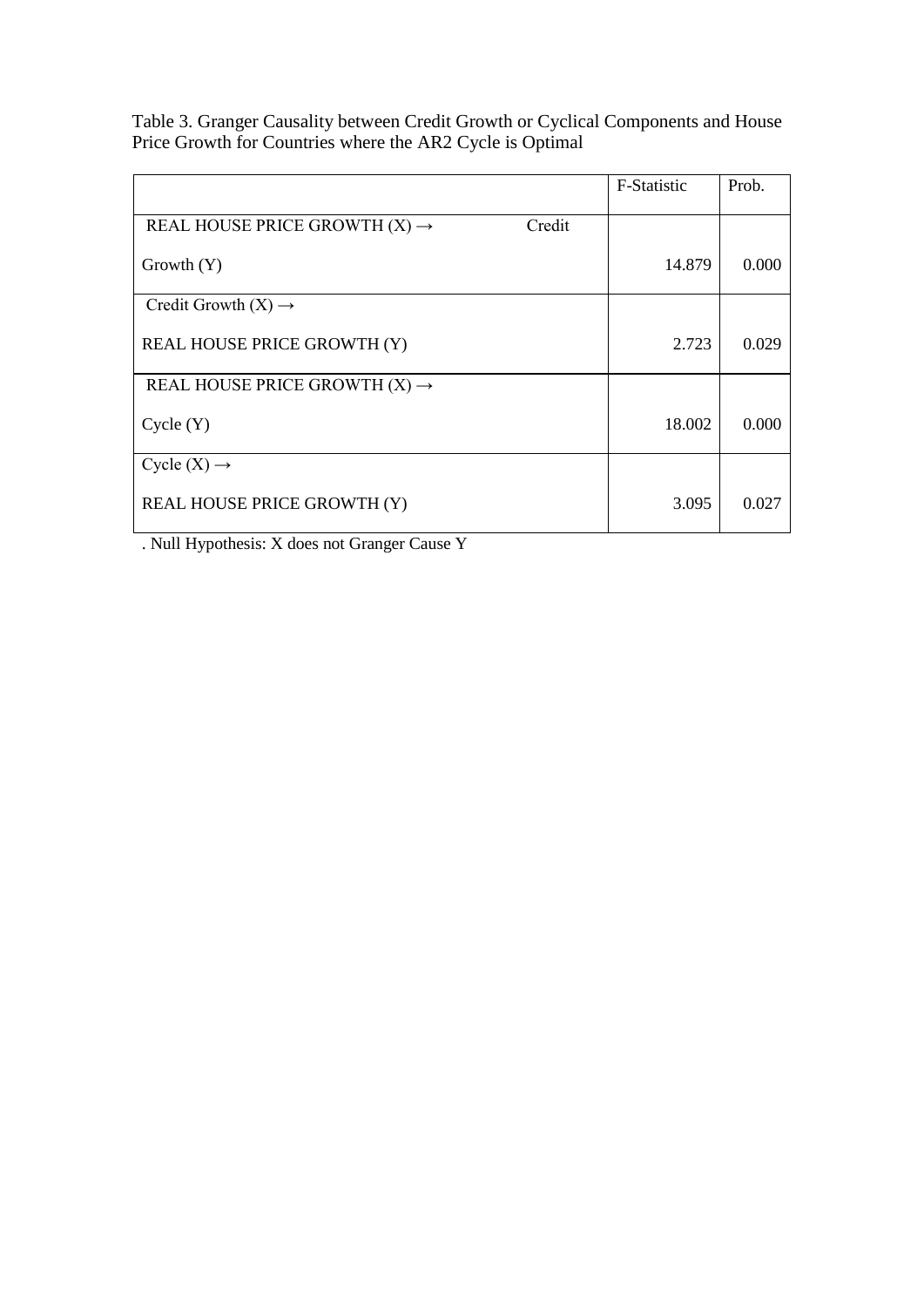Table 4: Granger Causality between Credit Growth or Cyclical Components and House Price Growth for Countries where the AR2 Cycle is NOT Optimal

|                                           | F-Statistic | Prob. |
|-------------------------------------------|-------------|-------|
| REAL HOUSE PRICE GROWTH $(X) \rightarrow$ |             |       |
| <b>CREDIT GROWTH (Y)</b>                  | 10.666      | 0.000 |
| CREDIT GROWTH $(X) \rightarrow$           |             |       |
| <b>REAL HOUSE PRICE GROWTH (Y)</b>        | 2.211       | 0.068 |
| REAL HOUSE PRICE GROWTH $(X) \rightarrow$ |             |       |
| Cycle(Y)                                  | 2.506       | 0.059 |
| Cycle $(X) \rightarrow$                   |             |       |
| <b>REAL HOUSE PRICE GROWTH (Y)</b>        | 0.884       | 0.449 |

*Null Hypothesis: X does not Granger Cause Y*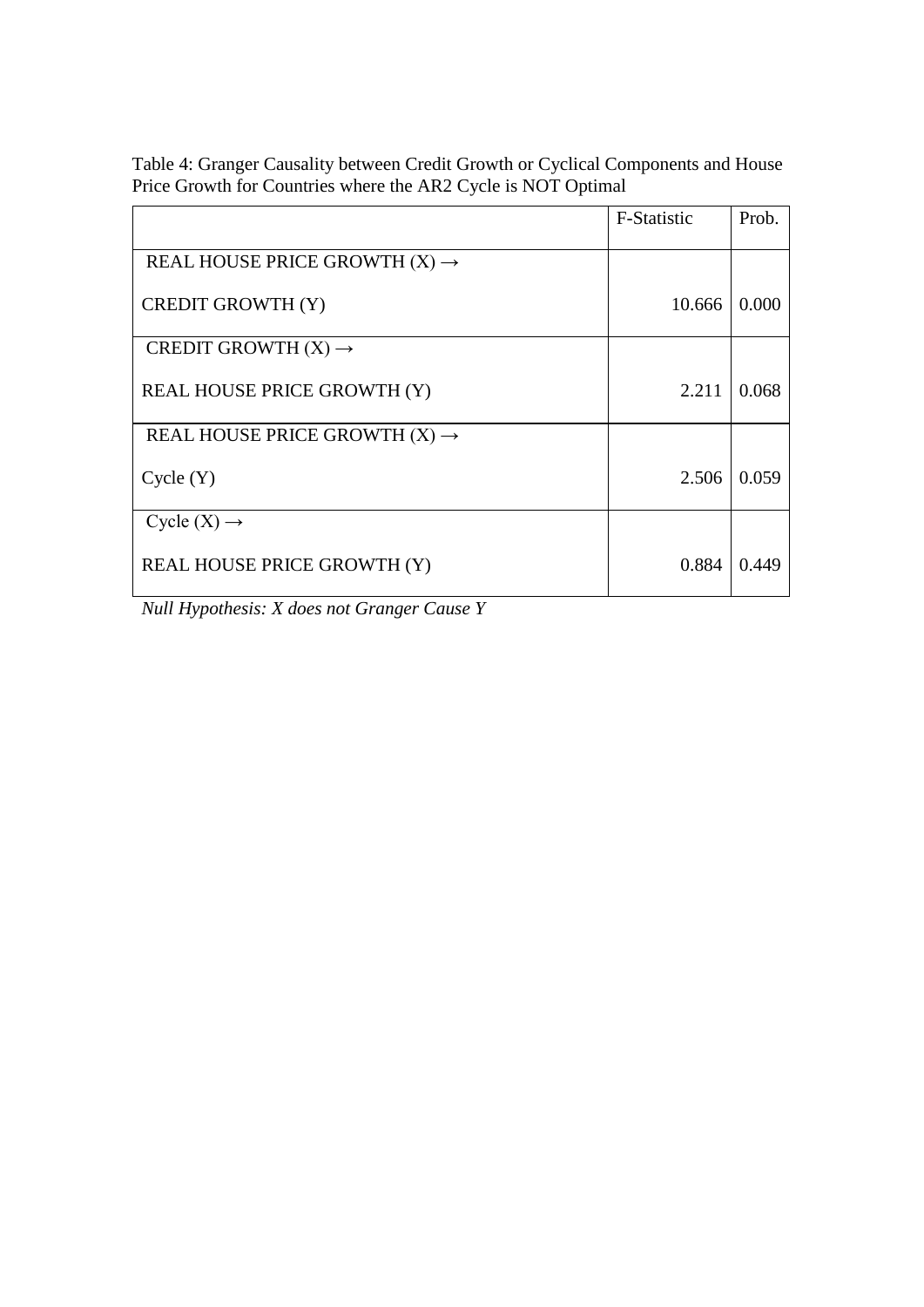Table 5. Changing crisis dates

| $Credit(-1)$                 | $-0.171$ | (0.000) |
|------------------------------|----------|---------|
|                              |          |         |
| Cycle (Mixed)                | 0.146    | (0.000) |
|                              |          |         |
| Capital $(1)$                | $-0.121$ | (0.038) |
|                              |          |         |
| Current Account (-1)         | $-0.142$ | (0.002) |
| Real House Price Growth (-3) | 0.044    | (0.092) |
| Liquidity $(-1)$             | $-0.104$ | (0.000) |

p-values in parentheses; 1981 - 2013; binary logit estimator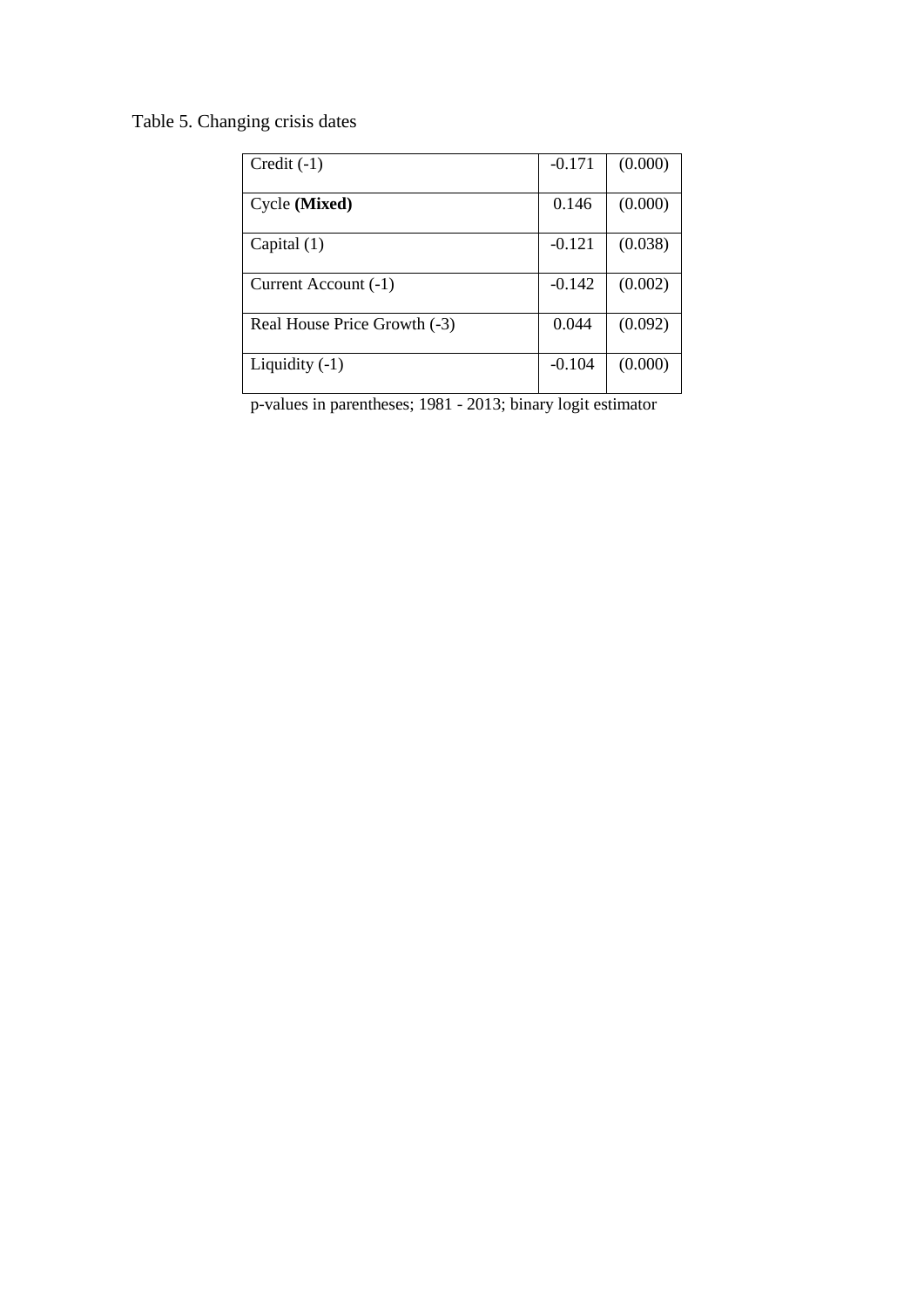|                     |        | $AR2 + Stochastic$ |        |            |           |
|---------------------|--------|--------------------|--------|------------|-----------|
| Cycle Type          | Mixed  | Decomposition      | AR2    | Stochastic | Irregular |
| Lags on Cycle: None | 0.7698 | 0.7702             | 0.7648 | 0.7608     | 0.7553    |
| Lags on Cycle: One  | 0.7573 | 0.7734             | 0.7609 | 0.7622     | 0.7491    |

## Table 6. Changing Lags: Impact on Area Under the Roc Curves (AUCs)